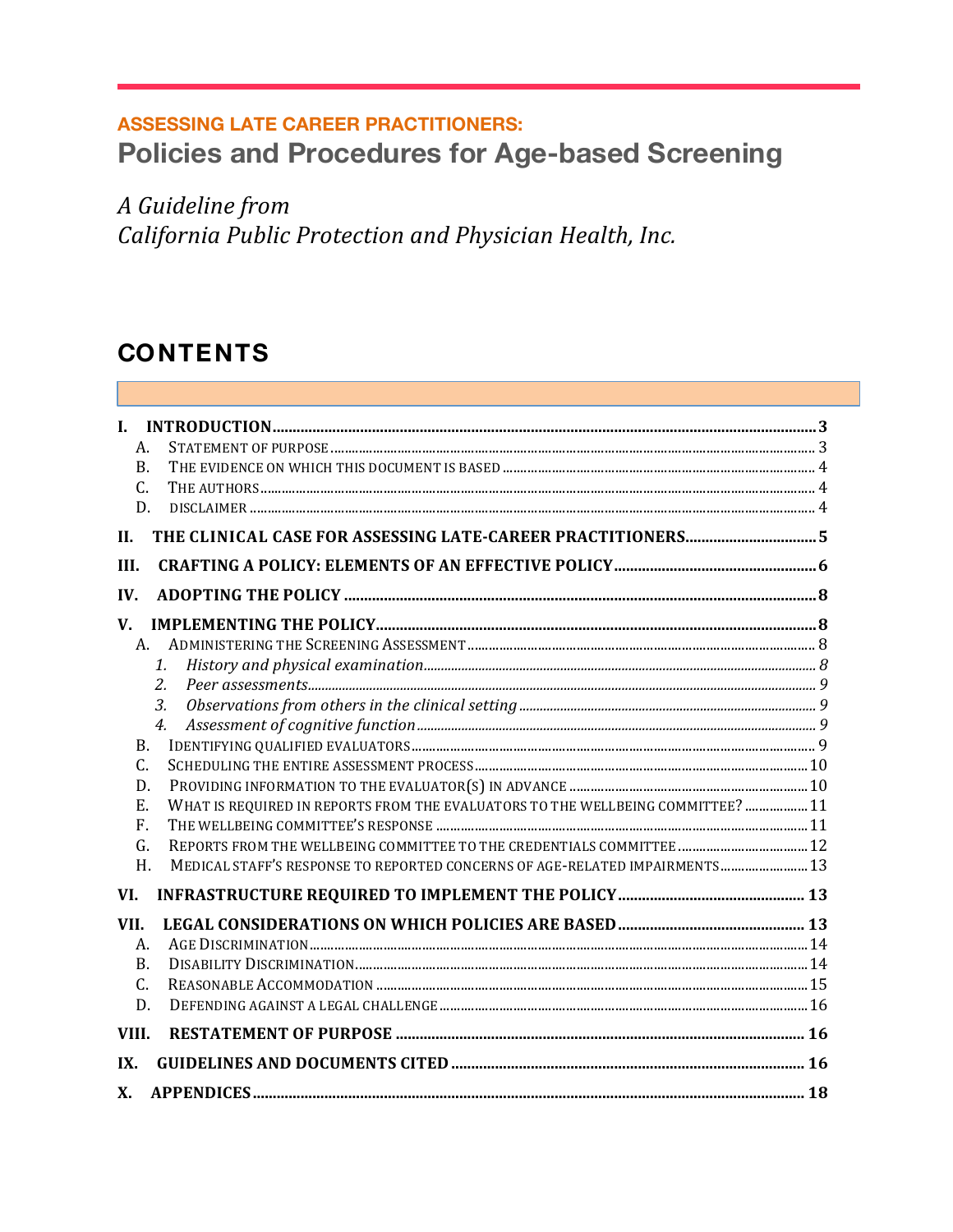| APPENDIX A: REGARDING THE EVIDENCE OF VALIDITY, PREDICTABILITY, RELIABILITY OF SCREENING        |  |
|-------------------------------------------------------------------------------------------------|--|
|                                                                                                 |  |
| B.                                                                                              |  |
| 1.                                                                                              |  |
| 2.                                                                                              |  |
| 3.                                                                                              |  |
| Form reporting observations from nursing staff or others in the clinical setting 25<br>4.       |  |
| С.                                                                                              |  |
| D.                                                                                              |  |
| Е.                                                                                              |  |
| Do HIPAA protections apply to the reports of the screening or the full evaluations?30<br>1.     |  |
| What is the relationship between age-based screening and a fitness for duty evaluation?30<br>2. |  |
| What must be reported to the Medical Board of California and the National Practitioners<br>3.   |  |
|                                                                                                 |  |
| F.                                                                                              |  |
| G.                                                                                              |  |
| 1.                                                                                              |  |
| a)                                                                                              |  |
| b)                                                                                              |  |
| $2^{\circ}$                                                                                     |  |
| a)                                                                                              |  |
| b)                                                                                              |  |
| 3.                                                                                              |  |
| a)<br>b)                                                                                        |  |
| 4.                                                                                              |  |
|                                                                                                 |  |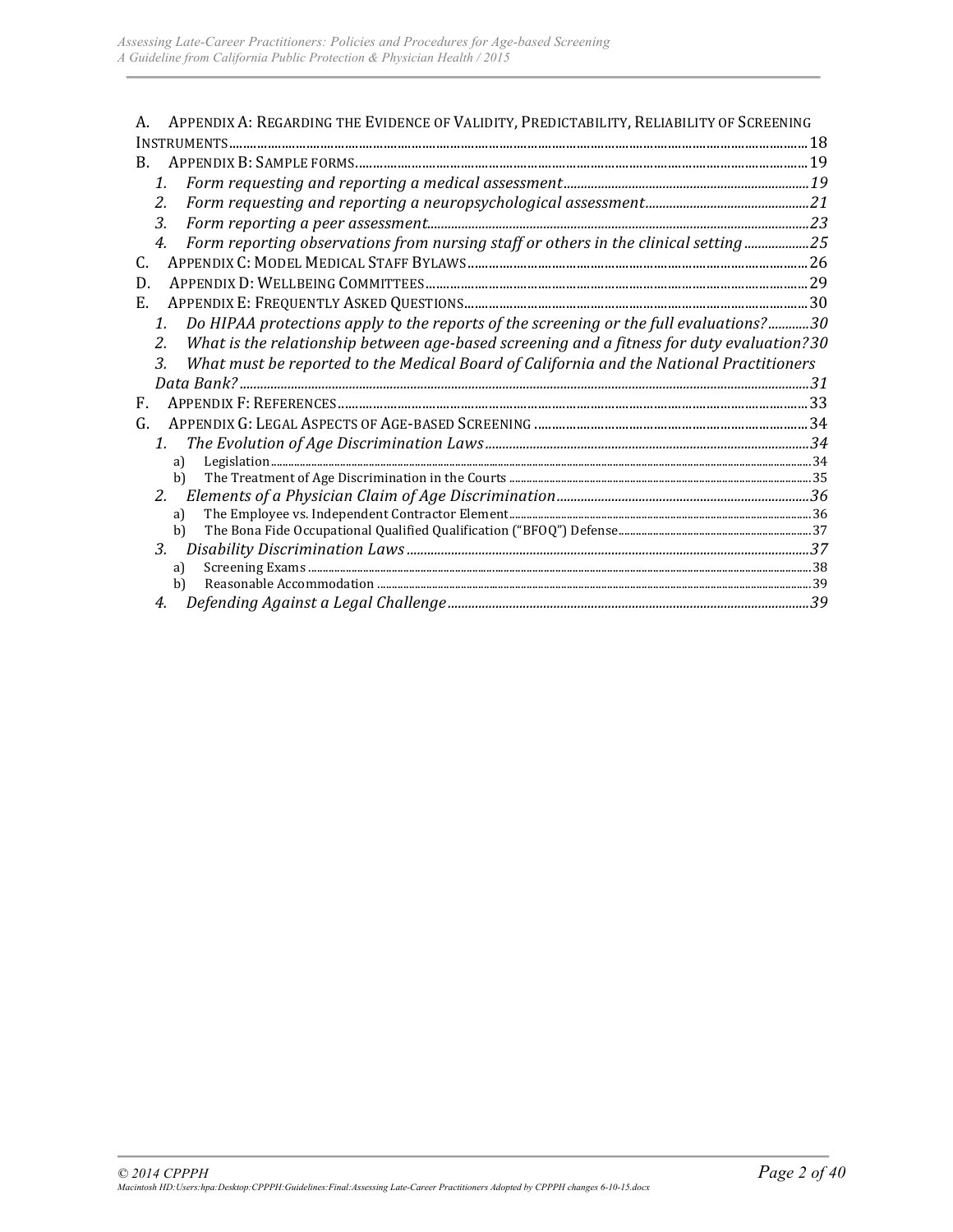## **I. INTRODUCTION**

The implications of greater human longevity and rapidly increasing work-life expectancy are complex and the subject of intense study, particularly as they relate to the delivery of health care. Ensuring that the U. S. health care system will have the workforce capacity needed to deliver care to the increasing numbers of patients that have been projected has been identified as a priority.

On the one hand, studies show that greater levels of experience in medicine, as in other industries, result in higher quality care. We ascribe benefit to the greater experience accumulated with more years of practice being brought to bear on patient-care decisions by physicians and other health care workers.

On the other hand, studies also demonstrate that the effects of aging directly impact the specific physiological and cognitive functions relied upon by physicians in carrying out their job-related responsibilities. In fact, studies have found a direct correlation between decline in these areas of function and adverse outcomes for patients. The studies cited in the appendix necessitate an examination of how to evaluate and address any decline in levels of function that might impact patient care and a consideration of whether using age as a factor in our evaluation mechanisms is an effective way of protecting patients.

The legal framework surrounding this issue is responsible for additional complicating forces. Both Federal and State law mandate that entities that employ, contract with or grant privileges to physicians to provide services to patients—including hospitals, medical staffs, and physician groups —engage in active oversight of the quality of care rendered by physicians practicing at their facilities. Case law clearly establishes that hospitals and physician groups can be held directly liable for injuries caused to patients by physicians where there was evidence of deficiencies in the physician's skills or judgment that posed a danger to patients.

The law does not, however, allow unfettered discretion to entities charged with the responsibility of quality oversight. The law has created an expansive view of the property right of members of medical staffs to practice their trade free from arbitrary actions by hospitals, medical staffs and others. This includes a physician's right to be free from discrimination based on race, color, gender, sexual orientation, national origin, age and disability. Thus is created the dynamic tension between the need to protect the public and the patient and the need to protect the individual healthcare provider.

## **A. STATEMENT OF PURPOSE**

This document is intended to assist all those in medical staffs, medical groups, and other entities that have responsibility for decisions related to evaluating a practitioner's health and wellbeing as they impact the practitioner's ability to practice medicine safely. (Hereinafter, the document uses "medical staff" to refer to all the entities with this responsibility.) The document describes guidelines and principles and provides information specific and detailed enough to form the basis for decisions to be made by each entity. It does not replace the judgment of the decision makers applied to individual circumstances.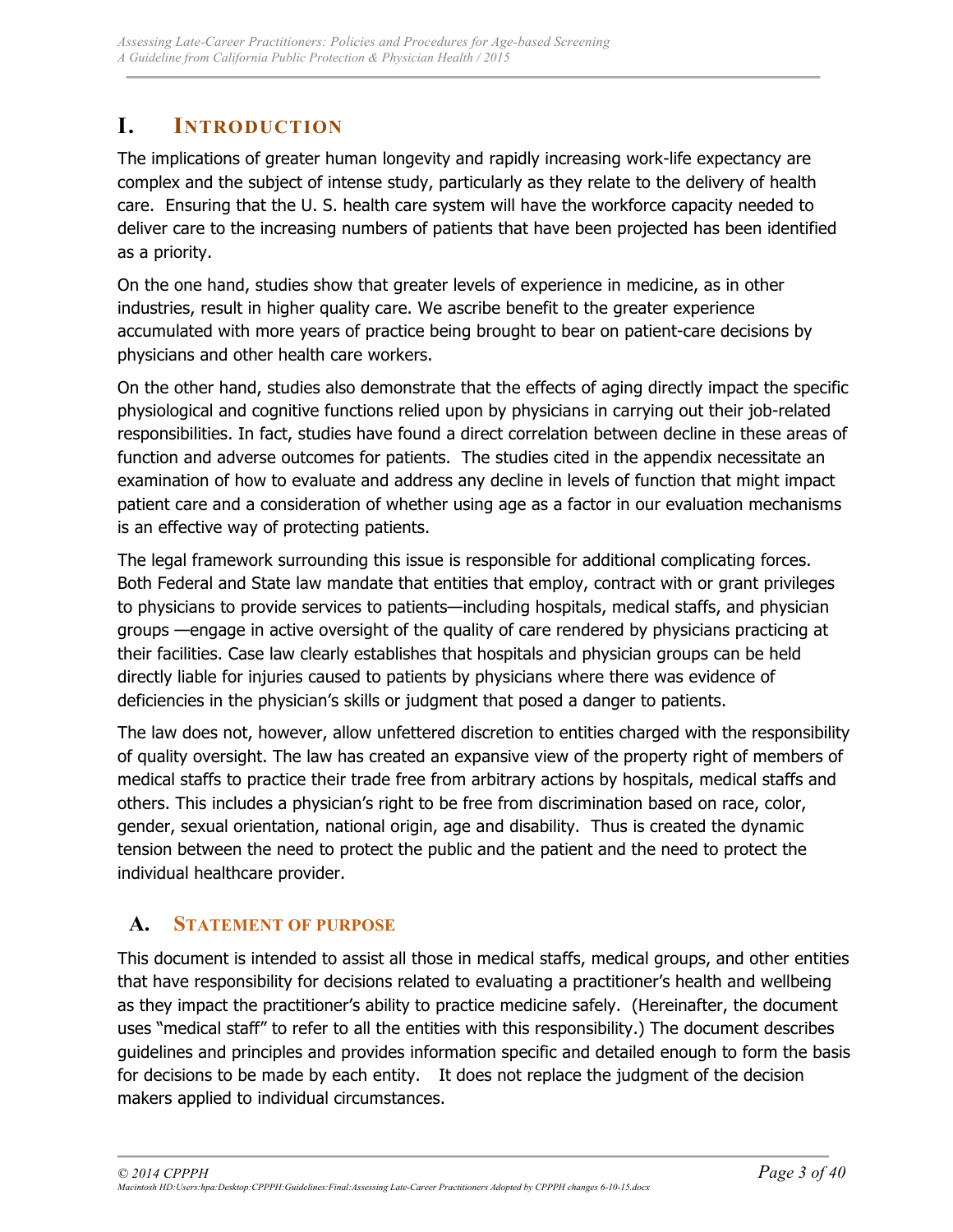This paper will also review the evolution and impact of age and disability discrimination laws on the options available for evaluating physician competency. As will be seen, age and disability discrimination laws have unique aspects that in many ways grant flexibility to institutions in shaping policies and actions designed to address quality and protect patients. These laws are complex and care must be exercised in creating and implementing policies so as to maintain the values that underlie the extensive network of laws that prohibit discrimination. This paper will examine the intersections of the multiple competing forces in the discussion of the available options for assessing physicians who choose to work late into their careers.

Most importantly, this paper will posit that this issue can be properly addressed only if it is addressed by all stakeholders as a shared responsibility: by practitioners who, ideally, should assess their own level of skill and any changes which might impact their ability to deliver quality care and by institutions responsible for maintaining quality care and protection of the patients. To be effective and successful, policies and procedures must balance the interests of all involved in assuring safety of patient care.

A necessary starting point is an examination of the studies that identify and quantify the impact of age on quality, and the implications of these data for entities charged with ensuring quality.

## **B. THE EVIDENCE ON WHICH THIS DOCUMENT IS BASED**

The guidelines in this document are designated by the author as Level C, "the consensus of expert opinion," under the American Academy of Family Physicians' rating system for levels of evidence used, as described in its journal, American Family Physician.

## **C. THE AUTHORS**

This document was prepared by a workgroup comprised on persons who are members of the California Medical Association, the California Hospital Association's Center for Healthcare Medical Executives, and California Public Protection and Physician Health, and attorneys from Procopio, Cory, Hargreaves & Savitch LLP (the "Workgroup").

Review and comments were requested from other interested stakeholders, including nationally recognized experts in the evaluation of health care professionals. All comments received were considered, and corresponding changes approved by the Workgroup were incorporated into this document.

The document was adopted by the CPPPH Board on April 14, 2015. It will be subject to periodic review and revision to incorporate new developments. If the document is revised, it will be circulated for comment again and published with a new date.

## **D. DISCLAIMER**

The guidelines set forth in this document are general in nature, do not constitute legal advice and should not be used as the sole basis for decision- or policy-making or as a substitute for obtaining competent legal counsel.

The guidelines contained herein are not entirely inclusive, exclusive or exhaustive of all reasonable methods or approaches to age-based screening. This document does not advocate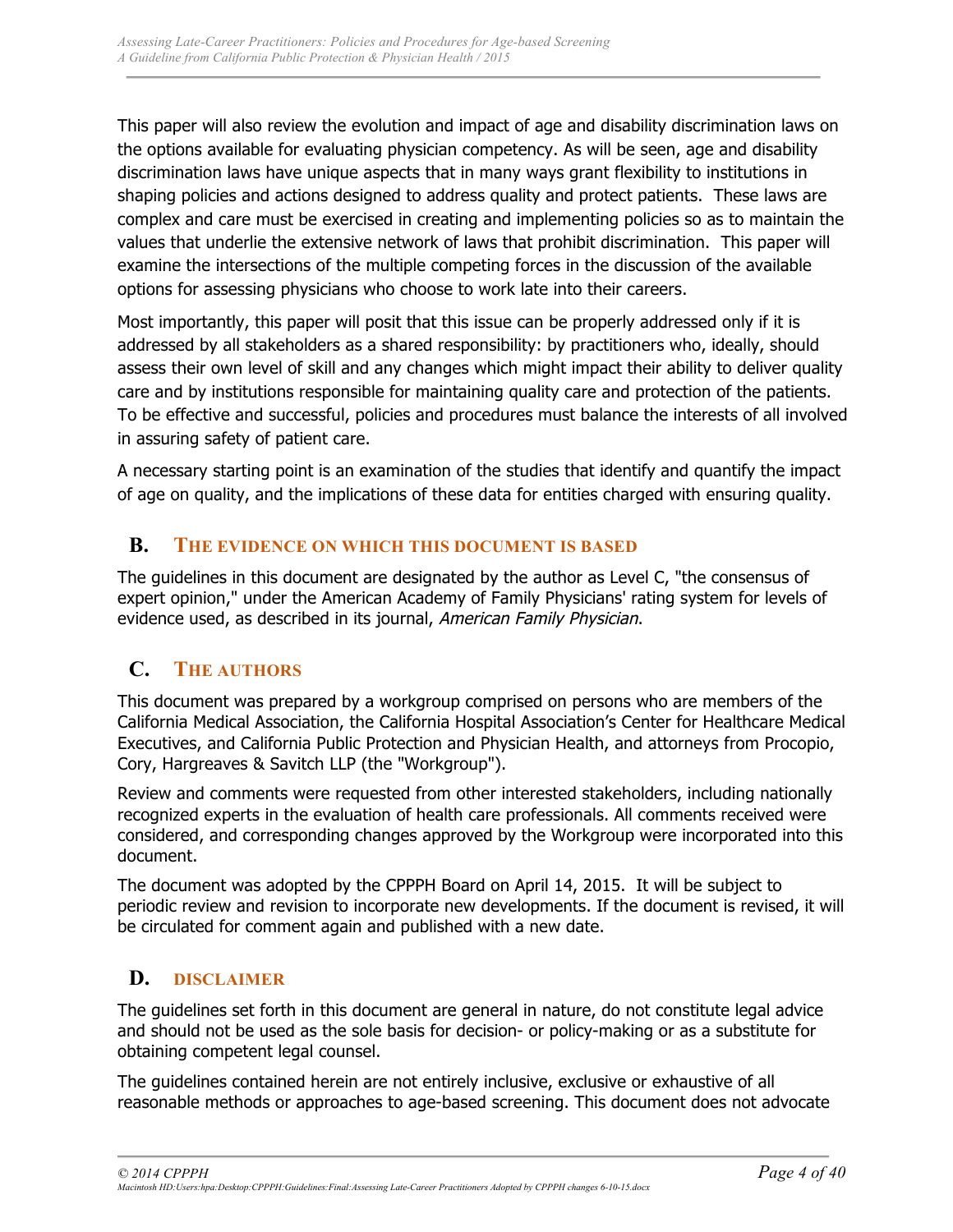in favor of or against mandatory or permissive age-based screening nor is it intended to replace the judgment of decision-makers applied to individual circumstances. While these guidelines take into account variations in practice settings, resources, and common physician skills and characteristics, they cannot address the unique circumstances of each situation.

Neither the Workgroup nor its participants makes any warranty, express or implied, including the warranties of merchantability and fitness for a particular purpose, or assume any legal liability or responsibility for the content, including its accuracy, completeness, efficacy or value, or for any method, process or policy described or referenced herein. The guidelines reflected in this document shall not be attributed to any one of the Workgroup participants.

Neither the Workgroup nor its participants shall be deemed to endorse this document or the guidelines stated therein, or derivative or excerpted materials, or held liable for the content or use thereof.

Any use or adaptation of this document must include these disclaimers.

## **II. THE CLINICAL CASE FOR ASSESSING LATE-CAREER PRACTITIONERS**

According to the American Medical Association (AMA), in 2012, 42% of the nation's one million physicians were older than 55 and 21% were older than 65. $<sup>1</sup>$  This is compared with</sup> 35% and 18% respectively in 2006. $^2$  The rising number of physicians practicing later in life raises concerns about the potential impact aging physicians have on patient safety. This is particularly troubling given the various studies finding that when people reach their 60s and 70s, there is often a significant and progressive decline in cognitive and physical skills. This is true of physicians as well. For example, a 1994 Harvard study found that "overall, physicians scored higher in cognitive functioning from ages 25-55, but thereafter there was a consistent and more precipitous decline with increasing age in the areas of cognitive function (as measured by the MicroCog**™** assessment tool), inductive reasoning, verbal memory, and overall reasoning."<sup>3</sup>

A 2006 report found that patient mortality rates in some complex operations were higher when the surgeons were older than 60 than for their younger colleagues.<sup>4</sup>

A retrospective review of 148 doctors with performance problems demonstrated relative deficits on tests in sequencing, attention, logical analysis, eye-hand coordination, and both verbal and

<sup>&</sup>lt;sup>1</sup> Boodman, Sandra, "Aging Doctors Face Greater Scrutiny," *Kaiser Health News*, December 10, 2012.<br>http://www.kaiserhealthnews.org/stories/2012/december/11/aging-doctors-face-greater-scrutiny.aspx <sup>2</sup> *Id.*<br><sup>3</sup> Burroughs MD, MBA, FACHE, FACPE, Jonathan H., Hogan, Esq., James B., and Richter, Esq., Jennifer H.,

<sup>&</sup>quot;The Aging Physician: Balancing Safety, Respect, and Compliance," *Med Staff News*, March 2013 http://www.hallrender.com/health\_care\_law/library/articles/1465/MedStaff\_News\_AHLA\_March\_2013.pdf

<sup>(</sup>citing Powell M.D., Douglass H., "Profiles in Cognitive Aging," *Harvard University Press*, December 1994). <sup>4</sup>

Waljee, M.D., M.P.H., Jennifer F, Greenfield, M.D., Lazar J., Dimick, M.D., M.P.H., Justin B., and Birkmeyer, M.D., John D., "Surgeon Age and Operative Mortality in the United States," *Annals of Surgery*, Vol. 244, No. 3, September 2006.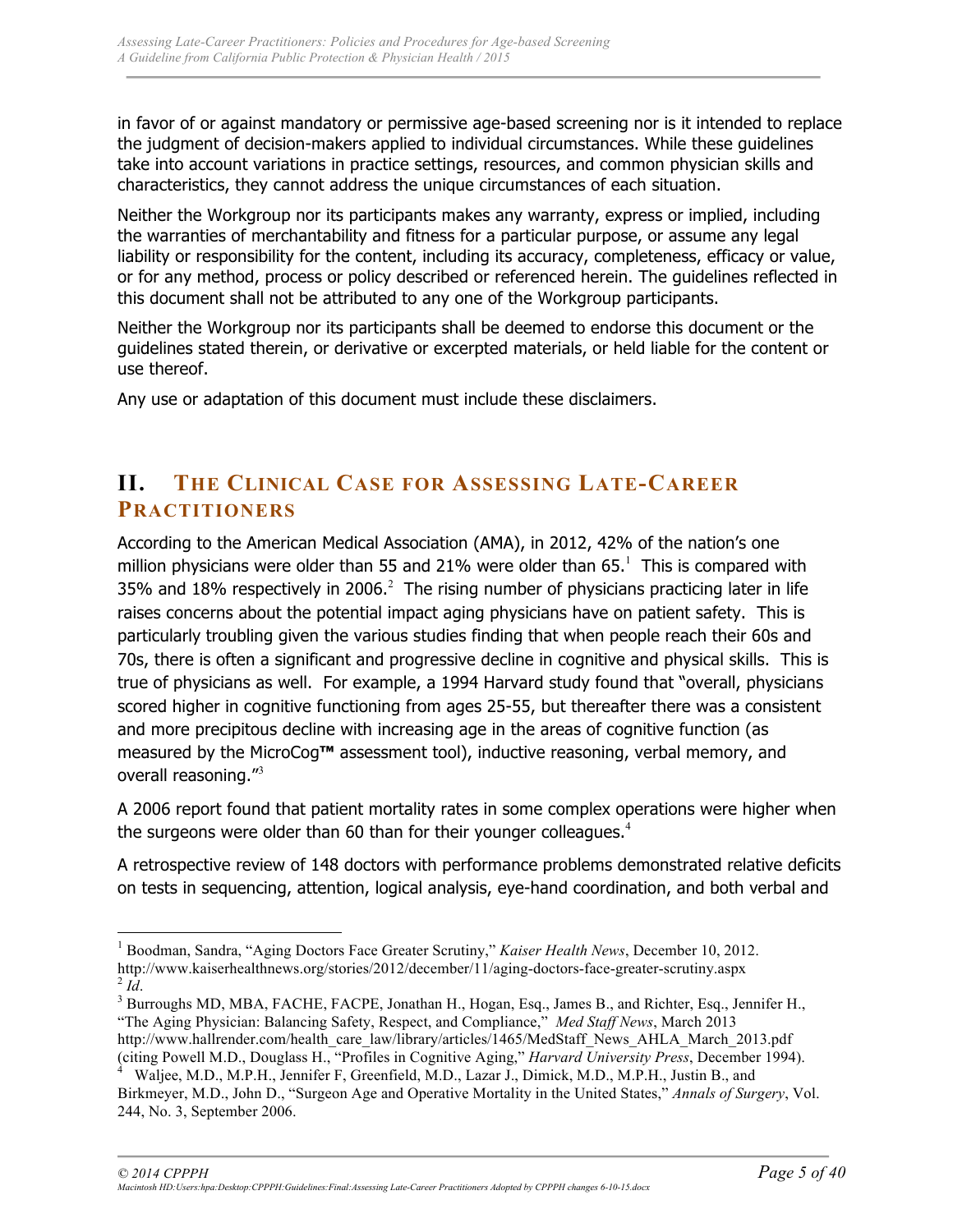non-verbal learning.  $5$  The study concluded these deficits were sufficient to explain the performance difficulties.<sup>6</sup>

Published studies provide evidence that as physicians age, they experience a higher likelihood of physical and cognitive limitations or impairment than their younger colleagues, which can have a potentially negative impact on patient care and safety. This is not to say that all physicians over a certain age pose a safety risk, as many continue to function without difficulty (without significant decrease of either cognitive or physical skill and performance) into their 70s and 80s. Determining which individuals may pose a safety risk is the duty of those in the hospital or other medical setting who are responsible for protection of patients and quality of care delivered. Because many of the diseases and processes that are more likely to occur with increasing age happen insidiously and with few or no symptoms recognized by the physician nor signs apparent to those around him/her, screening assessments are one way to provide the first information on which those determinations can be made. Screening is used to indicate whether a physician's abilities match his or her practice requirements or whether further testing and evaluation are needed before that judgment can be reached.

## **III. CRAFTING A POLICY: ELEMENTS OF AN EFFECTIVE POLICY**

The policy that authorizes age-based screening should articulate and document the purpose, the rationale, and the authority for requiring the assessment. Those who may be called upon to defend an institution's practices against a legal challenge will look first to the policy. The policy should address key issues clearly and directly in a way that guides and governs the steps used to implement it. The policy should:

- 1) specify that the requirement for assessment applies equally to all members of the medical staff who have reached the specified age
- 2) state that the requirement for evaluation is based solely on the age of the practitioner.

Note that this policy is unrelated to an assessment made "for cause" or in response to an indication of compromised performance. Assessments for cause are addressed in other documents: California Medical Association OnCall Document #5177 Guidelines for Hospital Medical Staff Wellbeing Committees Policies and Procedures [September 2013] and Evaluations of Healthcare Professionals [CPPPH 2013]

3) specify the age at which the first screening is required

The decision about the age at which a policy takes effect has important implications for a potential legal challenge to the policy. In order to defend a policy on patientsafety grounds, the age at which the policy goes into effect should have a direct connection to the age at which there is an increased risk of age-related impairments as documented in the literature. Institutions should closely monitor the research related to age-related impairments and regularly reassess their policies to ensure that

 $\frac{1}{5}$ <sup>5</sup> Pitkanen. "Doctor's Health and Fitness to Practice: Performance Problems in Doctors and Cognitive Impairments." Occup. Med., 2008.

 $\delta$  Id.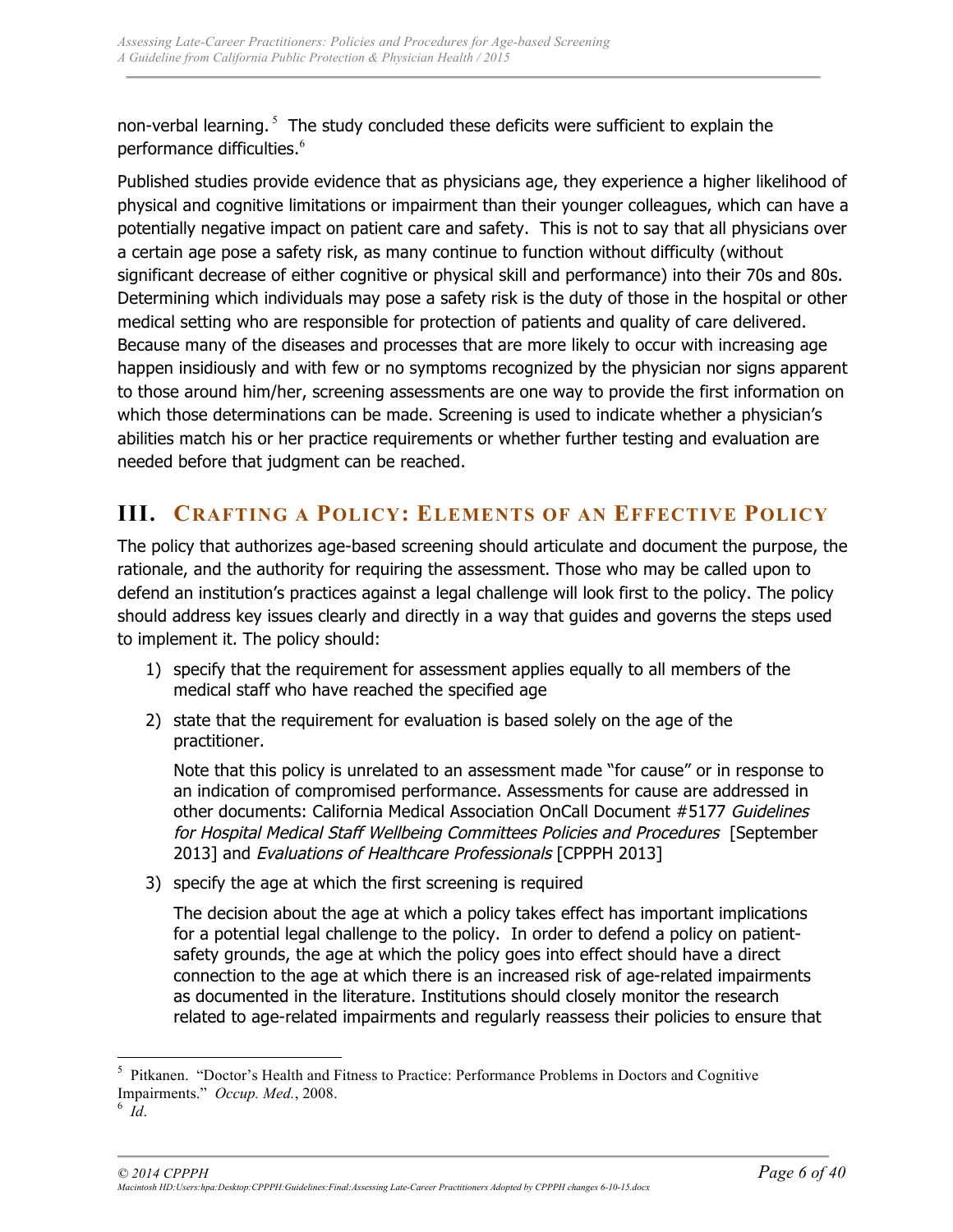the age designated in the policy is accurately aligned with the current literature on the subject.

- 4) specify that the requirement is made a part of the reappointment and privileging process
- 5) establish the frequency with which reassessments are required for reappointment
- 6) establish who pays each of the costs of the assessment

There is no one recommended way to handle costs. Appropriate choices include payment being the responsibility of the person being assessed, the responsibility of the medical staff or medical group, or a shared responsibility. See Guidelines for Evaluation of Healthcare Professionals [CPPPH 2013]

- 7) establish the requirement that the practitioner provide a release allowing evaluators' reports to be given to the medical staff Wellbeing Committee, regardless of who paid for the assessment(s)
- 8) establish what information is protected and kept confidential within the Wellbeing Committee and under what authority it is protected

The policy should specify that all information related to the screening process is kept confidential, what records are generated, how the information will be protected.

9) specify the roles, responsibilities and charges to each committee or officer of the medical staff or medical group in implementing the policy

Because of its charge to advise and assist the members of the medical staff and to maintain confidentiality of the information except when the safety of a patient is threatened, the Wellbeing Committee is the most appropriate committee to be responsible for implementation of the policy up to the delivery of its recommendation to the practitioner and to the Credentials Committee. The policy should establish that the function of the Wellbeing Committee in coordinating this process includes the duty to support the practitioner. This charge should be added to the bylaws section that specifies the duties of the Wellbeing Committee.

- 10) establish that the Wellbeing Committee has no authority to take disciplinary action or any action related to privileging, but will report its findings to the Credentials **Committee**
- 11) establish that the Wellbeing Committee has the authority to set criteria for identifying qualified evaluators, to require qualified evaluators, and to approve the choice of the evaluator(s) for each practitioner. For qualifications of those who conduct evaluations, see Guidelines for Evaluation of Healthcare Professionals [CPPPH 2013].
- 12) authorize the Wellbeing Committee to recommend additional evaluation after reviewing the reports of screening assessments
- 13) establish that the charge to the Wellbeing Committee is to evaluate the information received and to advise the practitioner and the Credentials Committee
- 14) specify the consequences to the practitioner of failure to comply with all the requests during the assessment process or failure to complete the assessment process, i.e., such failure will result in an incomplete application and lapse of privileges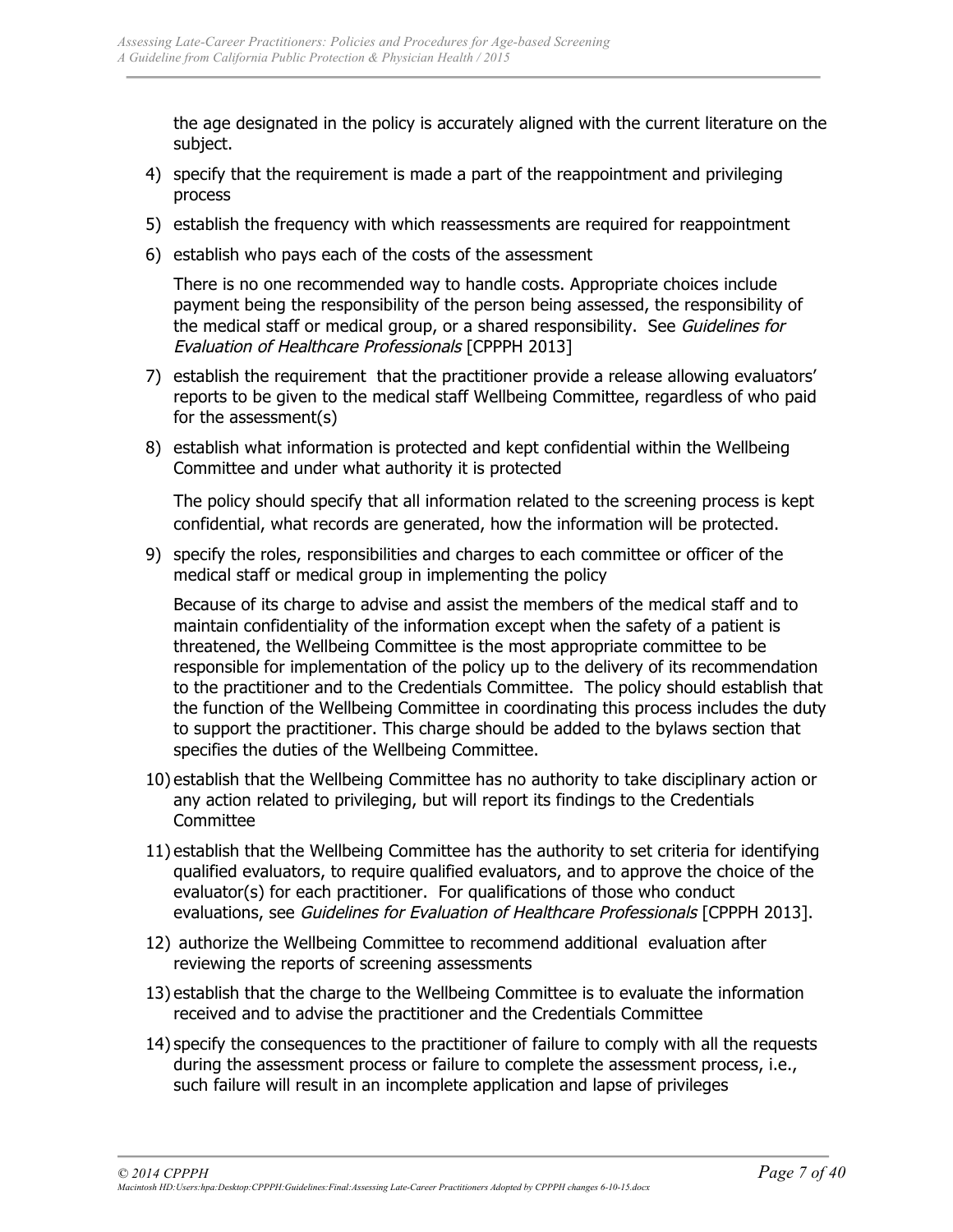## **IV. ADOPTING THE POLICY**

Crafting a policy is only the first step. Involving and informing all members of the medical community and allowing sufficient time for review, questions and discussion, are considered necessary for a smooth and successful adoption of the policy. It is helpful to circulate information about the policy in advance and provide the supporting research on which it is based, showing the correlation between age and adverse patient outcomes.

It is critical that all members of the medical staff or medical group understand that the policy is aimed at both protecting patient safety and safeguarding the career of the practitioner, and that it incorporates protections against discrimination of any sort.

Special outreach to those impacted by the policy, and those soon to be impacted, may be in order. For example, the medical staff leadership might personally contact every practitioner affected by the policy during the period that the draft is being developed to engage them in a review of the principles involved and to address any questions or concerns they may have.

After the policy is adopted and implemented, it is helpful to reiterate, on a regular schedule, the principles on which the policy is based and how they address the interests of all involved. An annual educational activity designed for the entire medical staff is helpful in maintaining support for the policy.

## **V. IMPLEMENTING THE POLICY**

The Wellbeing Committee should begin by defining the procedures it will follow and making them known to the members of the medical staff. The procedures should guide the actions of the Wellbeing Committee so that each case is handled similarly and in accordance with the procedures. The procedures should address each of the following elements.

## **A. ADMINISTERING THE SCREENING ASSESSMENT**

A screening assessment is a combination of elements and reports considered together. The Wellbeing Committee should identify the elements to be included and the experts who will identify the screening instruments to be used. The four core elements – physical examination, assessments from peers and co-workers, and assessment of cognitive function – are discussed below.

In order to defend a policy against a legal challenge, it is important that the screening (and any further assessments) required accurately assesses a physician's capacity to perform the privileges currently held or requested at the time of reappointment.

## **1. HISTORY AND PHYSICAL EXAMINATION**

There should be a general history and physical examination including a screening for depression/other mental health or emotional issues, a screening for alcohol/substance abuse/addiction, and tests of both hearing and vision.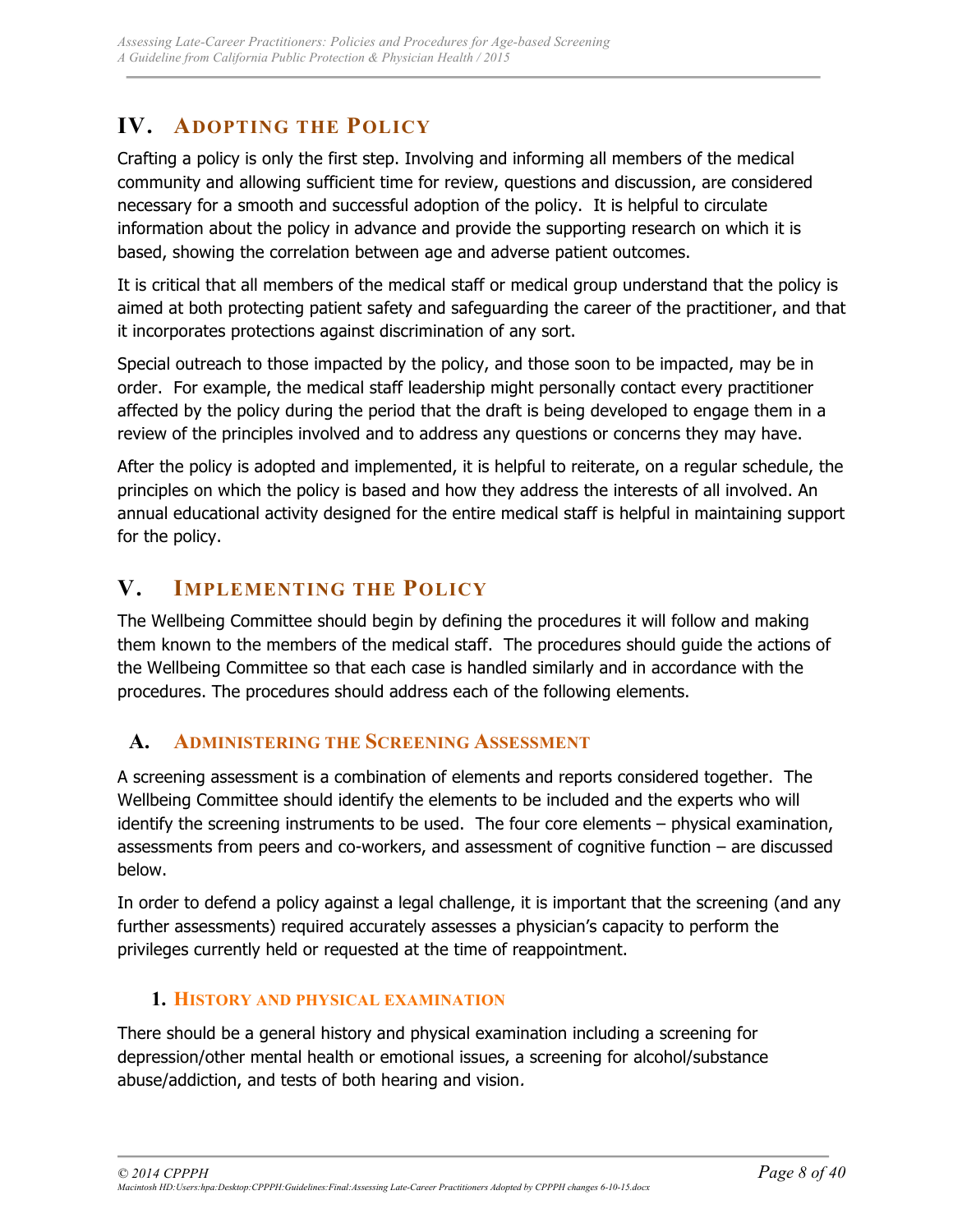### **2. PEER ASSESSMENTS**

There should be a review of the practitioner's current performance conducted by a peer. Those who conduct such peer assessments may be nominated by the practitioner but must be approved by the Wellbeing Committee. (The Wellbeing Committee should have presented a list of pre-approved assessors. It is recognized that peer assessments may be influenced by personal relationships that must be taken into account when the Wellbeing Committee approves the person to make the peer assessment.

The person making and reporting the peer assessment should include observations of each of the ACGME Core Competency areas: Professionalism, Interpersonal and Communication Skill, Medical Knowledge, Practice-based Learning and Improvement Patient Care, and Systems-based Practice. An example of a peer assessment form is in Appendix B.

### **3. OBSERVATIONS FROM OTHERS IN THE CLINICAL SETTING**

Because a change in behavior may be an early sign of decline in professional performance and because such a change may be noticed first by personnel in the clinical setting, it is important to include observations and information from persons in the work setting. Examples are observation from operating room supervisors for all surgeons, floor managers for non-surgical specialists, and risk management staff for all practitioners. Examples of such reports are in Appendix B.

## **4. ASSESSMENT OF COGNITIVE FUNCTION**

An assessment of cognitive function is an essential element in determining the physician's ability to perform his/her current or requested privileges safely. Screening instruments such as, for example, the MicroCog**™**, St. Louis University Mental Status (SLUMS) Examination, or Montreal Cognitive Assessment have been studied and their effectiveness reported. In Appendix A there are notes regarding the validity, predictability and reliability of the instruments that assess cognitive function.

If a recognized screening instrument that tests cognitive function is not to be used, alternative methods should be employed to gather information on which judgments can be made about the practitioner's cognitive abilities. For example, the medical staff could design a combination such as physical examinations repeated at a specific intervals, plus regular peer evaluations from two physicians familiar with the practitioner's work, on a frequency to be determined, and observations by others in the clinical setting.

## **B. IDENTIFYING QUALIFIED EVALUATORS**

The Wellbeing Committee should identify those qualified to conduct and report the screening assessment of cognitive function. See Evaluations of Healthcare Professionals (CPPPH 2013)

The Wellbeing Committee should provide a list of two or more qualified evaluators for each element of the assessment process from which the evaluee may choose.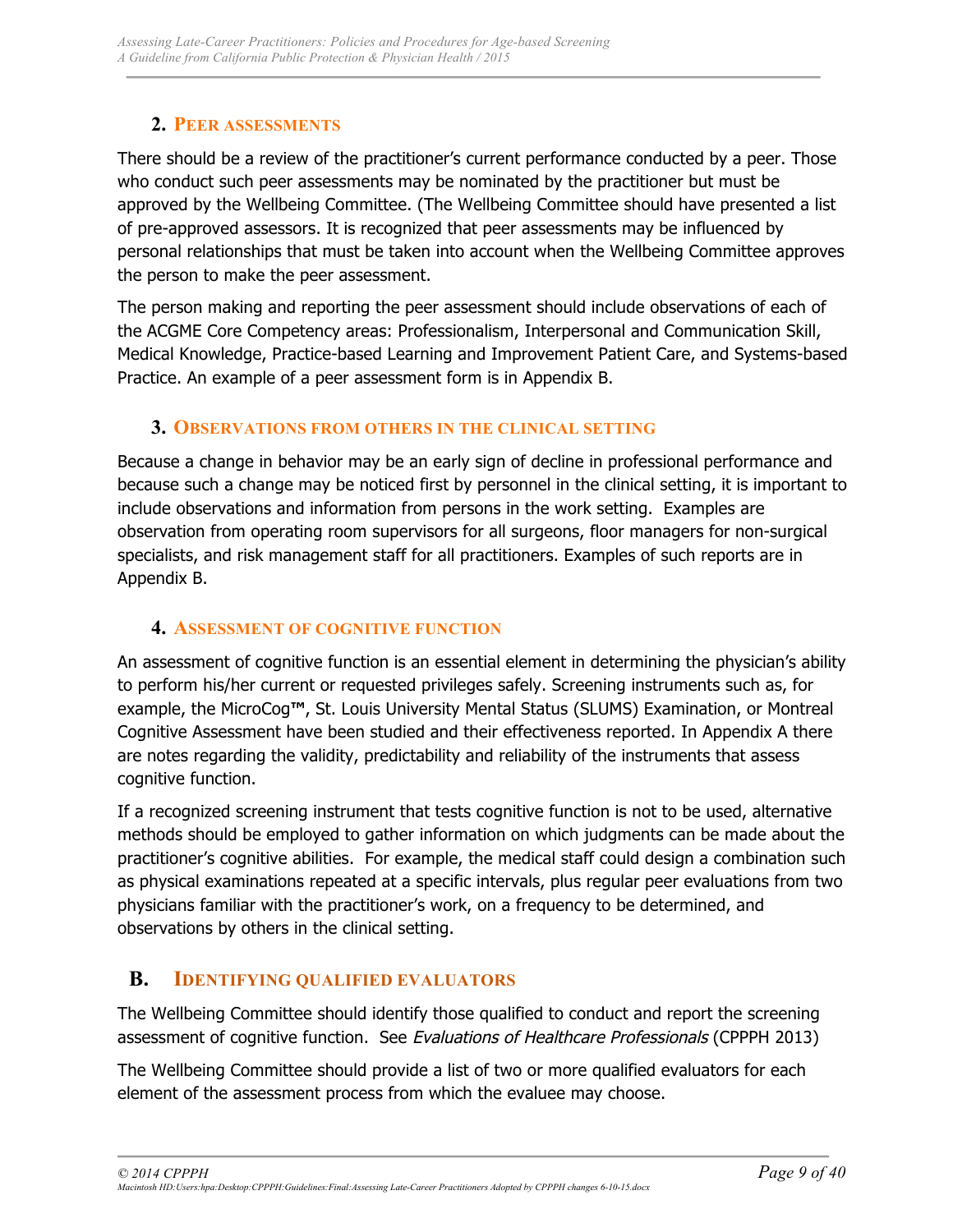Qualifications of those who conduct and report the results of screening assessments are different from the qualifications required of those who conduct additional testing. Qualifications appropriate for those chosen to conduct the screening include these elements:

- Experience: at least three years' experience in practice in his/her respective specialty
- Previous experience assessing physicians is desirable
- For neuropsychological screening assessment, evidence of specialty training in cognitive and neurological disorders and testing
- For screening for substance use disorders, demonstrated knowledge and understanding of addiction, treatment and recovery
- No conflict of interest or duality of interest with evaluee or referring entity
- Licensure: licensed health care professional with current unrestricted license with no disciplinary history within the previous five years
- Demonstrated ability to provide reports on time, with sufficient and appropriate information to support peer review action

Qualifications appropriate for those chosen to conduct additional testing and evaluation are discussed in Guidelines for Evaluations Of Health Care Professionals [CPPPH 2013] and include these additional elements:

- Specialty or subspecialty certification or equivalency
- Previous experience assessing physicians is desirable
- Demonstrated ability to provide reports that describe the nature of any decrements in performance and describe how such decrements or vulnerabilities might affect the ability to perform the tasks required for the evaluee's practice and privileges

## **C. SCHEDULING THE ENTIRE ASSESSMENT PROCESS**

The Wellbeing Committee should coordinate the schedule for the assessment process with the evaluee and all those providing reports. The scheduling of evaluations must allow for sufficient time for each step to be completed. The Committee should remind the evaluee of the policy that specifies that failure of the practitioner to make or keep the scheduled appointments for assessments is considered failure to comply with the process.

## **D. PROVIDING INFORMATION TO THE EVALUATOR(S) IN ADVANCE**

For the screening assessment, the evaluator must know the practitioner's specialty and what privileges are being requested. For additional testing, additional information must be provided to the evaluator. See Evaluations of Healthcare Professionals (CPPPH 2013)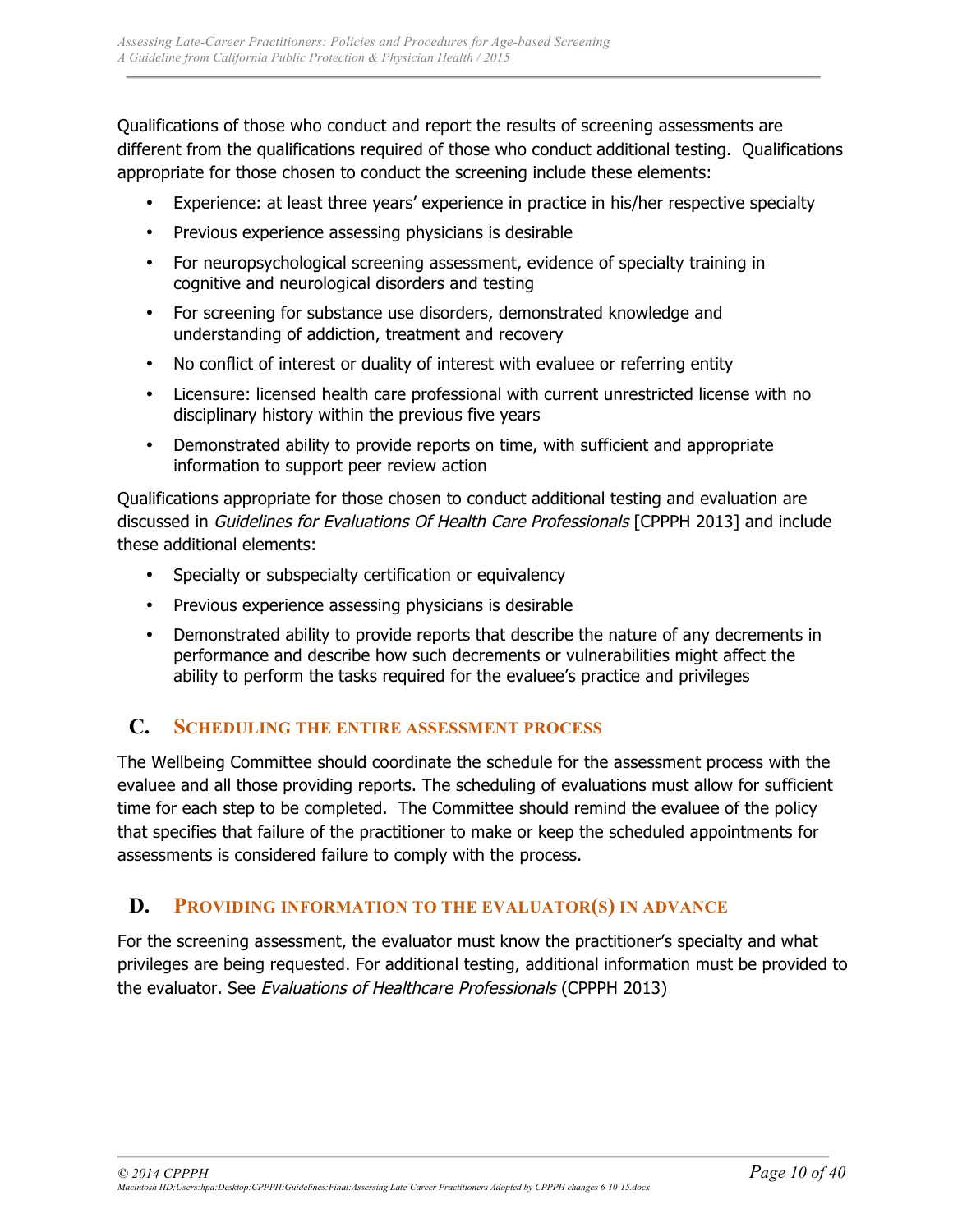## **E. WHAT IS REQUIRED IN REPORTS FROM THE EVALUATORS TO THE WELLBEING COMMITTEE?**

The reports to the Wellbeing Committee should include the evaluator's conclusion stating whether there are or are not findings that may potentially affect the practitioner's professional performance and whether additional testing is needed.

If additional testing is conducted, the reports of the additional evaluation that may include testing should describe the nature of any decrements in performance found and describe how such decrements or vulnerabilities might affect the ability to perform the tasks required for the physician's practice and requested privileges.

Appendix C provides a sample report with a discussion of how it is interpreted in relation to privileging.

## **F. THE WELLBEING COMMITTEE'S RESPONSE**

After reviewing the reports of the screening assessments, the Wellbeing Committee should decide whether to require additional testing in order to make its decision and report to the Credentials Committee.

If the reports from the screening process identify questions that raise concerns about a physician's ability to perform the requested privileges safely, the Wellbeing Committee should review the results with the physician, identify what further evaluation(s) are needed, and provide a list of at least two qualified evaluators. If additional testing and further evaluation are needed, the Wellbeing Committee should coordinate them and help the practitioner schedule them.

Reports of the additional evaluation(s) may indicate vulnerabilities significant enough to warrant ongoing watchfulness for further diminution of skills and abilities, but not sufficient to warrant reduction of privileges at that time. If so, the Wellbeing Committee should design a monitoring process appropriate to the situation and offer to monitor the practitioner on an ongoing schedule appropriate to the situation. In the interactive process with the practitioner, the Wellbeing Committee can offer such an option with the understanding that the practitioner must sign an agreement with the Wellbeing Committee for the continuing interaction with the Wellbeing Committee for the purpose of being so monitored. The implementation of all steps to carry out such a monitoring agreement should be handled according to the medical staff's policies and procedures for the Wellbeing Committee.

If the practitioner signs such an agreement, the report to the Credentials Committee would be that the practitioner had completed the assessment process. As long as the practitioner cooperates with all elements of the monitoring plan and schedule, and as long as his/her skills and abilities remain sufficient to support safe patient care, no report would be made to the Credentials Committee or MEC.

If the reports indicate an impairment or diminution of skills and abilities sufficient to warrant a modification of privileges, an interactive process between the practitioner and the Wellbeing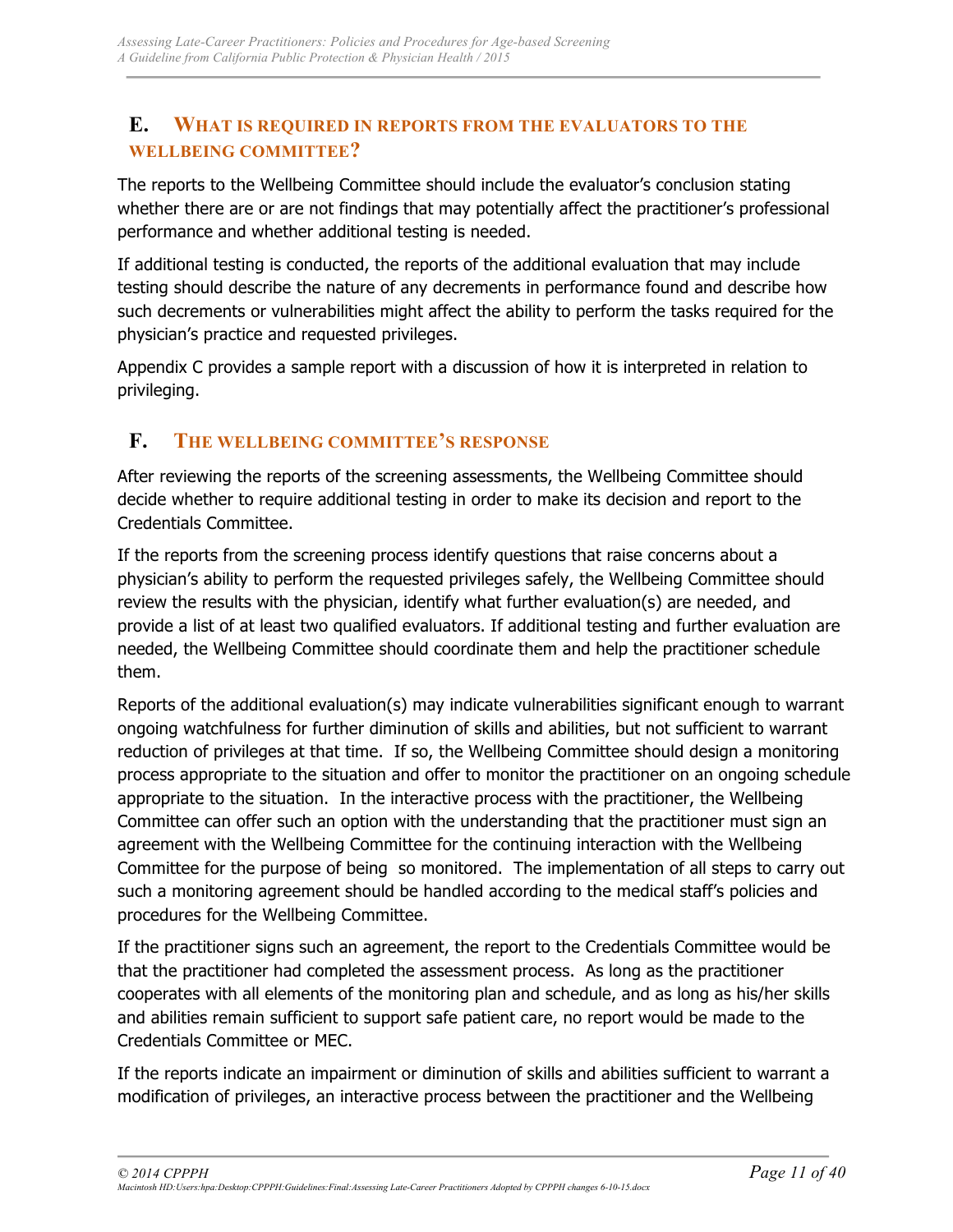Committee should be conducted with the goal of helping the practitioner modify his/her privileging request in order to practice competently. For example, institutions can create comanagement privileges to transition the practitioner from independent privileges to refer-andfollow privileges. (Refer-and-follow privileges may be defined differently by different institutions, but they can be ambulatory privileges that allow physicians to refer patients to the hospital, order ancillary studies from an outpatient setting, and follow their patients in the hospital.) The Wellbeing Committee can encourage the physician to transition to a part-time hospital practice or reduce the call schedule or to make the decision to retire.

While the Wellbeing Committee's role and function during this process would follow the institution's bylaws, policies and procedures, the Committee's actions should be supportive and respectful and should include recommending approaches for the practitioner to respond to any concerns.

Since the Wellbeing Committee is not a credentialing or disciplinary body, these discussions would not constitute an investigation. Following the discussions, if the practitioner initiates a request for a change to his/her privileges, no reporting to the Medical Board would be required. (See question #3 in Appendix F.) All information resulting from the assessments should remain confidential as products of the Wellbeing Committee, following the policy that establishes what information is protected and kept confidential and under what authority it is protected.

In the event that the report(s) raises concerns that the health of the medical staff member poses an unreasonable risk of harm to patients, and if the medical staff member does not initiate a change in his/her practice and privileges as recommended by the Wellbeing Committee or comply with a monitoring agreement designed by the Wellbeing Committee, that information should be forwarded to the Credentials Committee or the Medical Executive Committee in accordance with the organization's bylaws and/or policies. The Credentials Committee and the Medical Executive Committee (MEC) are responsible for deliberation, determining what action to take, and taking action.

## **G. REPORTS FROM THE WELLBEING COMMITTEE TO THE CREDENTIALS COMMITTEE**

When the Wellbeing Committee determines that it has reached the end of the interactive process with the practitioner and when the Wellbeing Committee has agreed upon its recommendations, the report should be forwarded to the Credentials Committee or the Medical Executive Committee in accordance with the organization's bylaws and/or policies. The report should be one of the following:

- the statement that the practitioner has completed the Committee's assessment process.
- the statement that the practitioner failed to complete the Committee's assessment process and/or failed to complete the subsequent steps in the Committee's process.

The information on which the Wellbeing Committee's report to the Credentials Committee is based should remain confidential with the Wellbeing Committee.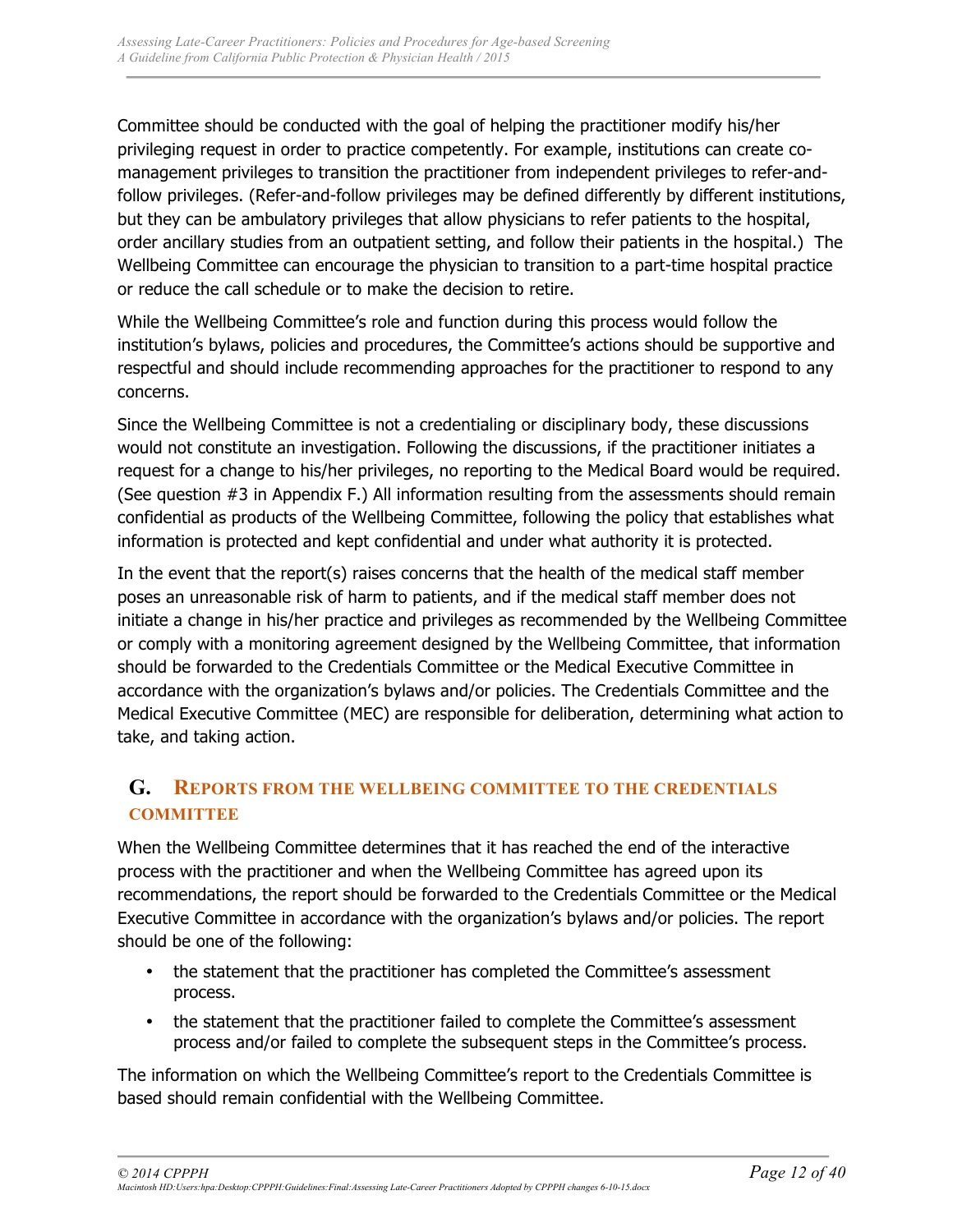## **H. MEDICAL STAFF'S RESPONSE TO REPORTED CONCERNS OF AGE-RELATED IMPAIRMENTS**

Consistent with the Americans with Disabilities Act (ADA) and/or the Rehabilitation Act, the medical staff must engage in an interactive process with the practitioner and, if possible, make reasonable accommodations to enable him or her to continue to practice safely in light of the concerns named in the reports of the further evaluations performed. Properly doing so could avoid claims for violation of the ADA.

If the concerns are such that they cannot be alleviated by a reasonable accommodation, and if the concerns represent foreseeable and significant threats to patient safety, it would not violate the ADA to require a significant reduction in clinical privileges.

In some situations, but not all, changes or limitations on privileges made by the MEC require a report to the Medical Board of California and the National Practitioners Data Bank. See Appendix F.3: What must be reported?

## **VI. INFRASTRUCTURE REQUIRED TO IMPLEMENT THE POLICY**

For an effective implementation of the different steps of this policy, the medical staff should have in place several elements:

- medical staff services department with sufficient staff support for the Credentialing Committee and the Wellbeing Committee and sufficient time to take on the necessary elements of reappointment process
- wellbeing committee with enough active members who have the appropriate experience and expertise
- capacity to maintain confidential records
- sufficient funding to pay for assessments (if the policy says that the medical staff pays)
- access to a sufficient number of qualified evaluators who can meet the medical staff's need for reports with sufficient information within a certain time frame

Medical staffs without the resources listed above may contract with other entities to perform some or all of the steps involved.

## **VII. LEGAL CONSIDERATIONS ON WHICH POLICIES ARE BASED**

Generally speaking, an employer or medical staff can, and must, take a physician's health into account in both the hiring and privileging processes. See Joint Commission Comprehensive Accreditation Manual for Hospitals, MS.06.01.05(6). The American Medical Association's Code of Medical Ethics requires physicians to both maintain their health and wellness and, when an issue arises, "take measures to mitigate the problem, seek appropriate help as necessary, and engage in an honest self-assessment of their ability to continue practicing." AMA Code of Medical Ethics Opinion 9.0305- Physician Health and Wellness. http://www.ama-assn.org/ama/pub/physicianresources/medical-ethics/code-medical-ethics/opinion90305.page#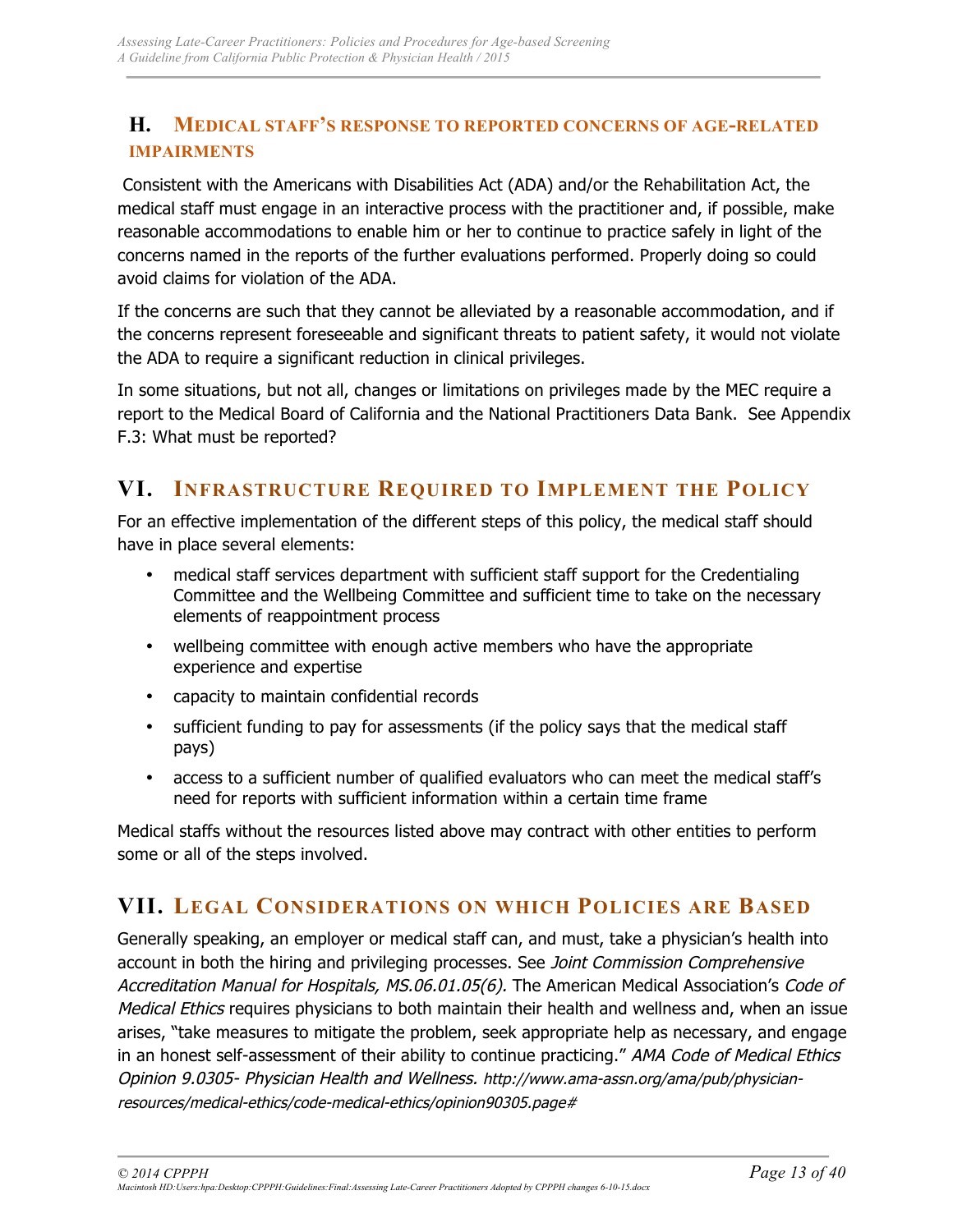Physicians are ethically obligated to report impaired colleagues when they believe the impairment interferes with the colleague's ability to engage safely in professional activities. Opinion 9.031- Reporting Impaired, Incompetent or Unethical Colleagues. http://www.amaassn.org//ama/pub/physician-resources/medical-ethics/code-medical-ethics/opinion9031.page

Age-based medical screening exams implicate federal and state laws, which prohibit discrimination based on age and disabilities. These laws are complex and contain many exceptions and variables, which must be factored into any discussion of age-based screening and actions based on the findings of any screening process. The history and development of these laws are set forth in detail in Appendix F.

## **A. AGE DISCRIMINATION**

The federal Age Discrimination in Employment Act (ADEA) and state age discrimination statutes prohibit the arbitrary use of age in decisions that impact the employment status of individuals. These laws apply to practitioners and there are many cases in which physicians have alleged age and other forms of discrimination in challenges to hospital medical staff decisions to impose corrective action. None of the reported cases involve a physician challenge to an age-based screening policy.

While the federal and state laws prohibiting age discrimination declare that age shall not be used to adversely affect any individual, the laws are most noteworthy for their exceptions. Unlike race, religion, nationality and other immutable characteristics, physical and cognitive decline associated with age have been recognized by Congress, state legislatures and courts as posing risks in the workplace, both to the employee and others. This is particularly true when public safety is at issue. Thus, mandatory retirement policies and screening based on age have been imposed through legislation, (e.g., for airline pilots and law enforcement), and by industries responsible for public safety, (e.g., for bus drivers). As set forth in the analysis in Appendix G, the healthcare industry, strangely, has been omitted from legislation allowing for age-based measures to monitor and ensure patient safety. This has created a great deal of uncertainty for hospitals, medical staffs and physicians considering screening policies.

## **B. DISABILITY DISCRIMINATION**

The federal Rehabilitation Act of 1973 and Americans with Disabilities Act (ADA), as well as state disability discrimination laws, prohibit adverse employment actions based on an individual's disability. Like age discrimination, however, the laws implicitly recognize the right of employers, including hospitals and their medical staffs, to consider a disability in determining whether an individual can safely perform his or her job duties.

Disability discrimination laws do not expressly preclude disability-related inquiries or medical screening examinations. Rather they place certain limits on the stage at which health-related inquiries can be made and on the scope of any inquiry. According to the EEOC, "[t]he ADA's provisions concerning disability-related inquiries and medical examinations reflect Congress's intent to protect the rights of applicants and employees to be assessed on merit alone, while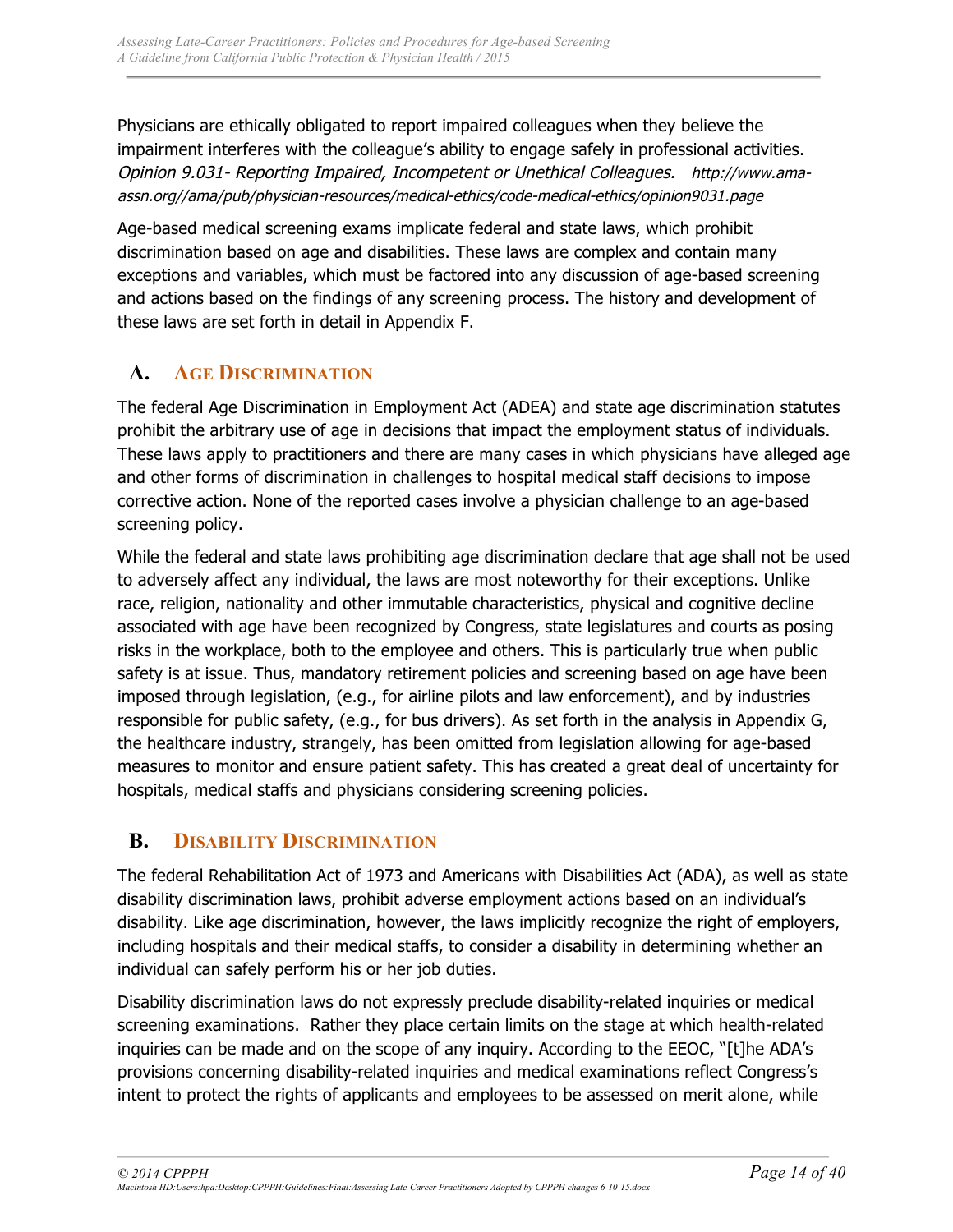protecting the rights of employers to ensure that individuals in the workplace can effectively perform the essential functions of the job." See EEOC Guidance on Disability Related Inquiries and Medical Examinations (2000).

An employer may make disability-related inquiries and require a medical examination only if they are "job related and consistent with business necessity." A disability-related inquiry or medical examination of an employee is "job-related and consistent with business necessity" when an employer "has a reasonable belief, based on objective evidence, that: (1) an employee's ability to perform essential job functions will be impaired by a medical condition; or (2) an employee will pose a direct threat due to a medical condition." Periodic medical examinations and other monitoring under specific circumstances may be job-related and consistent with business necessity.

Employers may also require periodic examinations of employees in positions affecting public safety such as police officers and firefighters. Where examinations are required by safety regulations, an employee cannot assert an ADA claim as barrier to employer compliance with regulations.

Equally important are court cases that have held that physicians and other providers may not seek protection of disability discrimination laws where the provider poses a direct threat to the health and safety of other individuals in the workplace. 42 U.S.C.§ 12113(b); 42 U.S.C.§ 12182(b)(3). The term "direct threat" is defined in this section to mean "a significant risk to the health or safety of others that cannot be eliminated by reasonable accommodation." 42 U.S.C.§ 12111(3).

The determination of whether an employee poses a direct threat must be based on "an individualized assessment of the individual's present ability to safely perform the essential functions of the job," which itself must be based on "a reasonable medical judgment that relies on the most current medical knowledge and/or on the best available objective evidence." 29 C.F.R. § 1630.2(r). This assessment should consider four factors: (1) the duration of the risk; (2) the nature and severity of the potential harm; (3) the likelihood that the potential harm will occur; and (4) the imminence of the potential harm. Id.

## **C. REASONABLE ACCOMMODATION**

The final question here relates to the actions which are available should a screening examination reveal some form of process causing or potentially contributing to an impairment.

Under the ADA, an employer must make "reasonable accommodations" for disabled employees, unless such reasonable accommodations would cause an undue hardship to the employer. Disability is defined broadly under both federal and state disability discrimination laws. "In general, an accommodation is any change in the work environment or in the way things are customarily done that enables an individual with a disability to enjoy equal employment opportunities." 29 C.F.R. § 1630.2(o). This includes making modifications and adjustments for disabled individuals so they can be considered for positions, perform their job functions and equally enjoy the benefits and privileges of employment. 29 C.F.R. § 1630.2(o).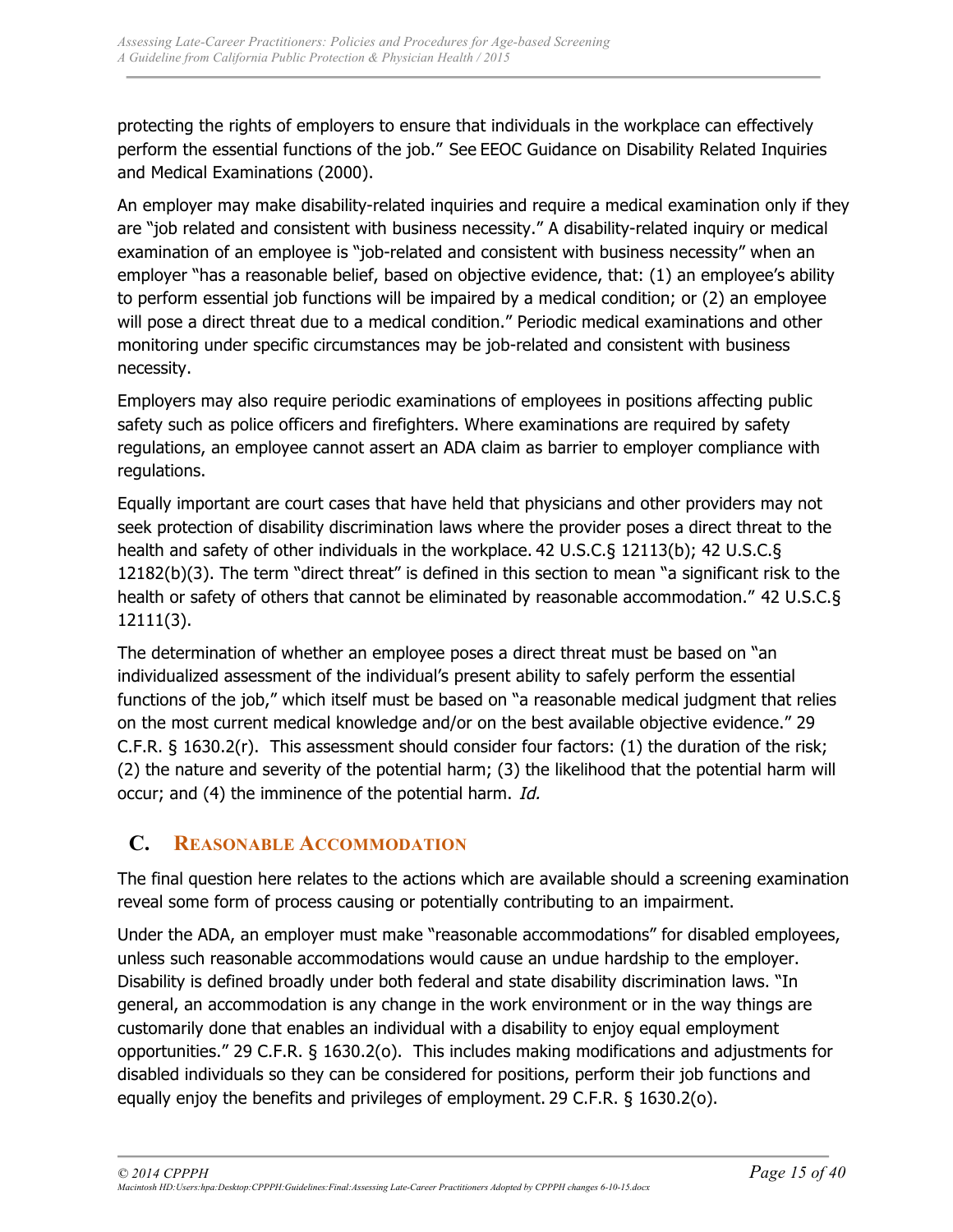In the context of late-career practitioners, if a hospital medical staff is concerned about the ability of a practitioner to practice safely, it must undertake an interactive process with the person aimed at finding a way to reasonably accommodate him or her to enable him or her to practice safely. If after a concerted effort to reasonably accommodate the practitioner, the medical staff determines the practitioner still poses a public safety risk, it may then take action against the person without violating the ADA. As with all matters involving discrimination, these cases are viewed on an individualized basis.

It is imperative that due diligence be exercised to be sure that all necessary steps have been completed and documented before acting.

## **D. DEFENDING AGAINST A LEGAL CHALLENGE**

In order to defend a policy against a legal challenge, it is important that the screening required by the policy accurately assesses a physician's capacity to perform the privileges requested. See Appendix A: Regarding the Evidence of Validity, Predictability, and Reliability.

In order to defend a policy on patient-safety grounds, the age at which the policy goes into effect should have a direct connection to the age at which there is an increased risk of agerelated impairments. As such, institutions should monitor the research related to age-related impairments and regularly reassess their policies to ensure that the age the policy goes into effect accurately reflects the current literature on the subject.

As noted above, in order to avoid claims for violation of the ADA, the medical staff must engage in an interactive process with the practitioner and make reasonable accommodations to enable him or her to continue to practice safely, if possible, in light of the results in the reports of the further evaluations performed.

## **VIII. RESTATEMENT OF PURPOSE**

All of the steps associated with age-related screening of a health care professional have the potential to contribute positively to the safety of patient care as well as to the best interests of the individual practitioner. This document has been prepared as a reference and guide to assist all parties in the process—the individual practitioner and those who prepare, adopt, implement, comply with, and defend policies and procedures for age-related screening. The contents of this document do not replace the judgment of the responsible parties applied to individual circumstances.

## **IX. GUIDELINES AND DOCUMENTS CITED**

Evaluations of Health Care Professionals. California Public Protection & Physician Health (CPPPH 2013) Available from www.CPPPH.org

Making Informed Choices: Guidelines for Selecting Physician Health Services Professionals. California Public Protection & Physician Health (CPPPH 2012) Available from www.CPPPH.org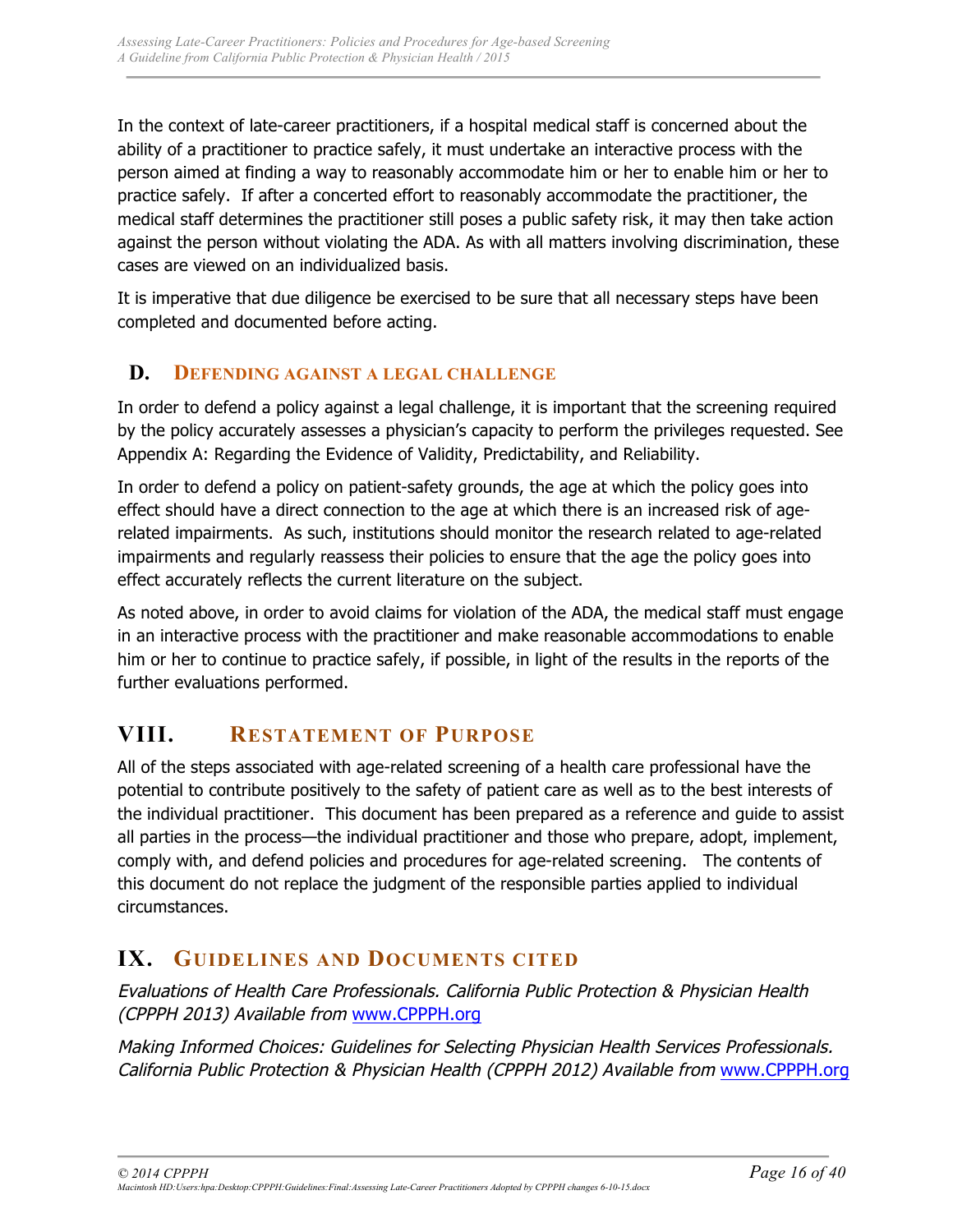Guidelines for Physician Well-Being Committee Policies and Procedures (CMA ON-CALL Document #5177) Available from www.CPPPH.org

California Medical Association Model Medical Staff Bylaws (CMA 2013)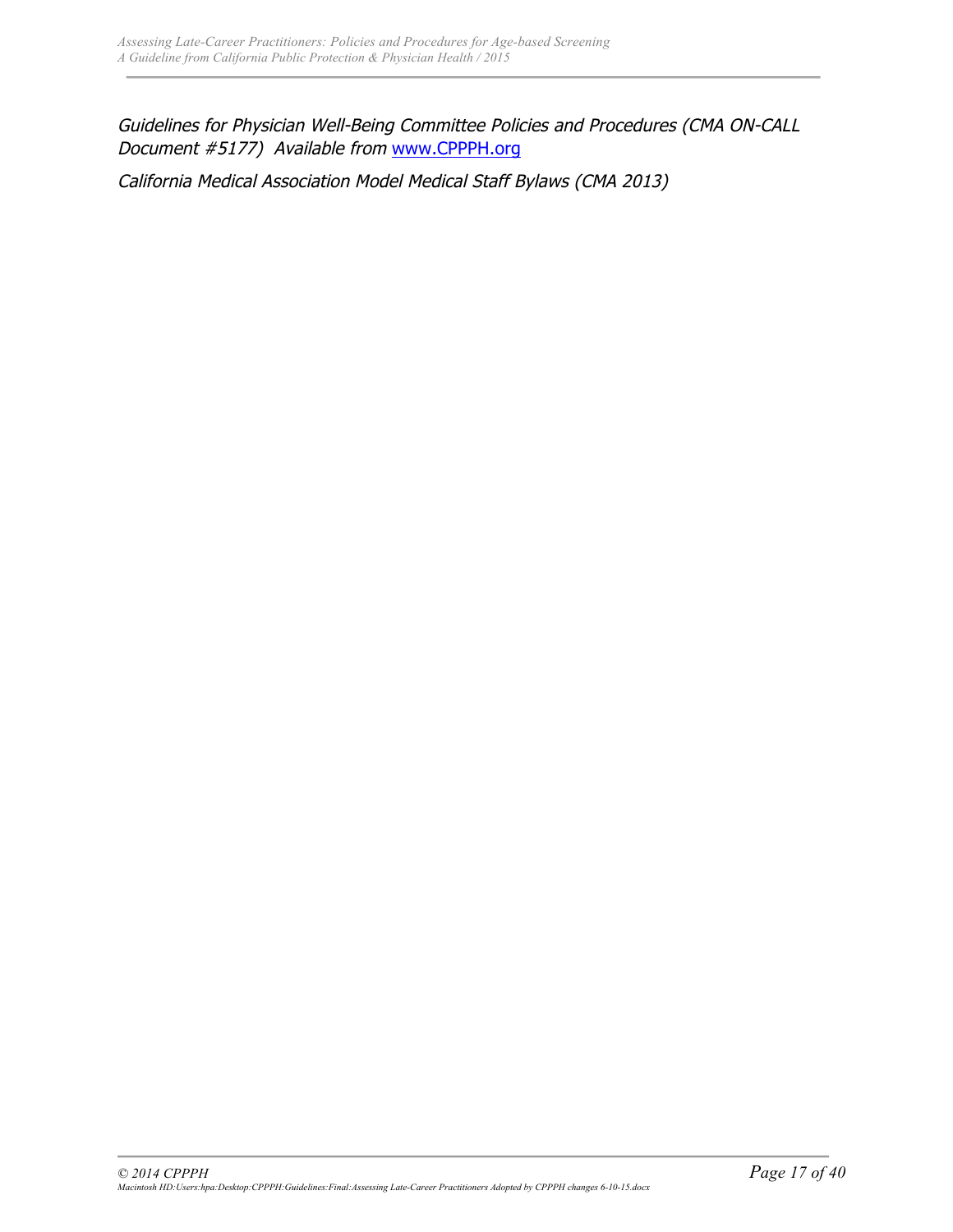# **X. APPENDICES**

## **A. APPENDIX A: REGARDING THE EVIDENCE OF VALIDITY, PREDICTABILITY, RELIABILITY OF SCREENING INSTRUMENTS**

The purpose of the assessment of cognitive function is to evaluate the practitioner's capacity to perform the privileges requested, and this requires attention to the choice of the evaluator, the screening instrument(s) used, and the process the evaluator follows.

Screening instruments commonly used are the MicroCog™, St. Louis University Mental Status (SLUMS) Examination, or Montreal Cognitive Assessment. The MicroCog ™ is frequently chosen because it is quick to administer and is more well known than other instruments.

Ideally, the screening instrument would be one for which there are published studies conducted with a population comparable to the population of health care practitioners we are working with in this context, but such studies have not been done. For example, the published studies of the MicroCog ™ are ones conducted on a general population, not on a population comparable in education level, characteristics and abilities to physicians. Therefore, we rely on the evaluator to interpret the results of the testing in a way that takes these factors into consideration rather than using only the norms from the general population.

The evaluator must factor in the differences between the education-adjusted norm based on the general population and the background and characteristics of the person being tested when the person is a physician. This is one of the reasons for the recommendation that even the first screening assessment of health care professionals be conduced by evaluators who have experience with this population.

## Reference:

Wild K, Howieson D, Webbe F, Seelye A, Kaye J. Status of computerized cognitive testing in aging: a systematic review. Alzheimer's & Dementia. 2008;4:428-437.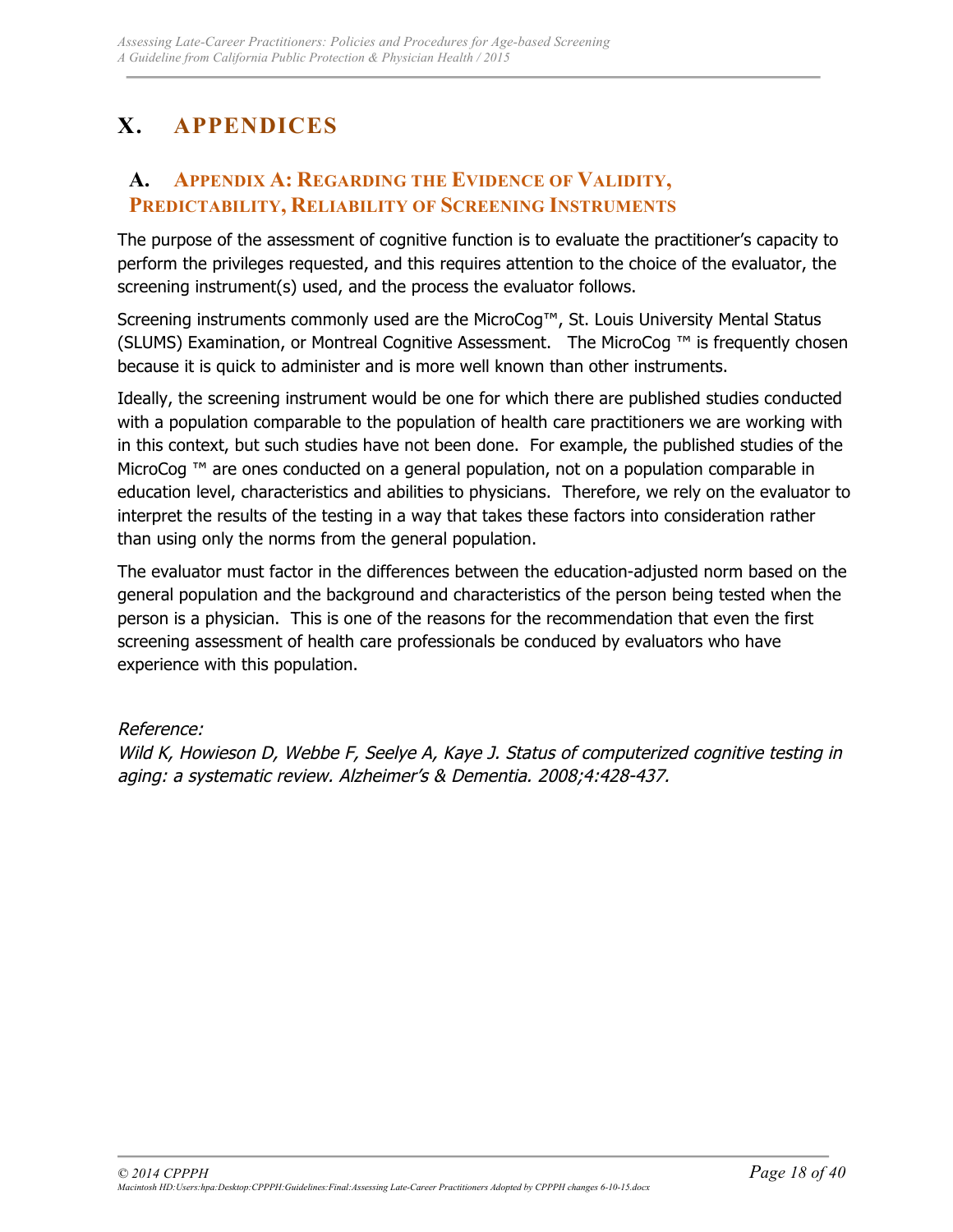## **B. APPENDIX B: SAMPLE FORMS**

The forms provided here are examples only and may be useful as samples; each institution should design its own forms.

### **1. FORM REQUESTING AND REPORTING A MEDICAL ASSESSMENT**

#### History and Physical Examination for Late Career Practitioners

### NOTE TO THE EXAMINING PRACTITIONER

The Medical Staff of XXX, as a part of its efforts to protect both patients and practitioners, requires a comprehensive history and physical examination of practitioners applying or reapplying for clinical privileges beyond a certain age. Important components of this assessment include a review of systems that addresses functional status, and comprehensive sensory examinations including tests of hearing, visual acuity with eye chart and exam, and a thorough neurological exam. The elements of the examination should be modified as appropriate to address the age, clinical condition, medical problems and the clinical privileges requested by the practitioner. **Therefore, please be sure to review the practitioner's requested privileges before conducting your examination**.

In order to respect the confidentiality of the practitioner's medical information, please submit **only** the form attached to this document when sending the results of your examination to the relevant Medical Staff office. As noted on the form, the Medical Staff is interested only in, and should receive a detailed report on only those aspects of the practitioner's health, if any, that have the potential to adversely affect the practitioner's ability to safely perform the requested privileges or that document his/her ability to do so. You may supply additional information that you feel would be helpful to the Medical Staff in this assessment.

#### **Practitioner's Name:**

#### **Requested Clinical Privileges:**

See attached Clinical Privileges Delineation Checklist

**\_\_\_\_\_\_\_\_\_\_\_\_\_\_\_\_\_\_\_\_\_\_\_\_\_\_\_\_\_\_\_\_\_\_\_\_\_\_\_\_\_\_\_\_\_\_\_\_\_\_\_\_**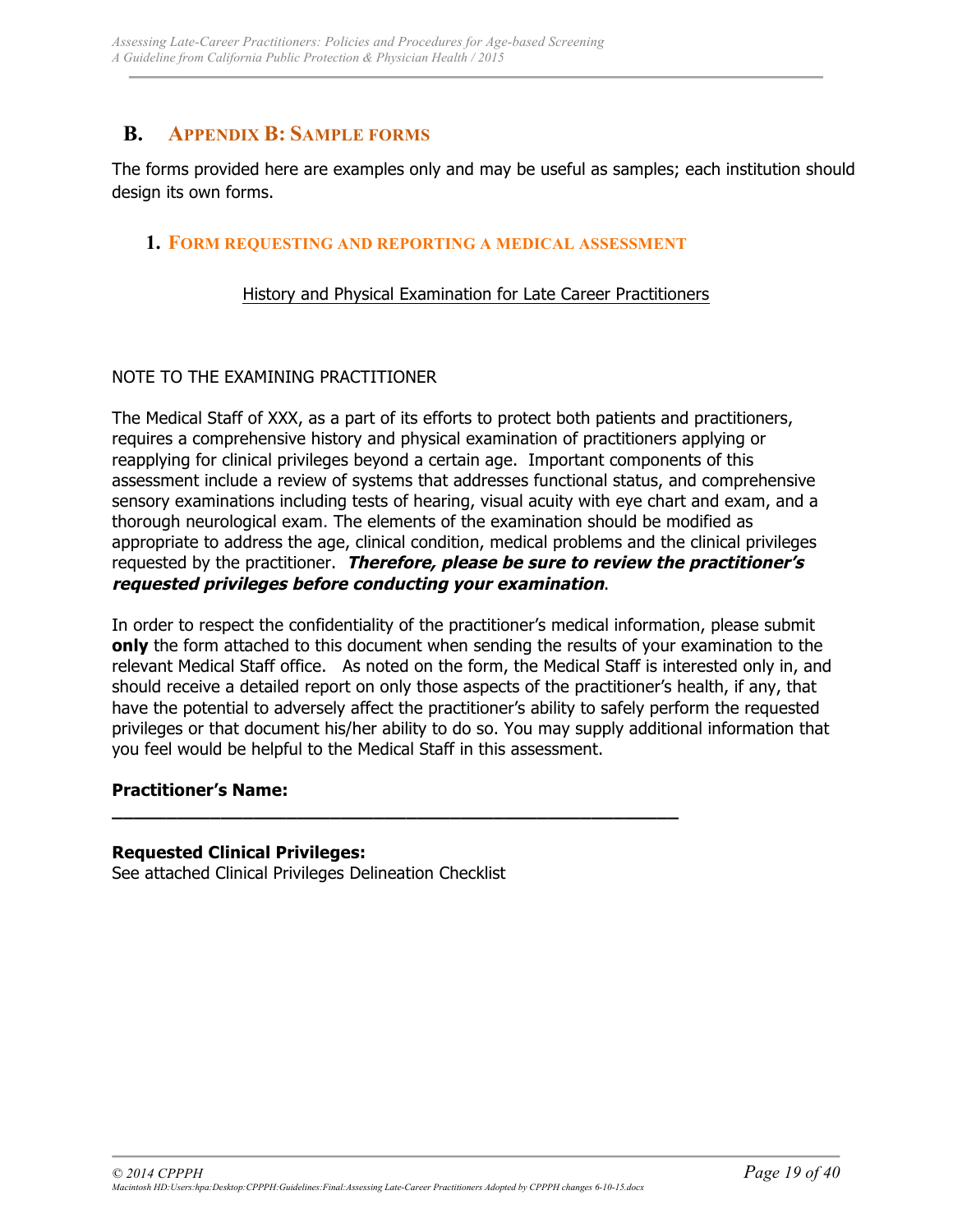#### History and Physical Attestation Form

I attest that I have performed a comprehensive history and physical examination on this practitioner, and that I have reviewed the clinical privileges requested by this practitioner.

|        |           | In the history and physical examination the practitioner has no apparent findings that would |
|--------|-----------|----------------------------------------------------------------------------------------------|
|        |           | necessarily preclude him/her from performing the privileges requested.                       |
| Agree: | Disagree: | If disagree, please elaborate below                                                          |

In tests and studies performed on this practitioner, he/she has no apparent findings that would necessarily preclude him/her from performing the privileges requested. Agree: \_\_\_\_\_\_\_ Disagree: \_\_\_\_\_\_\_ If disagree, please elaborate below

Do you have any recommendations for further study or evaluation? No: \_\_\_\_\_\_\_ Yes: \_\_\_\_\_\_ If yes, please elaborate below

#### Additional Comments:

| Name, specialty, contact information, and signature of the examining physician: |                               |
|---------------------------------------------------------------------------------|-------------------------------|
|                                                                                 |                               |
|                                                                                 |                               |
|                                                                                 | Date: _______________________ |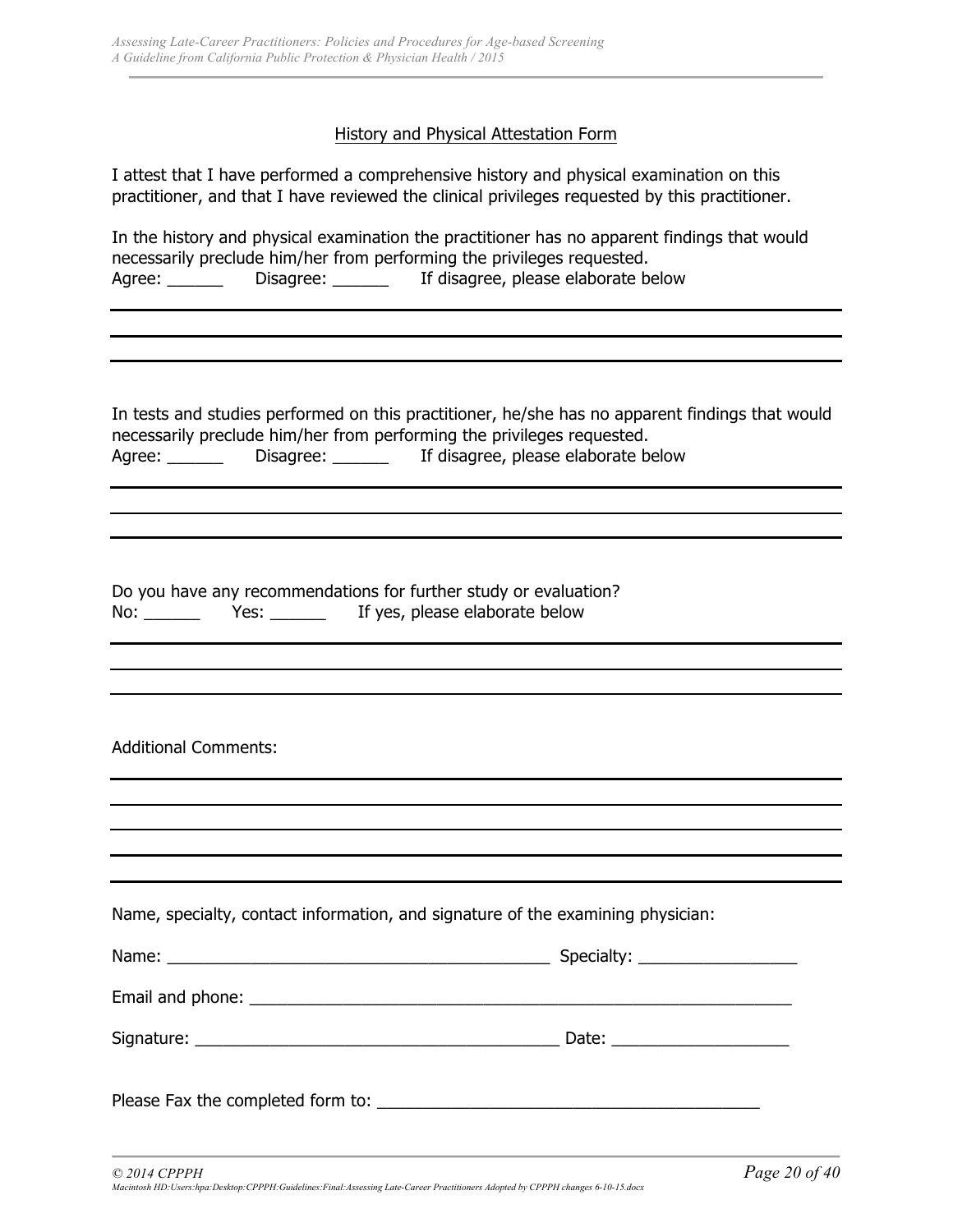### **2. FORM REQUESTING AND REPORTING A NEUROPSYCHOLOGICAL ASSESSMENT**

### Cognitive Screening for Late Career Practitioners

NOTE TO THE EXAMINING NEUROPSYCHOLOGIST:

The Medical Staff of XXXXXX, as a part of its efforts to protect both patients and practitioners, requires a cognitive screening evaluation of practitioners applying or reapplying for clinical privileges beyond a certain age.

In order to protect the confidentiality of the practitioner's medical information, please use **only** the form attached to this document to submit the outcome of the screening to the relevant Medical Staff office. As noted on the form, the Medical Staff is only interested in, and should only receive a detailed report on, those aspects of the screening, if any, that have the potential to adversely affect the practitioner's ability to safely perform the requested privileges. You may supply additional information that you feel would be helpful to the Medical Staff in this assessment, including recommendations for further evaluation.

Practitioner's Name: **\_\_\_\_\_\_\_\_\_\_\_\_\_\_\_\_\_\_\_\_\_\_\_\_\_\_\_\_\_\_\_\_\_\_\_\_\_\_\_\_\_\_\_\_\_\_\_\_\_\_\_**

Requested Clinical Privileges: See attached Clinical Privileges Delineation Checklist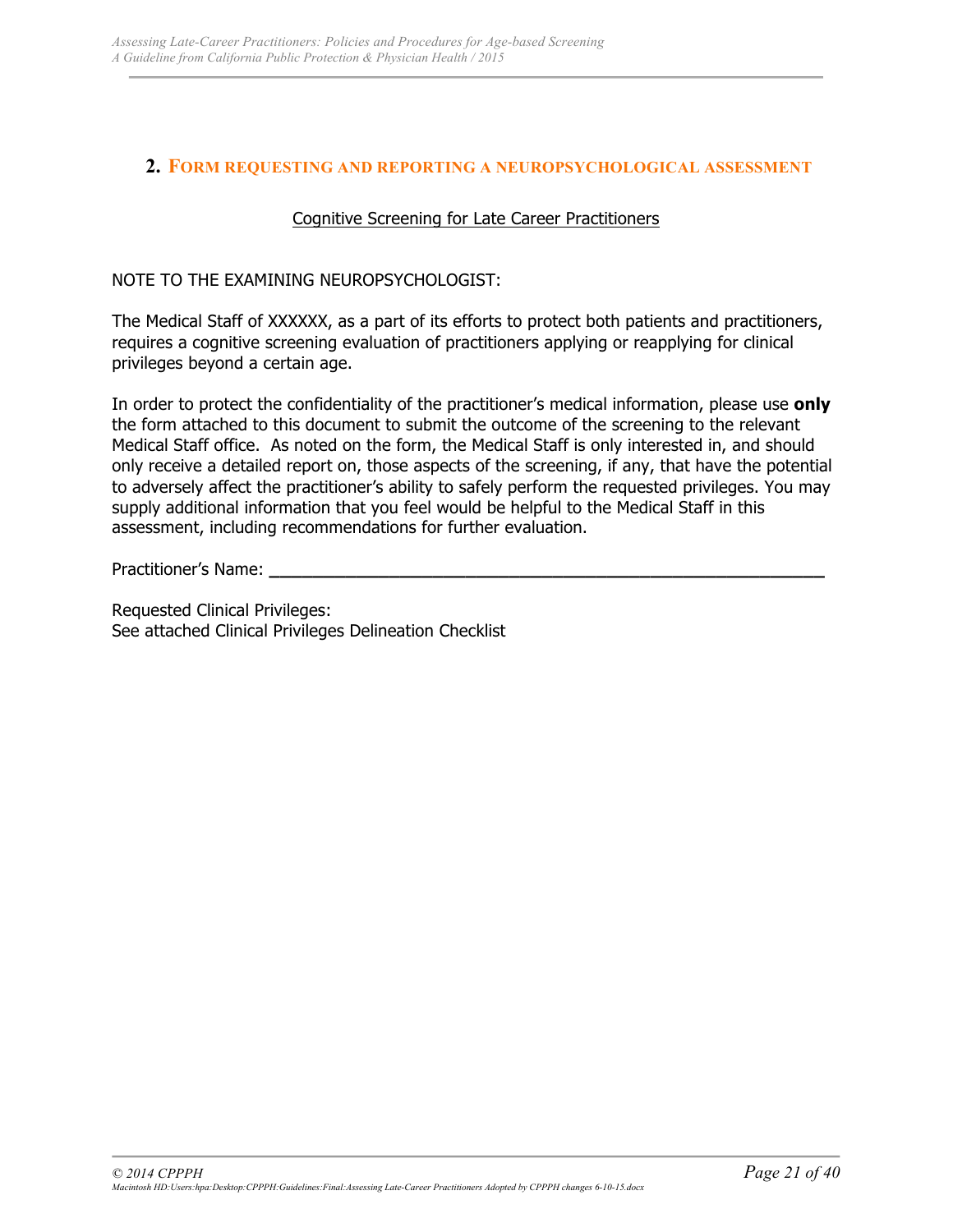#### Cognitive Screening Attestation Form

I attest that I have administered the cognitive screen requested by the relevant Medical Staff Office to this practitioner and have interpreted the results. I have also reviewed the clinical privileges requested by this practitioner and have taken these into account in my interpretation.

The results of these cognitive screens indicate that the practitioner has no apparent findings that would necessarily preclude him/her from performing the privileges requested.

Agree: \_\_\_\_\_\_\_ Disagree: \_\_\_\_\_\_ If disagree, please elaborate below.

Do you have any recommendations for further study or evaluation? No: \_\_\_\_\_\_\_ Yes: \_\_\_\_\_\_ If yes, please elaborate below.

Additional Comments:

Name, specialty, contact information, and signature of the examining physician:

Please return the completed form to: \_\_\_\_\_\_\_\_\_\_\_\_\_\_\_\_\_\_\_\_\_\_\_\_\_\_\_\_\_\_\_\_\_\_\_\_\_\_\_\_\_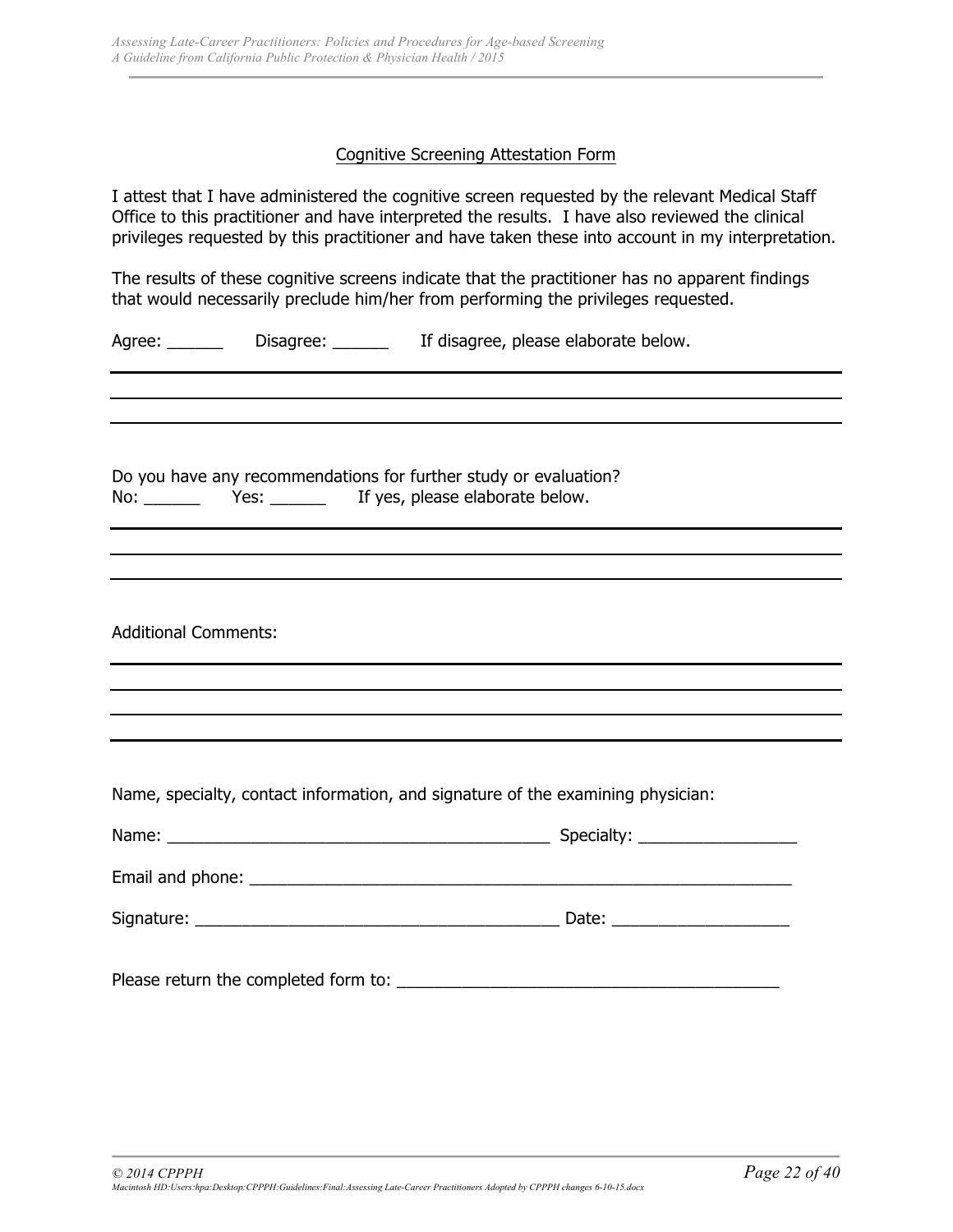### **3. FORM REPORTING A PEER ASSESSMENT**

#### Confidential Peer Assessment Evaluation Report Form

#### **APPLICANT NAME:**

**The above listed healthcare provider has made application for clinical privileges or practice prerogatives at one or more Name of Medical Center facilities.** *Please complete all parts of this form with the check box marked.* **If more room is required, please use Comment Section or a separate sheet.**

| A. PEER REFERENCE                      | $\Box$ Please complete this portion of the form: |     |
|----------------------------------------|--------------------------------------------------|-----|
| How long have you known the applicant? | From:                                            | To: |

### **B. CLINICAL EVALUATION (***If your evaluation finds an area less than satisfactory in any category, please explain in the comment section or on a separate sheet***)**

| The evaluation should be based on demonstrated performance compared to<br>that reasonably expected of a healthcare provider at his/her level of training,<br>experience and background.                                                                                                |                     | <b>Clinical Evaluation</b> |                |
|----------------------------------------------------------------------------------------------------------------------------------------------------------------------------------------------------------------------------------------------------------------------------------------|---------------------|----------------------------|----------------|
|                                                                                                                                                                                                                                                                                        | <b>SATISFACTORY</b> | <b>UNSATISFACTORY</b>      | <b>UNKNOWN</b> |
| Patient Care: The practitioner provides patient care that is compassionate,<br>appropriate, and effective for the promotion of health, prevention of illness, treatment of<br>disease, and care at end-of-life                                                                         |                     |                            |                |
| <b>Medical / Clinical Knowledge:</b> The practitioner demonstrates knowledge of<br>established and evolving biomedical, clinical, and social sciences, and the application of<br>their knowledge to patient care and the education of others.                                          |                     |                            |                |
| Practice Based Learning Environment: The practitioner uses scientific evidence<br>and methods to investigate, evaluate, and improve patient care practices.                                                                                                                            |                     |                            |                |
| <b>Interpersonal and Communication Skills:</b> The practitioner demonstrates<br>interpersonal and communication skills that enable them to establish and maintain<br>professional relationships with patients, families, and other members of the health care<br>team.                 |                     |                            |                |
| Professionalism: The practitioner demonstrates behaviors that reflect a commitment<br>to continuous professional development, ethical practice, and understanding and<br>sensitivity to diversity, and a responsible attitude toward their patients, their profession,<br>and society. |                     |                            |                |
| Systems Based Practice: The practitioner demonstrates both an understanding of the<br>contexts and systems in which health care is provided, and the ability to apply this<br>knowledge to improve and optimize health care.                                                           |                     |                            |                |
| Technical & Clinical Skills & Judgment: The practitioner demonstrates the<br>technical and clinical skills and judgment necessary to safely and competently render<br>care, treatment, and service within the scope of privileges requested.                                           |                     |                            |                |
| <b>History &amp; Physical Exam Taking</b>                                                                                                                                                                                                                                              |                     |                            |                |
| <b>Record Keeping</b>                                                                                                                                                                                                                                                                  |                     |                            |                |
| <b>Case Presentations</b>                                                                                                                                                                                                                                                              |                     |                            |                |
| <b>Patient Management</b>                                                                                                                                                                                                                                                              |                     |                            |                |
| <b>Practitioner-Patient Relationship</b>                                                                                                                                                                                                                                               |                     |                            |                |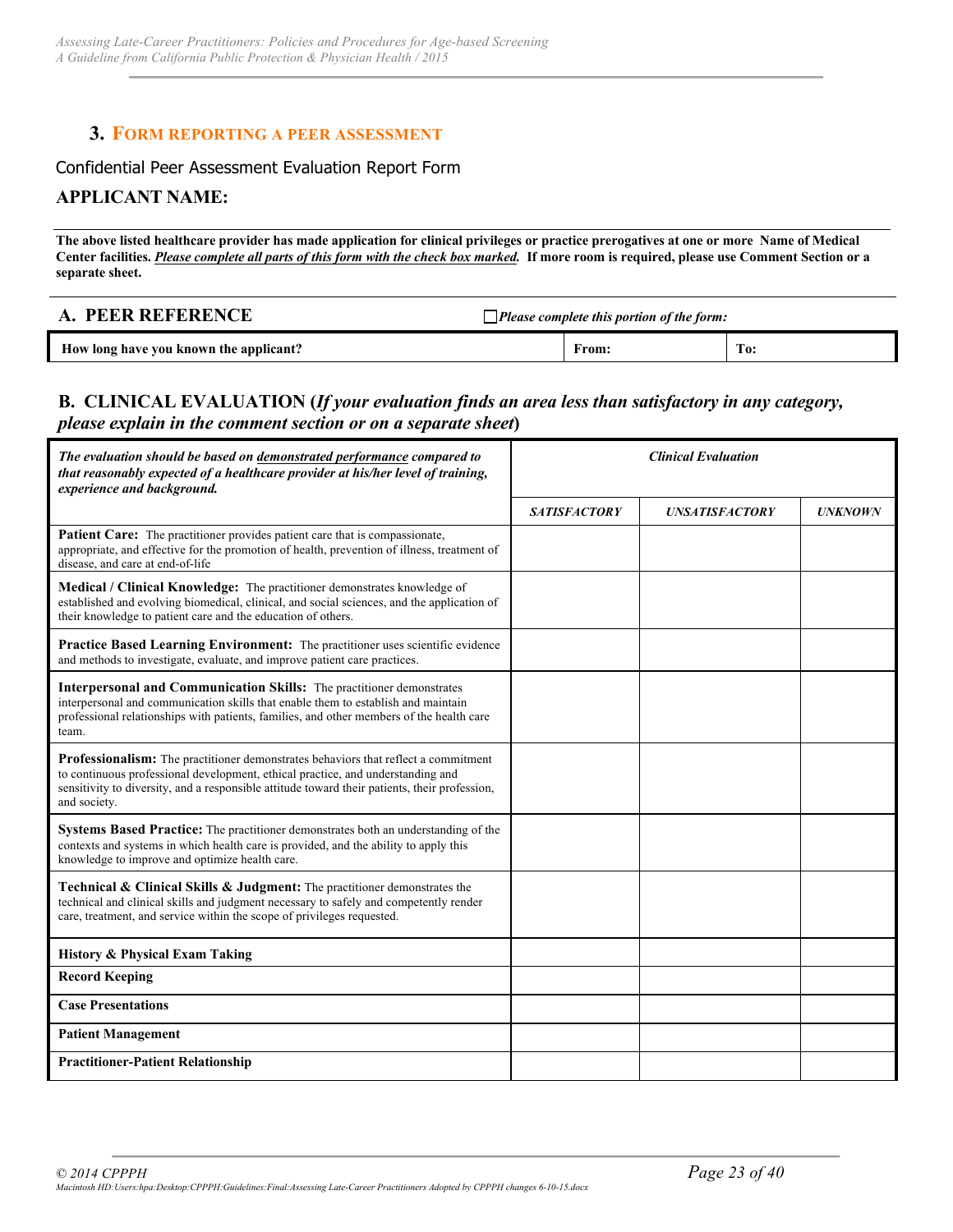|                                                            | <b>SATISFACTORY</b> | <b>UNSATISFACTORY</b> | <b>UNKNOWN</b> |
|------------------------------------------------------------|---------------------|-----------------------|----------------|
| Appearance                                                 |                     |                       |                |
| <b>Understand/Speak English</b>                            |                     |                       |                |
| <b>Ability to Express Him/Herself in Written English</b>   |                     |                       |                |
| <b>Participation in Medical Staff functions/committees</b> |                     |                       |                |

#### **C. \*PLEASE EXPLAIN ANY YES ANSWERS IN COMMENT SECTION OR ON A SEPARTE SHEET.**

|                | <b>Confidential Evaluation</b>                                                                                                                                                                                                                                                                                                                                                                                                                                                                                                                                                                                           | <b>YES</b> | NO. |
|----------------|--------------------------------------------------------------------------------------------------------------------------------------------------------------------------------------------------------------------------------------------------------------------------------------------------------------------------------------------------------------------------------------------------------------------------------------------------------------------------------------------------------------------------------------------------------------------------------------------------------------------------|------------|-----|
|                | Are you aware of any information that would indicate that the applicant is not able to perform all procedures for<br>which he or she has requested clinical privileges or practice prerogatives, with or without reasonable<br>accommodations required by the Americans with Disabilities Act, within accepted standards of professional<br>performance and without posing a direct threat to patients? (NOTE: The Americans with Disabilities Act<br>requires certain reasonable adjustment or modifications to assist disabled individuals in performing their jobs.<br>These are termed "reasonable accommodations.") |            |     |
| $\mathfrak{D}$ | Are you aware of any information that indicates that the applicant currently, or in the last year, engages or<br>engaged in the unlawful use of drugs, including the improper use of prescription drugs not under the supervision<br>of a licensed health professional? If YES, please identify the drug(s) and the time period in which the applicant<br>engaged in such use, including the last date used, if you have such knowledge<br>If "YES", has that use interfered with the applicant's professional practice? YES NO                                                                                          |            |     |
| 3              | During the time noted under <i>Dates of Affiliation</i> on Page 1, are you aware of this healthcare provider ever being<br>subject to any DISCIPLINARY ACTION, such as admonition, reprimand, suspension, termination or voluntary<br>relinquishment of clinical privileges or practice prerogatives?                                                                                                                                                                                                                                                                                                                    |            |     |
| 4              | To your knowledge, has this applicant ever been investigated or sanctioned because of utilization practices by a<br>peer review organization, government or third party program?                                                                                                                                                                                                                                                                                                                                                                                                                                         |            |     |
| 5              | Are you aware of any facts regarding him/her which cause you to hesitate in any way in recommending him/her<br>for clinical privileges or practice prerogatives at a Memorial Medical Center facility?                                                                                                                                                                                                                                                                                                                                                                                                                   |            |     |

#### **D. \*PLEASE COMPLETE BY CHECKING THE APPROPRITE BOXES**

|   | <b>RECOMMENDATIONS</b>                 |  |   | <b>REPORT IS BASED ON:</b>                                       |
|---|----------------------------------------|--|---|------------------------------------------------------------------|
| A | Recommended as qualified and competent |  |   | Close personal observation                                       |
| B | Recommended with some reservation      |  | B | <b>General impression</b>                                        |
|   | Do not recommend                       |  |   | A composite of evaluations by supervisors                        |
| D | No comment                             |  | Ð | Other (Please explain in Comment Section or a<br>separate sheet) |

| <b>RECOMMENDATIONS</b>           |  |   | <b>REPORT IS BASED ON:</b>                                       |  |
|----------------------------------|--|---|------------------------------------------------------------------|--|
| ended as qualified and competent |  |   | Close personal observation                                       |  |
| ended with some reservation      |  | B | <b>General impression</b>                                        |  |
| commend                          |  |   | A composite of evaluations by supervisors                        |  |
| ıent                             |  | D | Other (Please explain in Comment Section or a<br>separate sheet) |  |

**\*COMMENTS: (Please note strengths/weaknesses, comments regarding clinical privileges or practice prerogatives requested, etc., and explain any answers to above questions)**

**Date Signature:**

**Printed Name & Title:**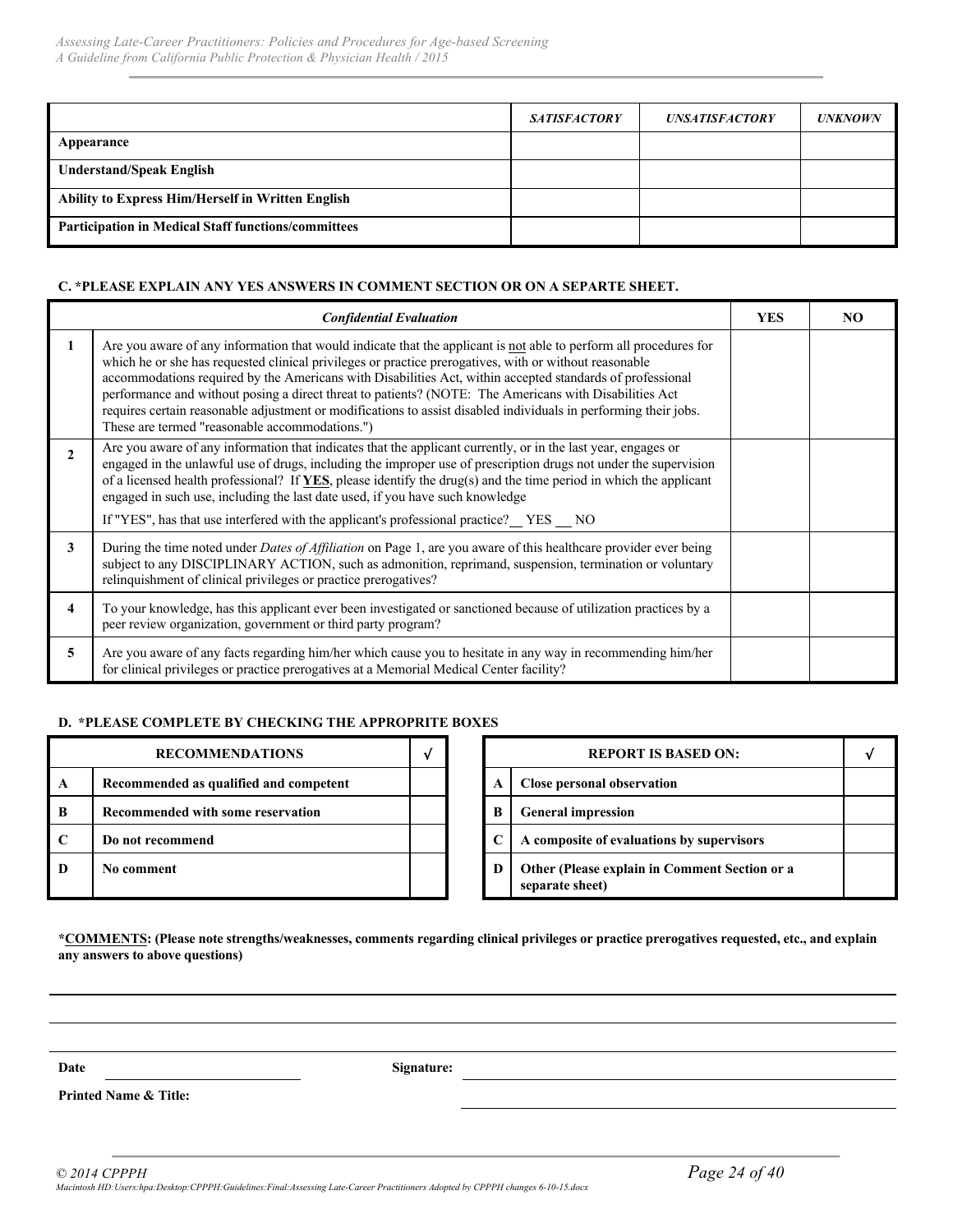### **4. FORM REPORTING OBSERVATIONS FROM NURSING STAFF OR OTHERS IN THE CLINICAL SETTING**

#### Floor Nursing Manager: Evaluation Of Practitioner Under Evaluation

#### Confidential Evaluation Form

This evaluation tool is an integral component of the reappointment process for late-career medical staff members of Name of Medical Center and/or Name of Hospital. In an attempt to review the practitioner's overall performance in all phases of patient care, we would appreciate your participation in completing this evaluation. Professional, confidential discussion of these specific areas with your nursing staff may be of benefit in the accurate completion of this evaluation.

Thank you for your participation and time in assisting us with the reappointment process.

| DATE:<br><u> La componenta del control de la componenta del componente del componente del componente del componente del c</u>                                                                                                      |                          |                   |                     |  |
|------------------------------------------------------------------------------------------------------------------------------------------------------------------------------------------------------------------------------------|--------------------------|-------------------|---------------------|--|
|                                                                                                                                                                                                                                    |                          |                   |                     |  |
| Primary Evaluator: _______________                                                                                                                                                                                                 |                          |                   |                     |  |
| Please evaluate this practitioner in the following areas by placing an "X" in the appropriate boxes<br>below.                                                                                                                      |                          |                   |                     |  |
|                                                                                                                                                                                                                                    |                          | <b>ACCEPTABLE</b> | <b>UNACCEPTABLE</b> |  |
| Overall, verbal and written communication with staff<br>has been clear and timely                                                                                                                                                  |                          |                   |                     |  |
| Practitioner consistently responds appropriately<br>to nursing concerns regarding patient status                                                                                                                                   |                          |                   |                     |  |
| Progress notes consistently reflect a clear plan of care<br>and practitioner is involved in discharge planning efforts                                                                                                             |                          |                   |                     |  |
| Practitioner consistently responds to pages in<br>a timely manner                                                                                                                                                                  |                          |                   |                     |  |
| Patient and significant others seem cognizant<br>of health care issues and practitioner's proposed<br>treatment plan                                                                                                               |                          |                   |                     |  |
| <b>COMMENTS:</b>                                                                                                                                                                                                                   |                          |                   |                     |  |
|                                                                                                                                                                                                                                    |                          |                   |                     |  |
| Signature, Nursing Manager                                                                                                                                                                                                         | <b>Please Print Name</b> |                   | Date                |  |
| QUALITY ASSESSMENT RECORDS ARE NON-DISCOVERABLE UNDER CALIFORNIA EVIDENCE CODE<br>1157 AND ALL EVALUATION FORMS SHOULD BE KEPT IN MEDICAL STAFF SERVICES UPON<br>COMPLETION. ONCE COMPLETED, PLEASE DO NOT KEEP A COPY. THANK YOU. |                          |                   |                     |  |

3/11 EVAL FORM NURSING FLOOR MGR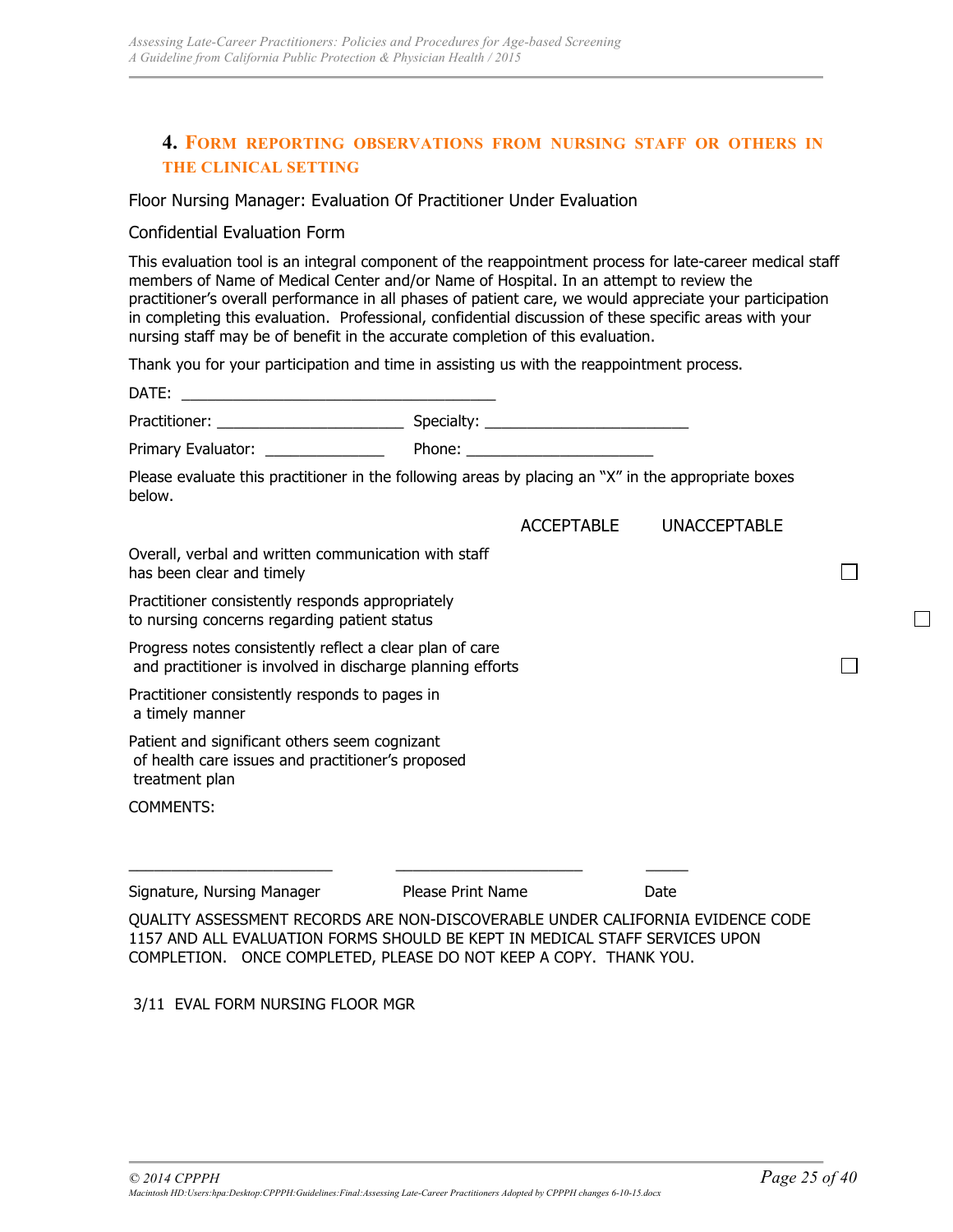## **C. APPENDIX C: MODEL MEDICAL STAFF BYLAWS**

This appendix presents exemplar language, shown in italics, for relevant portions of a medical staff bylaws to support and implement the policies discussed in this document. The California Medical Association's Model Medical Staff Bylaws have been used as a sample solely for illustrative purposes. Please note that CMA has not adopted any of the exemplar language into its model bylaws, and other model or actual medical staff bylaws may vary slightly.

### DEFINITIONS

### INVESTIGATION

The language should note that activities of the Wellbeing Committee do not constitute investigation.

### NONDISCRIMINATION

No aspect of medical staff membership or particular clinical privileges shall be denied on the basis of sex, race, age, color, religion, ancestry, national origin, disability, physical or mental impairment, marital status, or sexual orientation that does not pose a direct threat to patient safety or the quality of patient care.

### QUALIFICATIONS FOR MEMBERSHIP

Membership and privileges shall be granted, revoked or otherwise restricted or modified based only on professional training, experience and current competence criteria as set forth in these bylaws.

### General Qualifications

Only physicians, [dentists] [podiatrists] [clinical psychologists] shall be deemed to possess basic qualifications for membership in the medical staff . . . . and who,

> (a) Document their (1) current licensure, (2) adequate experience, education, and training, (3) current professional competence, (4) good judgment, and (5) current adequate physical and mental health status, including satisfying age-based screening and assessment as may be applicable, so as to demonstrate to the satisfaction of the medical staff that they are professionally and ethically competent and that patients treated by them can reasonably expect to receive safe, quality medical care;

### APPLICATION FOR MEMBERSHIP AND MEMBERSHIP

General

Except as otherwise specified herein, no person shall exercise clinical privileges in the hospital unless and until that person applies for and obtains membership on the medical staff and is granted privileges as set forth in these bylaws. By applying to the medical staff for initial membership or renewal of membership, the applicant acknowledges responsibility to first review these bylaws and medical staff rules, regulations and policies *and agrees* that throughout any period of membership that person will comply with the responsibilities of medical staff membership and with the bylaws, rules and regulations and policies of the medical staff as they exist and as they may be modified from time to time. Membership on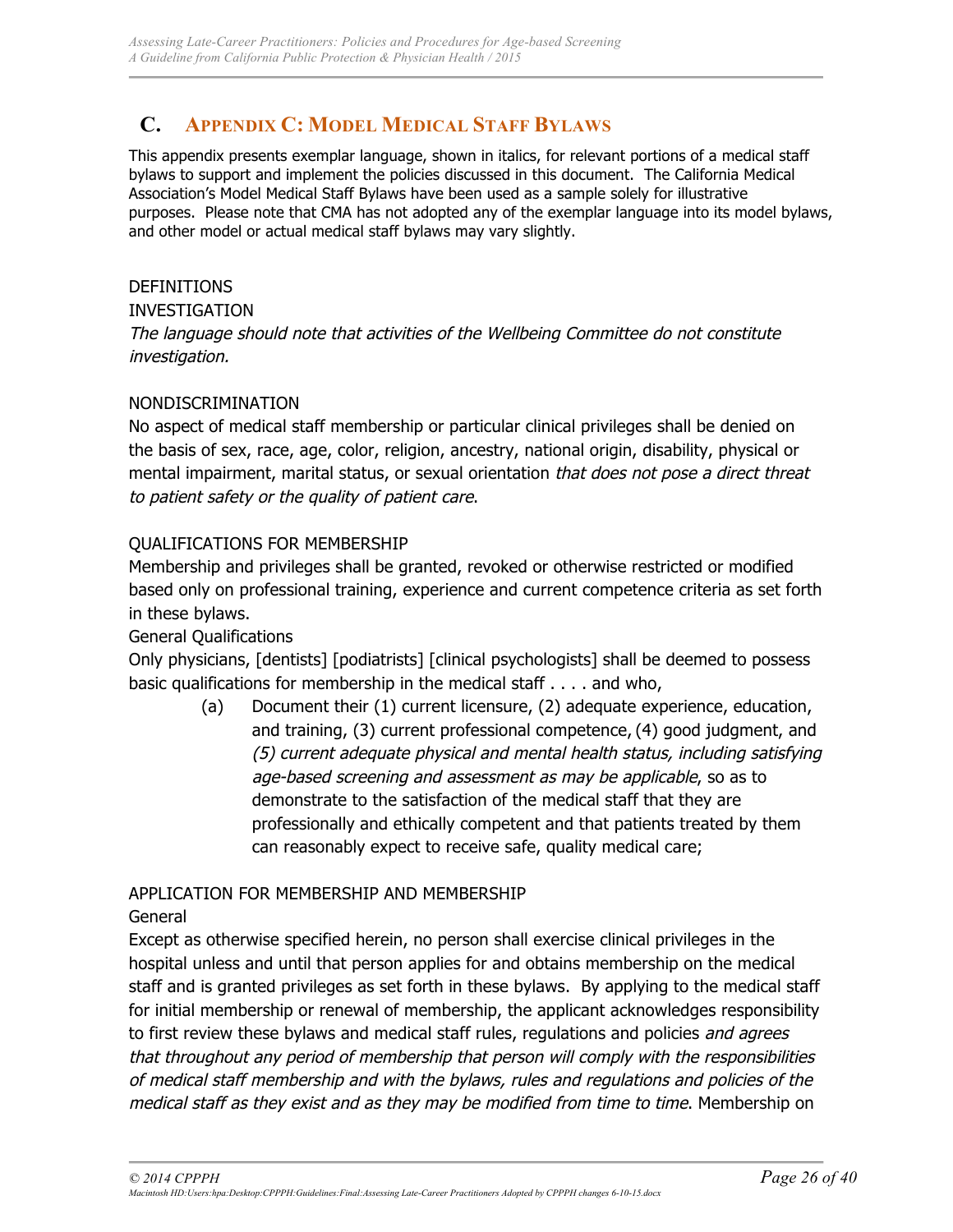the medical staff shall confer on the member only such clinical privileges as have been granted in accordance with these bylaws.

### Effect of Application

By applying for membership or renewal of membership on the medical staff, each applicant:

- (a) Signifies willingness to appear for interviews in regard to the application;
- (b) As may be applicable, agrees to satisfy age-based screening and any
	- reasonable follow-up assessment requested by the Wellbeing Committee;

### CREDENTIALS COMMITTEE

### **Composition**

The credentials committee shall consist of not less than [ ] members of the active staff selected on a basis that will ensure, insofar as feasible, representation of major clinical specialties and each of the staff departments.

### Duties

The credentials committee shall:

(a) review and evaluate the qualifications of each practitioner applying for initial membership, renewal of membership, or modification of clinical privileges, and, in connection therewith, obtain and consider the recommendations of the Wellbeing Committee and other appropriate departments;  $****$ 

### WELLBEING COMMITTEE

### **Composition**

The Wellbeing Committee shall be comprised of no less than [ ] active members of the medical staff, a majority of which, including the chair, shall be physicians. Except for initial appointments, each member shall serve a term of [ ] years, and the terms shall be staggered as deemed appropriate by the executive committee to achieve continuity. Insofar as possible, members of this committee shall not serve as active participants on other peer review or quality assessment and improvement committees while serving on this committee.

### Duties

The Wellbeing Committee may receive reports related to the health, well-being, or impairment of medical staff members and, as it deems appropriate, may investigate such reports. With respect to matters involving individual medical staff members, the committee may, on a voluntary basis, provide such advice, counseling, or referrals as may seem appropriate. Such activities shall be confidential; however, in the event information received by the committee clearly demonstrates that the health or known impairment of a medical staff member poses an unreasonable risk of harm to hospitalized patients, that information may be referred for corrective action.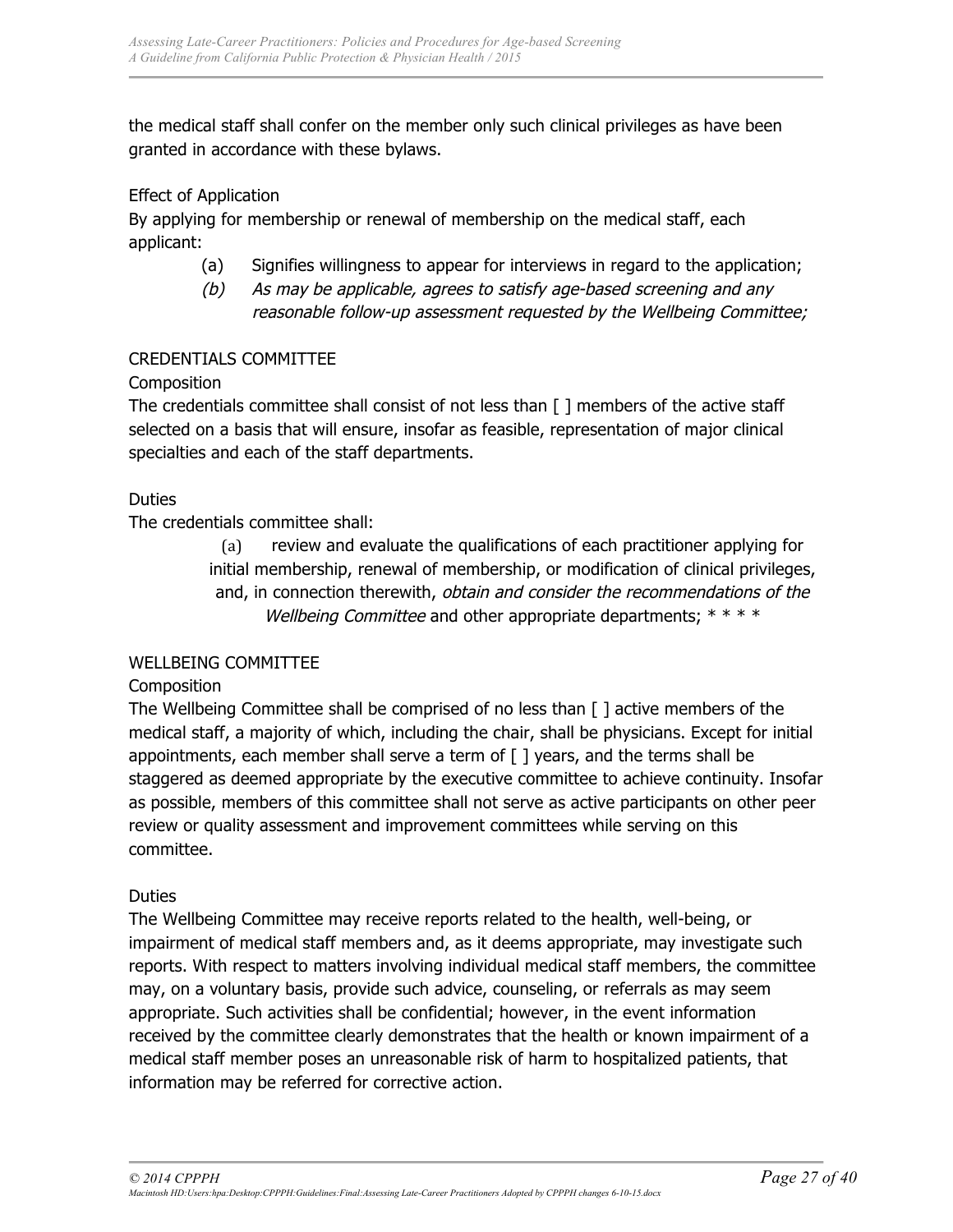The committee shall also consider general matters related to the health and well-being of the medical staff and, with the approval of the executive committee, develop educational programs or related activities.

The committee shall also develop and implement a uniform policy for age-based screening and assessment of applicants for and members of the medical staff. The purposes of the policy shall be to protect patient safety, to safeguard the rights and privileges of practitioners and to provide support for aging practitioners. The Wellbeing Committee may consult with legal counsel for the medical staff for assistance. Any policy and amendments or modifications thereto shall be approved by the medical staff [OR MEDICAL EXECUTIVE COMMITTEE] in accordance with procedures established in these bylaws. At a minimum, the policy must:

- 1) Provide that the Wellbeing Committee is charged with conducting age-based screening and any follow up assessments as reasonably necessary but shall have no authority to take disciplinary action or any action related to privileging, but will report its findings to the Credentials Committee;
- 2) Specify that the requirement for age-based screening and assessment be based solely on the age of a practitioner and applies equally and uniformly to all applicants for and members of the medical staff who have reached the specified age;
- 3) Specify the age at which age-based screening and assessment shall begin to apply. The age requirement shall have a direct connection to the age at which there is an increased risk of age-related impairments, as documented in the scientific and medical literature. The Wellbeing Committee shall regularly monitor the research related to age-related impairments and modify the policy for age-based screening an assessment as appropriate;
- 4) Establish the frequency with which reassessments are required for reappointment of practitioners above the specified age;
- 5) Determine who pays for the costs of the age-based screening and assessment in a manner that minimizes undue burden on the individual practitioner while also ensuring efficacy and stability of the age-based screening and assessment program;
- 6) Establish protections and confidentiality of all documents and information about a practitioner undergoing age-based screening and assessment, with appropriate exceptions for the protection of patients. The Wellbeing Committee shall develop a standard release form to permit evaluators' reports to be shared with the Wellbeing Committee;
- 7) Establish criteria for identifying and using qualified evaluators; and
- 8) Specify the consequences that may be taken if a practitioner unjustifiably fails to cooperate with the age-based screening and assessment program.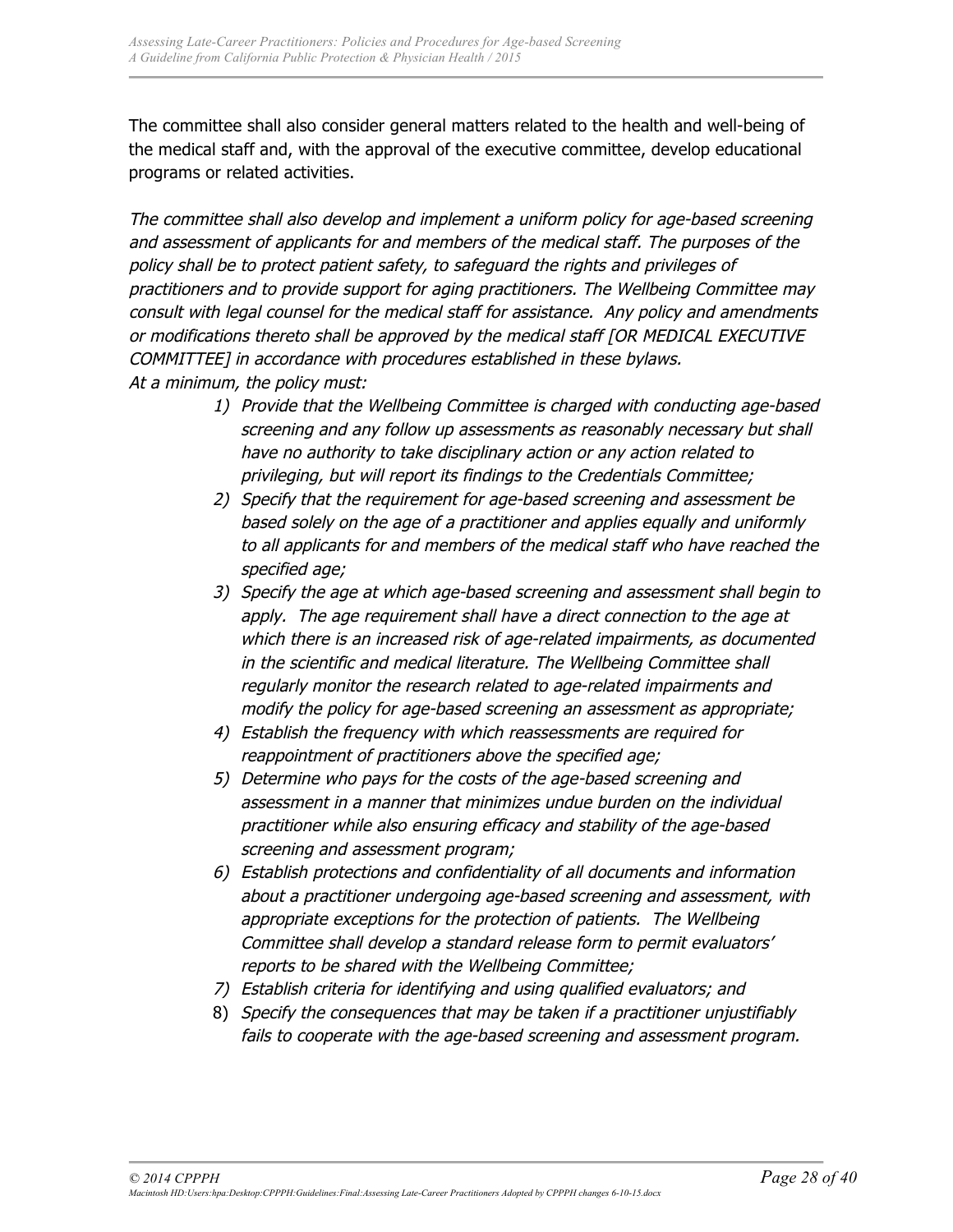## **D. APPENDIX D: WELLBEING COMMITTEES**

Guidelines for Physician Well-Being Committees Policies and Procedures (CMA On-Call Document #5177 September 2013) describe the role and function of wellbeing committees for medical staffs according to The Joint Commission Standards. The Committee provides a source of expertise whereby the medical staff may identify health factors underlying a clinical performance problem for which corrective action is under consideration. In the context of a formal investigation regarding clinical performance being conducted by the Medical Executive Committee or similar entity within the organization, the Well-Being Committee may be called upon to determine the presence, and the nature, of an underlying problem and make recommendations related to such problems.

An "individual health" or well-being function is mandated by the Joint Commission and is implemented by a committee of the medical staff. According to Standard MS.11.01.01, a medical staff must implement "a process to identify and manage matters of individual health for licensed independent practitioners which is separate from actions taken for disciplinary purposes."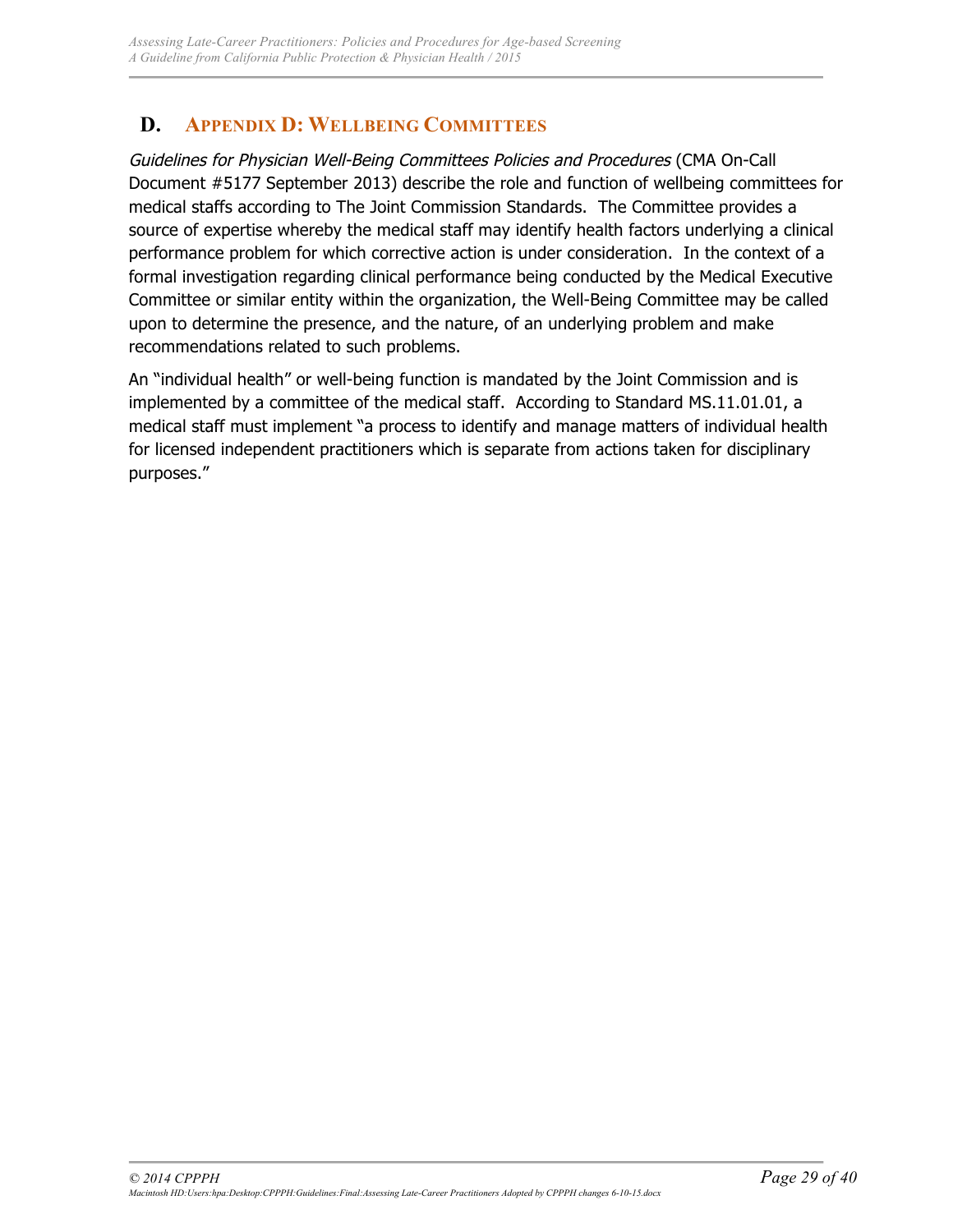## **E. APPENDIX E: FREQUENTLY ASKED QUESTIONS**

## **1. DO HIPAA PROTECTIONS APPLY TO THE REPORTS OF THE SCREENING OR THE FULL EVALUATIONS?**

The Privacy Rule set forth in the Health Insurance Portability and Accountability Act of 1996 (HIPAA) protects all "individually identifiable health information," which can become "protected health information" (PHI). The question of HIPAA's application to health information received in a screening evaluation or other examination may change depending upon the legal relationship between the physician and the entity requesting the evaluation. For employed physicians evaluated by their employer, HIPAA defines PHI to EXCLUDE any health information in employment records held by a covered entity in its role as employer. [45] CFR Section 160.103] "Employment records" isn't defined, but the Department of Health and Human Services has clarified that medical information needed for an employer to carry out its obligations under the Americans with Disabilities Act and similar laws, as well as files or records related to fitness for duty tests, are part of employment records and not subject to HIPAA. Secondly, California law has special provisions that apply to employers' use and disclosure of employee health information [Civil Code Section 56.20].

In the context of a hospital medical staff that performs screening of physicians as part of its privileging process, the Privacy Rule permits a covered entity to use and disclose protected health information, with certain limits and protections, for treatment, payment, and health care operations activities. Health care operations include competency assurance activities, including provider or health plan performance evaluation, credentialing, and accreditation.

It should be noted that HIPAA and state confidentiality laws contain numerous limitations and exceptions to the use and disclosure of PHI and this document is not in any way intended to neither provide legal advice nor speak to the application of HIPAA and state confidentiality laws in specific instances.

The best way to avoid any potential confidentiality issues is to require physicians to sign a waiver of their privacy rights under HIPAA or state law. It should be noted, however, that the rules regarding an appropriate consent under HIPAA and state law also contain certain conditions and limitations. Counsel should be consulted for assistance and guidance in creating consent documents.

### **2. WHAT IS THE RELATIONSHIP BETWEEN AGE-BASED SCREENING AND A FITNESS FOR DUTY EVALUATION?**

The results of a screening assessment are used to learn whether there are areas of health or abilities that require further evaluation in order to determine whether they affect performance. "Age-based screening" in a medical staff, for example, is conducted for all persons when they reach a certain age regardless of any other factors such as health or performance. If the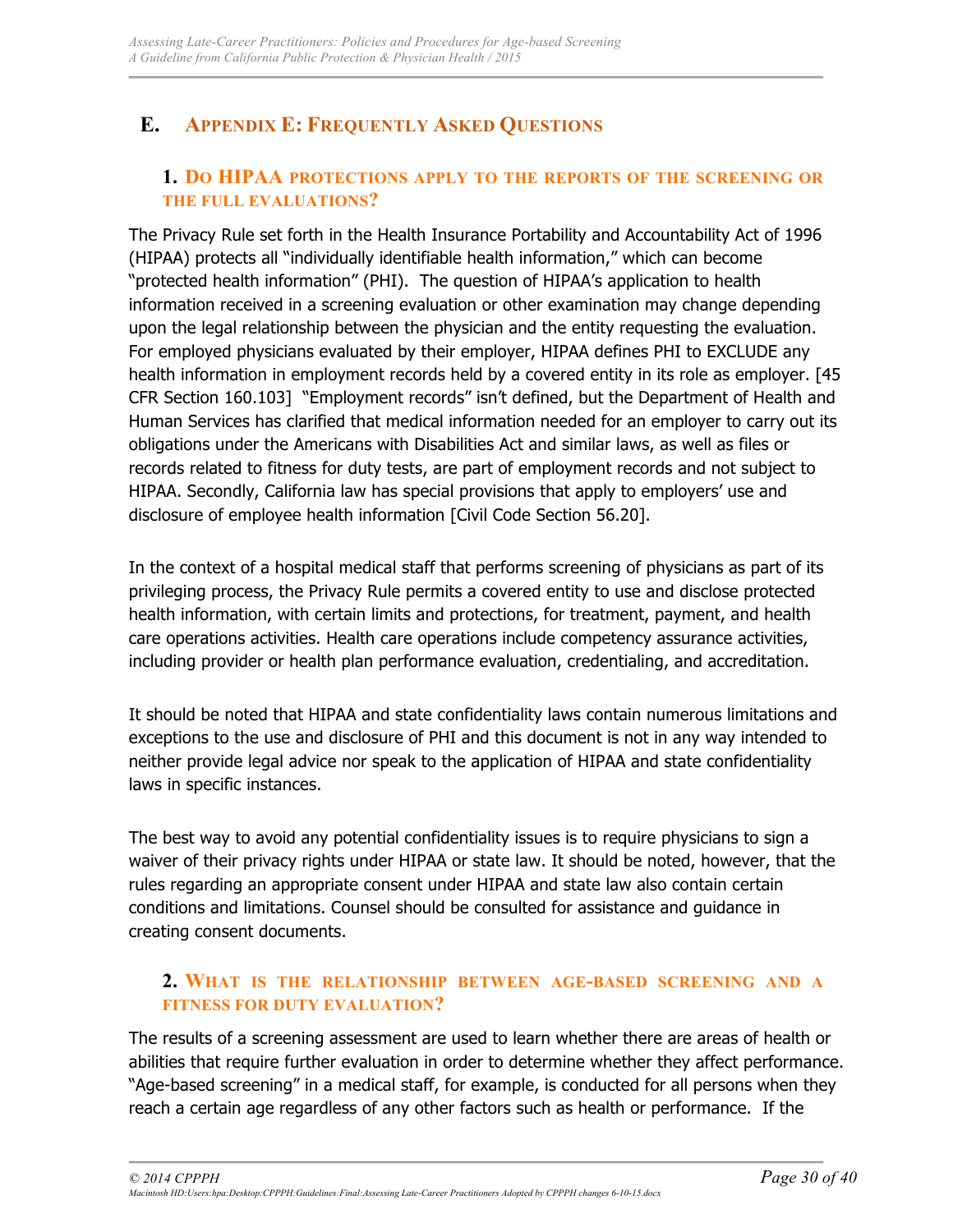information from a screening assessment raises a question about the evaluee's health and abilities, further evaluation is needed before conclusions or recommendations can be developed.

The term "fitness for duty evaluation" describes an evaluation or set of evaluations comprehensive enough to allow the evaluator to make observations and recommendations about whether the evaluee's health and abilities are sufficient to allow him/her to perform the duties of his/her role and function safely.

A fitness for duty evaluation is different from a clinical evaluation in that the focus is not on diagnosis or illness, but on ability to perform current duties. If the purpose of an evaluation is to determine fitness for duty, the report must include focused observations and conclusions of the evaluator about whether, and if so how, the evaluee's health and abilities support or do not support the safe practice of his/her role and duties.

## **3. WHAT MUST BE REPORTED TO THE MEDICAL BOARD OF CALIFORNIA AND THE NATIONAL PRACTITIONERS DATA BANK?**

California and federal law require reports to be filed with the Medical Board of California (MBC) and/or the National Practitioner Data Bank (NPDB) whenever action taken by a peer review body results in denial of an application, suspension, restriction or loss of medical staff privileges or employment. Under Business and Professions Code Section 805, the denial of an application for appointment or reappointment, or the suspension, restriction or loss of medical staff privileges or employment, must be for a "medical disciplinary cause or reason." Any restriction imposed or voluntarily accepted must remain in effect for a cumulative total of 30 days or more within a 12-month period. A summary suspension must be reported after it has been in effect for 14 consecutive days. Summary suspension requires that the peer review body determine that the failure to take action immediately may result in imminent danger to the health of any individual.

A report must also be filed pursuant to 805 when a physician resigns, takes a leave of absence, or withdraws or abandons an application for appointment or renewal while under investigation for a medical disciplinary cause or reason. Business and Professions Code section 805 defines medical disciplinary cause or reason as "that aspect of a licentiate's competence or professional conduct that is reasonably likely to be detrimental to patient safety or to the delivery of patient care."

The Healthcare Quality Improvement Act (HCQIA) of 1986 42 U.S.C. Section 11133 requires healthcare entities to report any professional review action that adversely affects the clinical privileges of a physician for a period longer than 30 days. A "professional review action" is defined in 42 USCA Section 11151(9) as an action or recommendation of a professional review body "which is based on the competence or professional conduct (which conduct affects or could affect adversely the health and welfare of a patient or patients)".

HCQIA further requires that healthcare entities report the surrender of a practitioner's clinical privileges while under investigation relating to possible incompetence or improper conduct or in return for not conducting such an investigation or proceeding.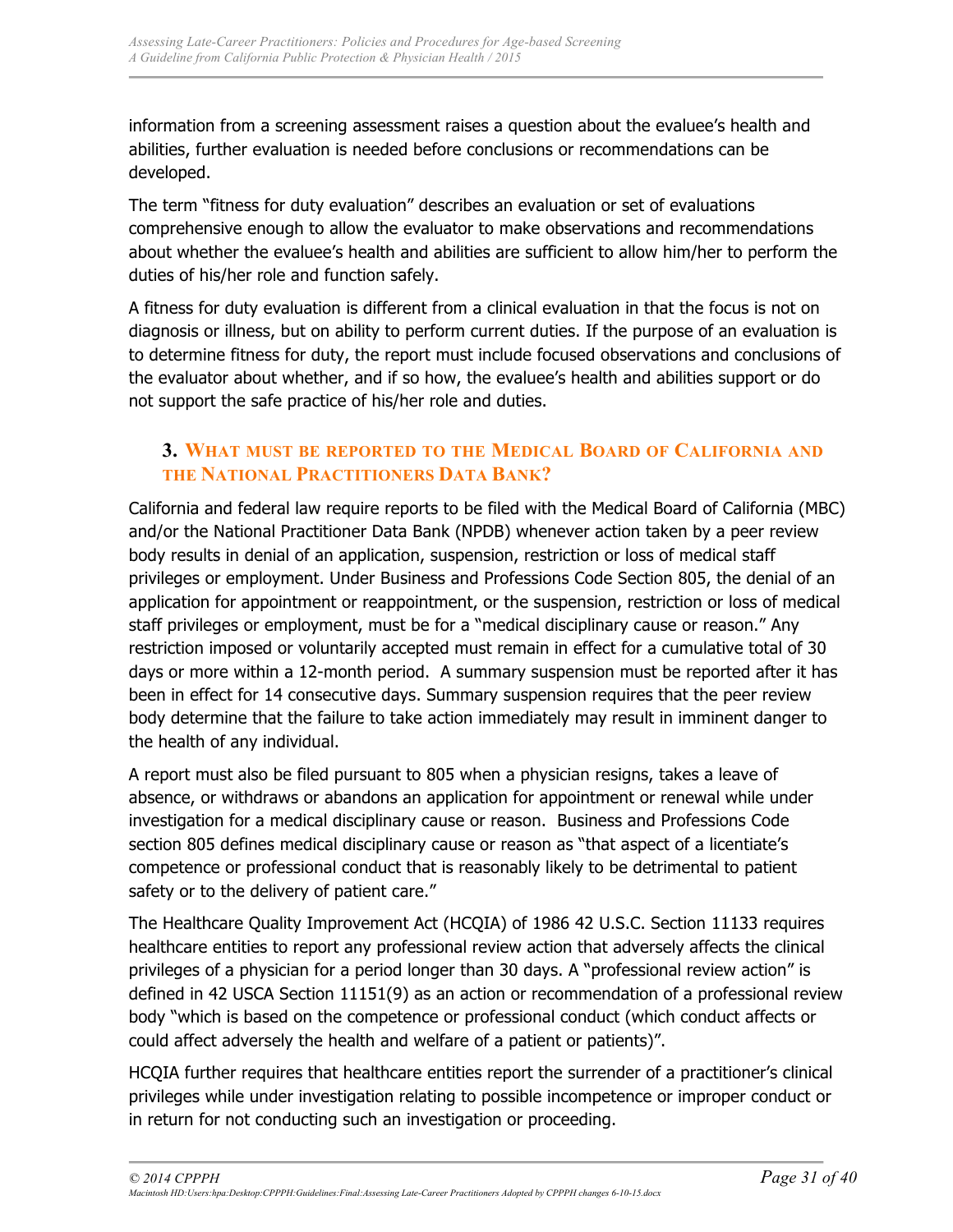The Medical Board of California must submit the information received from the healthcare entity to the NPDB within 15 days of the date it was received (45 C.F.R. Section 60.5(c)).

In the context of age-based screening of late-career practitioners, the questions related to reporting depend entirely upon the specifics of the situation, and state laws will differ in their reporting requirements. We do not believe that a routine age based screening examination as part of an application for appointment or reappointment constitutes an "investigation for medical disciplinary cause or reason" as defined in Section 805 or an investigation relating to incompetence or improper conduct under HCQIA. If a routine physical, cognitive or peer review-based evaluation reveals information that creates concerns regarding the practitioner, the question of whether the action taken by the peer review body is a reportable action under state or federal law will depend upon multiple variables and the steps taken to address the concerns. Not everything a medical staff or physician group might do in response to concerns raised during a screening examination will constitute a reportable event and this task force urges that the focus be upon physician wellbeing as opposed to discipline. For example, actions taken by the practitioner on the recommendation of the Wellbeing Committee in which the practitioner takes the initiative to limit his/her own privileges or status should not be considered disciplinary actions. If, however, actions of the peer review body or professional review body are required in order to place limits on the privileges or status of the practitioner because of quality of care concerns, reporting statutes must be followed.

Physicians and hospitals should consult their bylaws and seek guidance from counsel if questions arise in responding to any concerns generated by a positive finding in an evaluation.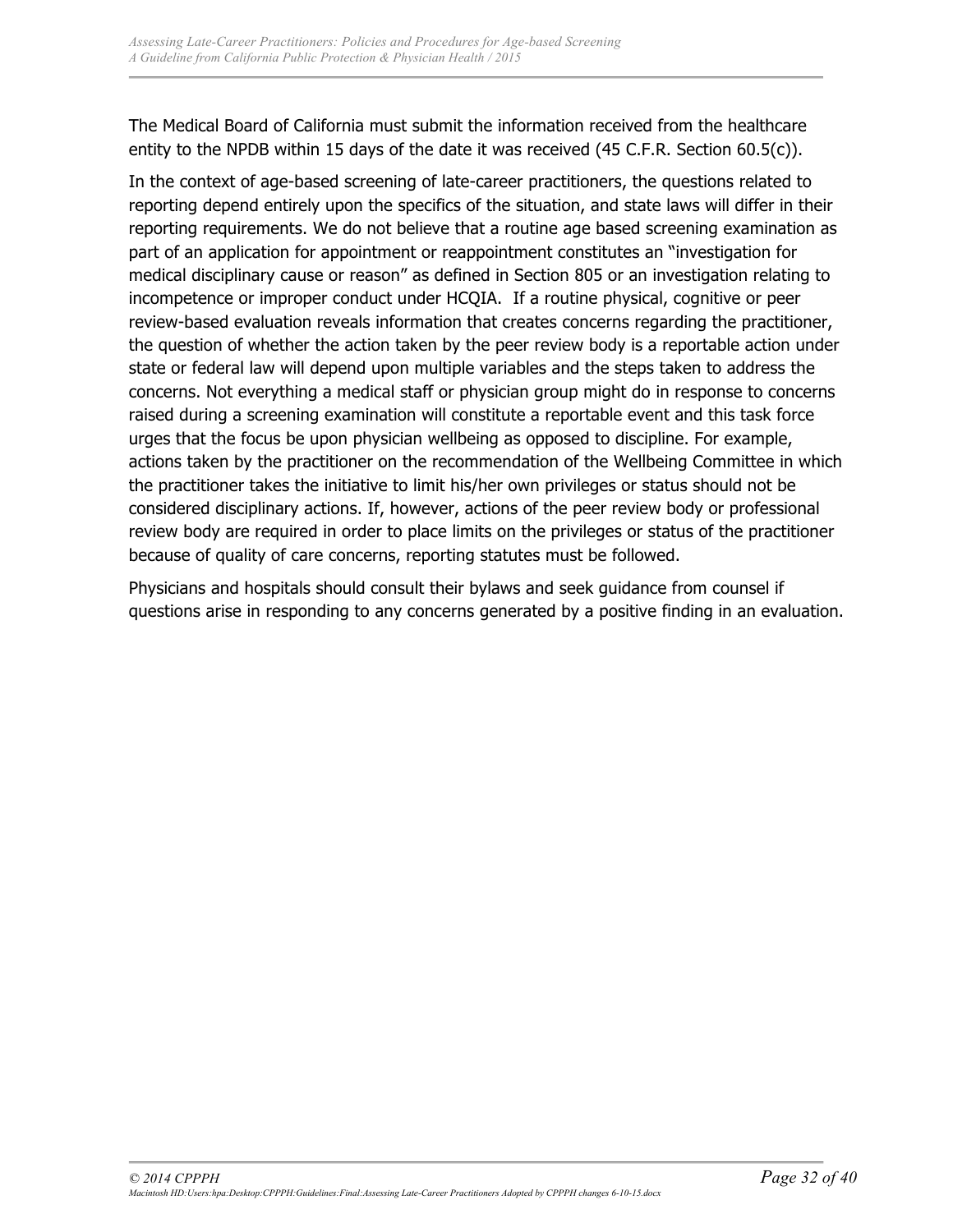## **F. APPENDIX F: REFERENCES**

- Boom-Saad Z, Langenecker SA, Bieliauskas LA, Graver CJ, O'Neill JR, Caveney AF, Greenfield LJ, Minter MD. Surgeons outperform normative controls on neuropsychologic tests, but age-related decay of skills persists. The American Journal of Surgery. 2008;195:205-209.
- Drag LL, Bieliauskas LA, Langenecker SA, Greenfield LJ. Cognitive functioning, retirement status, and age: results from the cognitive changes and retirement among senior surgeons study. J Am Coll Surg. 2010;211:303-307.
- Durning SJ, Artino AR, Holmboe E, Beckman TJ, van der Vleuten C, Schuwirth L. Aging and cognitive performance: challenges and implications for physicians practicing in the 21st century. J of Cont Med Ed in the Health Professions. 2010;30(3):153-160.
- LoboPrabhu SM, Molinari VA, Hamilton JD, Lomax JW. The aging physician with cognitive impairment: approaches to oversight, prevention, and remediation. Am J Geriatr Psychiatry. 2009;17:445–454.
- Pitkanen M, Hurn J, Kopelman M. Doctors' health and fitness to practice: performance problems in doctors and cognitive impairments. Occupational Medicine. 2008;58:328-333.
- Turnbull J, Carbotte R, Hanna E, Norman G, Cunnington J, Ferguson B, Kaigas T. Cognitive difficulty in physicians. Acad Med. 2000;75:177-181.
- Turnbull J, Cunnington J, Unsal A, Norman G, Ferguson B. Competence and Cognitive Difficulty in Physicians: a follow-up study. Acad Med. 2006;81:915-918.
- Wijeratne C, Peisah C. Accepting the challenges of ageing and retirement in ourselves: the need for psychiatrists to adopt a consensus approach. Australian & New Zealand Journal of Psychiatry. 2013;47(5):425-430.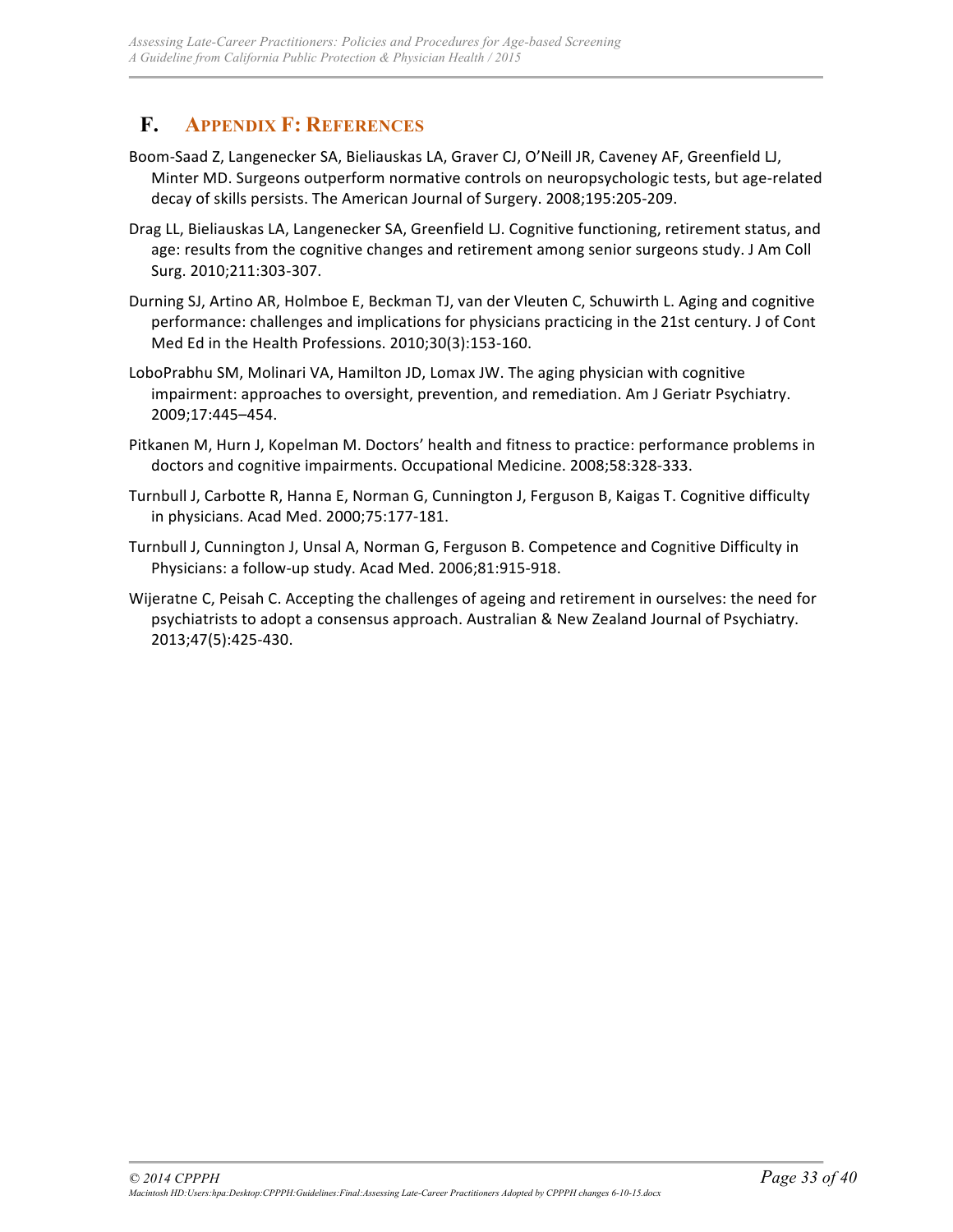## **G. APPENDIX G: LEGAL ASPECTS OF AGE-BASED SCREENING**

Given the demographic trends, clinical evidence and public discussion, there are legitimate concerns among institutions that the failure to employ mechanisms to better identify providers manifesting early physiologic and cognitive changes may put patients at risk and subject hospitals and physician groups to liability for failing to address the issue. Most prevalent has been the question of whether age-based screening policies should be added to the extensive network of peer review, quality assurance/performance improvement, impaired physician policies, and physician wellbeing programs already in place to assist physicians and fulfill the obligations of institutions to ensure quality. One of the primary barriers to implementation of age-based screening requirements is the concern that such measures conflict with well-established age and disability discrimination laws at both the federal and state levels. For better or worse, healthcare institutions were not among the multiple professions for which exceptions were created by Congress, the courts and industries for mandatory hiring and retirement ages and medical examinations based on age.

The AMA estimates that only 5-10% of hospitals have implemented policies which vary between combinations of physical examinations, cognitive examinations and focused peer review for clinicians that reach a particular age. Some require testing at age 70 and others 75. Others include shorter reappointment periods for practitioners beginning at 70 or 75. We are unaware of any hospitals contemplating an age limit for granting privileges to physicians practicing on their medical staffs. In contrast to hospitals, mandatory retirement policies for physician groups are not at all uncommon. Mandatory retirement ages of 65 and 70 are present in many physician group agreements accompanied by mechanisms that allow a practitioner to continue practicing under certain circumstances. Most notable is that California has included an exception in its age discrimination statute that allows physician groups to retire physicians at age  $70.<sup>7</sup>$ 

## **1. THE EVOLUTION OF AGE DISCRIMINATION LAWS**

### **a) LEGISLATION**

Federal and state age discrimination laws have followed a very different path than laws prohibiting workplace discrimination based on race, religion, national origin, gender and sexual orientation. Notwithstanding decades of discussion of the impact of mandatory retirement of employees at age 65 by employers, age discrimination was not included in the landmark 1964 Civil Rights Act which outlawed discrimination in the workplace. Congress demanded that the issue of age discrimination be studied further because it was viewed as different from other forms of invidious discrimination. The difference resided in the recognition that conditions associated with age can impact job performance in ways that endanger the employee, others in the workplace or the general public. In 1967, Congress ultimately passed the Age Discrimination in Employment Act ("ADEA").

In the ADEA, Congress declared it "unlawful for an employer to fail or refuse to hire or to discharge any individual or otherwise discriminate against any individual with respect to his compensation, terms, conditions or privileges of employment, because of such individual's age". Despite this

 $\overline{a}$ 

For Appendix G *© 2014 CPPPH and Procopio, Cory, Hargreaves & Savitch LLP Page 34 of 40 Macintosh HD:Users:hpa:Desktop:CPPPH:Guidelines:Final:Assessing Late-Career Practitioners Adopted by CPPPH changes 6-10-15.docx*

 $7$  See California Government Code Section 12942(c).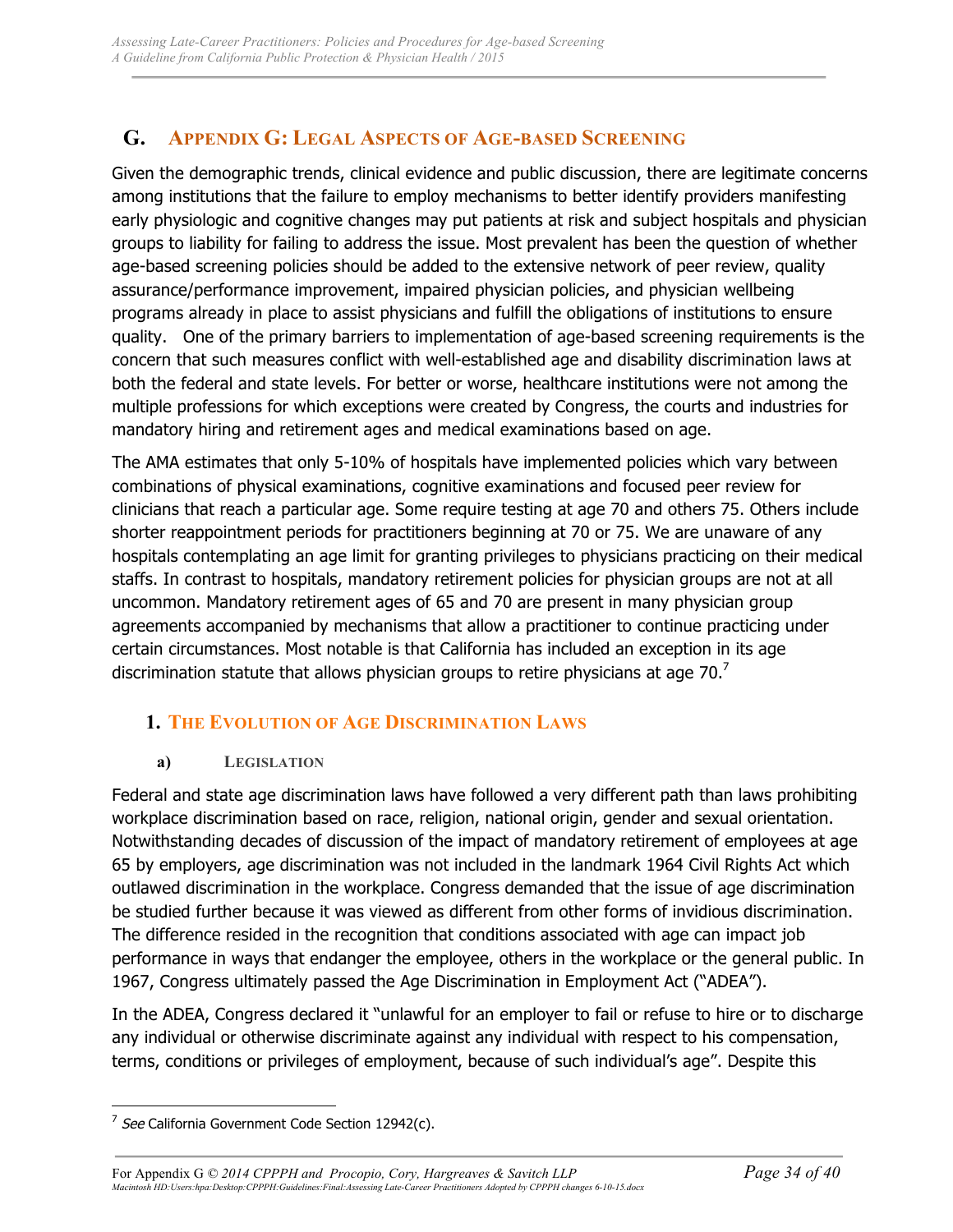sweeping statement, Congress saw no contradiction in establishing laws in the years surrounding passage of the ADEA which mandated retirement for certain professions, including: pilots at age sixty<sup>8</sup> (1959); air traffic controllers at age fifty-six (1972); and federal law enforcement and firefighters at age fifty-five (1974). Additional mandatory retirement ages were established in subsequent years for nuclear materials couriers, customs and border protection officers, the Central Intelligence Agency, and the Federal Bureau of Investigation.<sup>9</sup>All of these policies rested on concern for the public.

The difference in the way age was viewed is also reflected in the evolution of the scope of the ADEA's protections. Originally, the law applied only to employees between the ages of forty and sixty-five. It was amended in 1978 to extend the upper age to seventy, and then again in 1986 at which time Congress removed the upper age limit completely. Because the 1986 amendments extended protection to all workers over forty, Congress was lobbied to include exceptions. In particular, the 1986 amendments allowed institutions of higher education to impose compulsory retirement for tenured faculty and educators at age seventy (this was eventually eliminated in  $1993$ <sup>10</sup>; and allowed companies to retire "highly paid executives" at age 65 under certain prescribed conditions. Most significantly, Congress took no action to eliminate the mandatory retirement and screening requirements for pilots, air traffic controllers, law enforcement and others.

States have also evolved in their treatment of age discrimination legislation. It was not until the past decade that all states had passed statutes prohibiting discriminatory practices based on age. Like Congress, states have their own exceptions in their statutes as reflected in California Government Code Section 12942(c).

### **b) THE TREATMENT OF AGE DISCRIMINATION IN THE COURTS**

Initially, courts applied a very deferential standard in reviewing age-based hiring and retirement policies in the airline, bus and law enforcement contexts. The policies were defended on the grounds that individualized testing and monitoring of job performance was *inadequate* to protect against catastrophic health related events, particularly in the context of mass transportation. The assumption was that age increased the probability of such events and that no amount of testing could rule out a sudden stroke, cardiac event or other incapacitating condition. In these early cases, the courts asked only whether the legislature or industry had a rational basis for believing that hiring and retirement at a particular age were appropriate proxies for a system of individualized testing. They further focused on admissions by experts testifying for those challenging the policies that testing could not *completely* eliminate the risk of a catastrophic event.

Over time, courts have become more demanding of legislatures and industries to demonstrate that age-based measures are necessary and superior to individualized testing and monitoring. One of the mechanisms adopted by the courts scrutinizing these policies is to closely examine the job functions involved. Thus, while courts have accepted the mandatory retirement age requirements for commercial pilots, a policy mandating retirement for flight *engineers* was rejected by a court. The court felt that the airline and FAA could not demonstrate the same degree of risk to passengers

 $\overline{a}$ <sup>8</sup> See 49 U.S.C. § 44729.

<sup>&</sup>lt;sup>9</sup> See 5 U.S.C. § 8335.

<sup>10</sup> See 29 C.F.R. § 1625.11.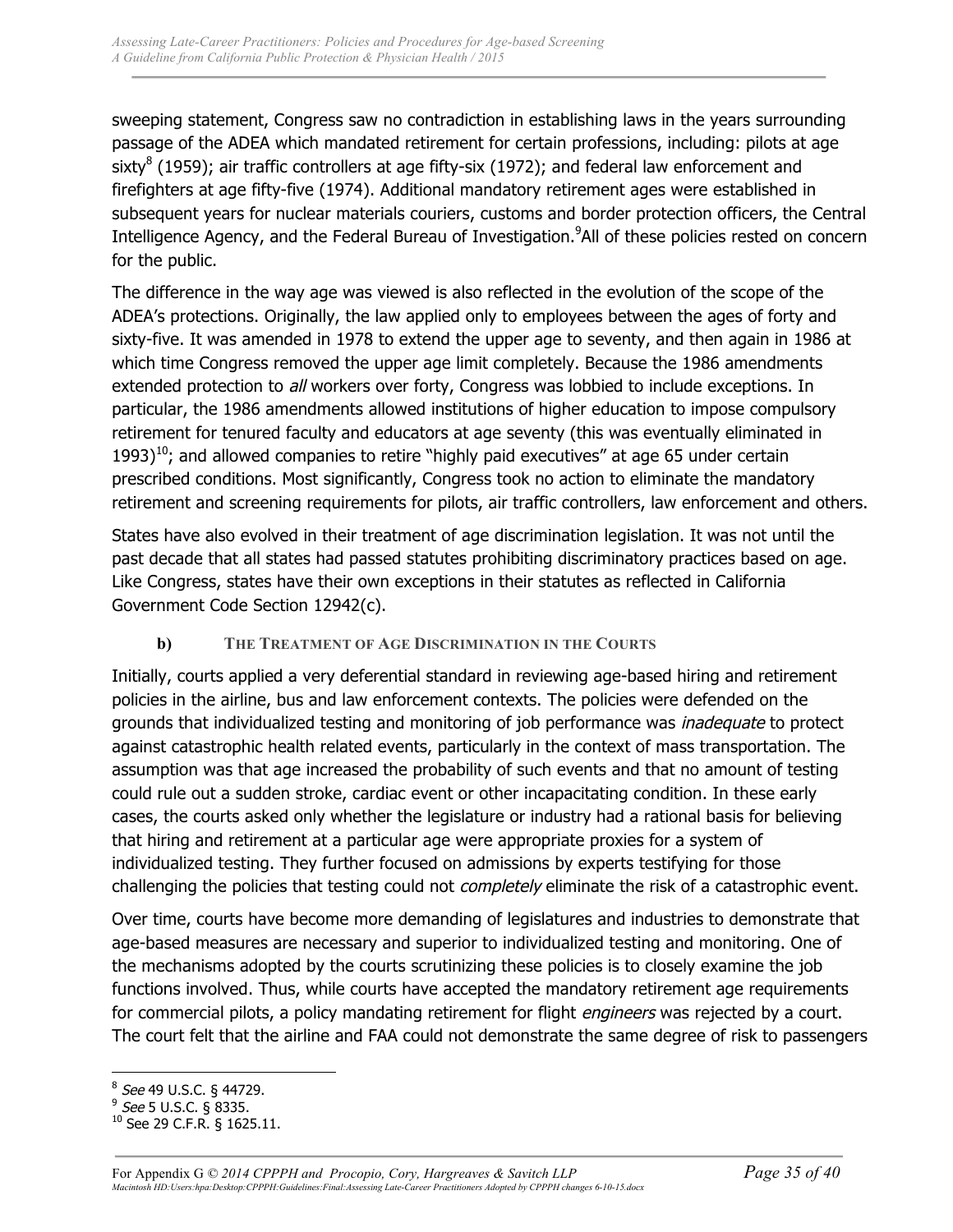posed by a sudden medical event with an engineer as compared with an event involving a captain. Similarly, a court rejected an age-based retirement policy applied to a fire *chief* whose job functions were not viewed by the court as the same as front line firefighting personnel.

As alluded to above, there are important cautionary notes to be advanced in looking at the judicial treatment of age discrimination claims. Primary among them is that almost all of the cases adjudicating age-based restrictions involve mandatory *hiring or retirement* policies, not age-based screening. While there are clearly concerns with abuses that might arise from medical screening, one gets the sense that mandatory hiring and retirement policies are perceived by courts to create greater harm because the result is to definitively deprive the worker of the ability to pursue his or her chosen field. Courts in many cases have based their holdings against arbitrary age limitations for hiring and retirement on the ground that individualized testing was available, reliable and more consistent with the underlying values of protecting workers from discriminatory practices.

## **2. ELEMENTS OF A PHYSICIAN CLAIM OF AGE DISCRIMINATION**

While there is a scarcity of cases dealing with the implementation of age-based *policies* in healthcare, there are numerous cases involving claims of age and other forms of discrimination by physicians against academic institutions, hospitals and physician groups. These cases involve allegations by individual physicians that age, disability or some other type of discrimination was the motivation for an institution's termination or restriction of their employment or medical staff privileges. These cases provide guidance on the application of the required elements of discrimination claims to physicians and thus provide insight into the legal doctrines that would govern a claim against an age-based policy. This is particularly meaningful in the context of medical staff actions given the basic requirement that age and disability discrimination laws apply only in the employment relationship.

## **a) THE EMPLOYEE VS. INDEPENDENT CONTRACTOR ELEMENT**

The ADEA and Title VII of the 1964 Civil Rights Act apply only to employers and employees, not independent contractors. Where a claim for age or other form of discrimination under Title VII is brought by an employed physician, this element is satisfied. In the context of a physician claiming discrimination by a hospital medical staff against his or her privileges, however, courts have more often than not concluded that the physician is an independent contractor, thereby precluding the claim.<sup>11</sup> These cases have recognized that medical staff membership is inherently one in which the hospital is not exercising control over the physicians diagnosis and treatment of patients and thus does not fit the definition of an employment relationship.

 $\overline{a}$ 

 $11$  Kuck v. Bensen, 647 F. Supp. 743 (D. Me. 1986) (emergency room physician not an employee in ADEA challenge to the reduction of emergency room privileges); Vakharia v. Swedish Covenant Hosp. 190 F.3d 799 (7th Cir. 1999) (anesthesiologist not an employee under Title VII and the ADEA in challenge to termination of her hospital medical staff privileges); Bender v. Suburban Hosp., Inc., 159 F.3d 186 (4th Cir. 1998) (physician not an employee under Title VII in gender discrimination claim against hospital that denied her medical staff privileges); Alexander v. Rush North Shore Medical Center, 101 F.3d 487 (7th Cir. 1996) (physician not an employee in Title VII action against hospital for alleged discriminatory termination of staff privileges); and Shah v. Deaconess Hosp., 355 F.3d 496 (6th Cir. 2004) (surgeon not an employee in ADEA and Title VII action challenging termination of his surgical privileges).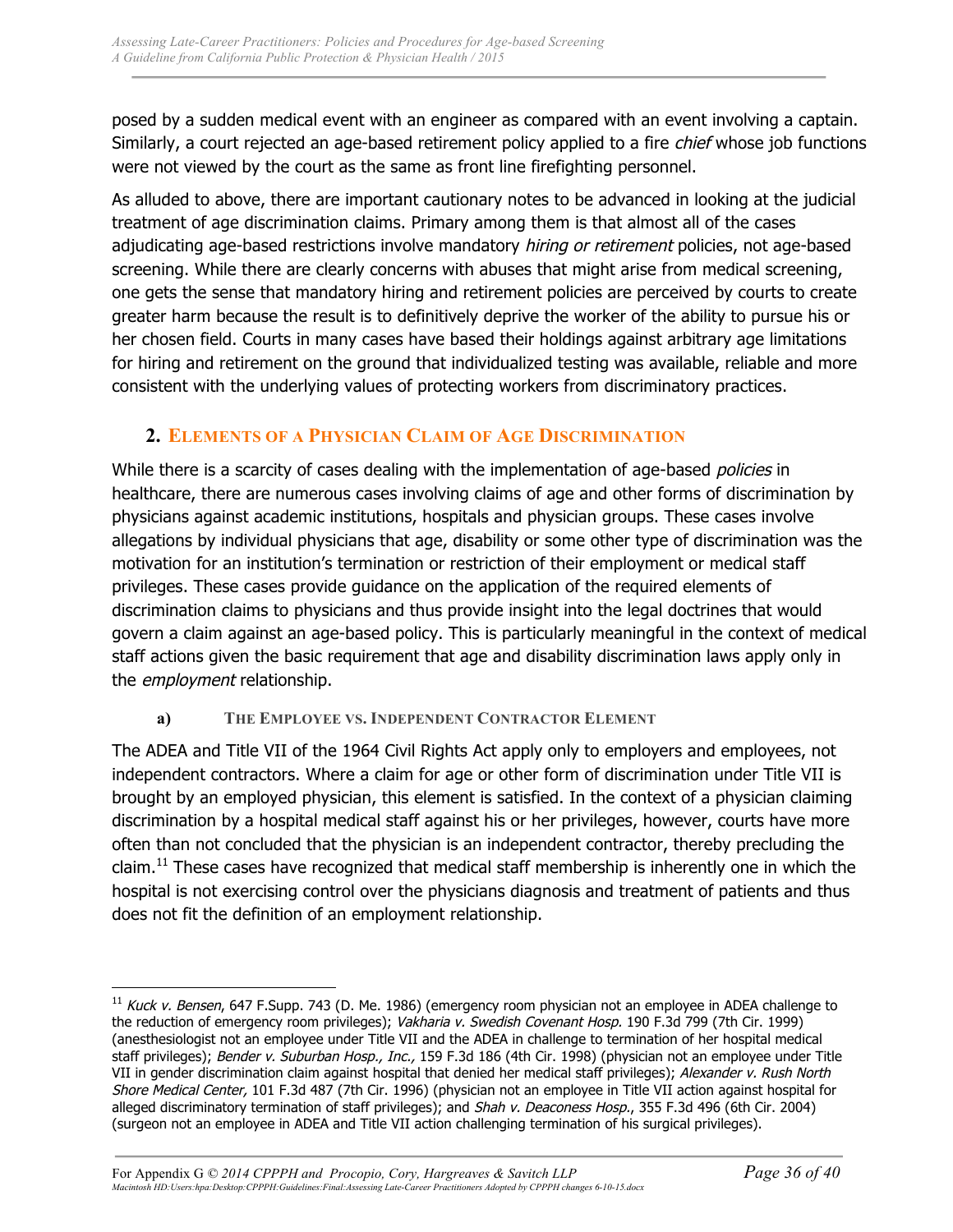There are other cases, however which render this question less clear. The Salamon v. Our Lady of Victory case is a prime example. In Salamon, the Court used a manner-and-means test to determine whether the physician was an "employee" of the hospital. The Court focused on whether the hospital had the right to control the "manner and means" by which the physician accomplished her work at the hospital. The Court determined that analysis of any employment relationship is fact-specific, and that each case requires scrutiny of the specific relationship between the parties. Staff privileges alone did not decide Salamon's employment status. The court held that it could not determine as a matter of law that the physician plaintiff was an independent contractor and allowed that question to be submitted to the jury.

Courts have also created a test which focuses on the *effect* of the hospital's action as opposed to the relationship between the physician and the medical staff. Specifically, courts have allowed physician's to proceed with discrimination claims if the hospital's actions interfered with the physician's employment opportunities with third parties. By focusing on the question of interference, courts have opened an avenue for physicians challenging medical staff actions that might otherwise have been foreclosed by the employer-independent contractor analysis.

### **b) THE BONA FIDE OCCUPATIONAL QUALIFIED QUALIFICATION ("BFOQ") DEFENSE**

Title VII and the ADEA permit employers to engage in what might otherwise be considered discriminatory hiring and discharge policies where the policy or practice is based on a "bona fide occupational qualification reasonably necessary to the normal operation of that particular business or enterprise." It is this exception that allows for religious institutions to hire employees of their religious affiliation; for prisons to hire only male guards in "contact" areas of a maximum security prison; for weight and physical fitness requirements for paramedics; and for positions which require contact with individuals that require privacy. The BFOQ defense does not apply in the case of race or disability discrimination.

Laws, regulations and industry policies have survived judicial scrutiny in many cases because the courts have agreed that age can serve as a bona fide qualification under certain circumstances. In cases examining the BFOQ defense in claims of age discrimination, courts conduct a case-by-case analysis examining the specific job at issue; the risks to the employee or public associated with the job; the specific age or age range in the policy; the consequence of the policy (e.g., retirement); and the evidence as to the necessity of using the specific age in the policy in the circumstance before the court. Most relevant is the common theme that the presence of legitimate safety concerns, particularly to the public, lessens the burden required to defend an age-based policy.

As set forth above, the health care industry has simply not been the focus of either legislation or court cases examining age-based policies, thereby leaving a great deal of uncertainty as to how a policy might fare in a BFOQ analysis. It is clear however, that patient safety is the overwhelming driver of the examination of the utility and need for age-based screening of providers and would play a major role in any arguments before the courts.

## **3. DISABILITY DISCRIMINATION LAWS**

The question of age-based testing also implicates laws which prohibit discrimination based on an individual's disability. The federal American's with Disabilities Act ("ADA") and Rehabilitation Act of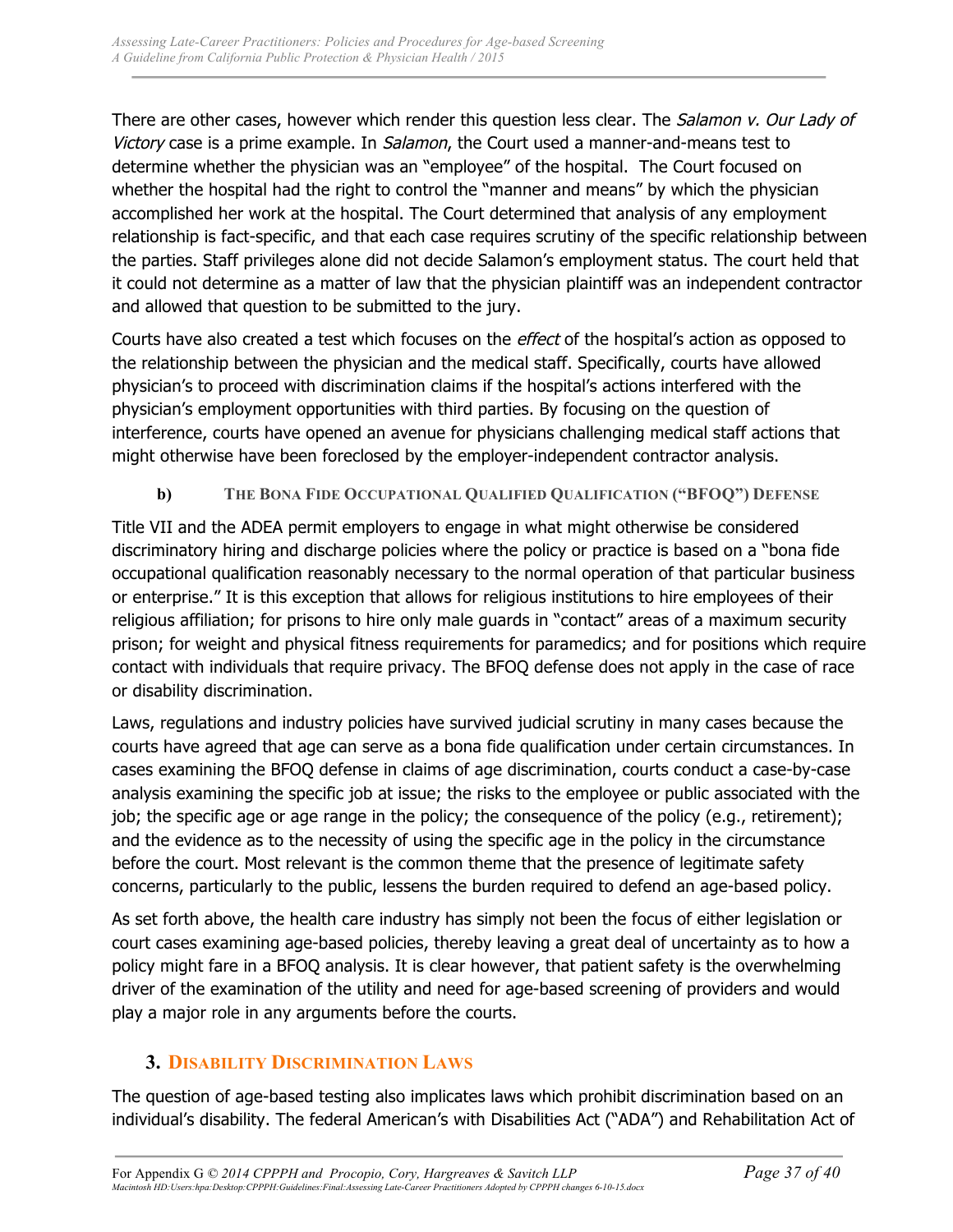1973, as well as state laws prohibiting disability discrimination, impose restrictions on an employer's ability to inquire regarding medical conditions and to deny an individual the right to work based on a disability. Unlike age discrimination laws which might preclude a physician's claim against a medical staff because the physician is not an employee, the courts have held that Title III of the ADA does apply in the medical staff context.

### **a) SCREENING EXAMS**

Generally speaking, an employer or medical staff can, and must, take a physician's health into account in both the hiring and privileging process.<sup>12</sup> Disability discrimination laws do not expressly preclude disability related inquiries nor medical screening examinations. Rather it places certain limits on the stage at which health related inquiries can be made, and the scope of any inquiry. According to the EEOC, "[t]he ADA's provisions concerning disability-related inquiries and medical examinations reflect Congress's intent to protect the rights of applicants and employees to be assessed on merit alone, while protecting the rights of employers to ensure that individuals in the workplace can efficiently perform the essential functions of the job.<sup>"13</sup>

An employer may make disability related inquiries and require a medical examination only if they are "job related and consistent with business necessity." A disability-related inquiry or medical examination of an employee is "job-related and consistent with business necessity" when an employer "has a reasonable belief, based on objective evidence, that: (1) an employee's ability to perform essential job functions will be impaired by a medical condition; or (2) an employee will pose a direct threat due to a medical condition. Periodic medical examinations and other monitoring under specific circumstances may be job-related and consistent with business necessity.<sup>14</sup>

Employers may also require periodic examinations of employees in positions affecting public safety such as police officers and firefighters.<sup>15</sup> Where examinations are required by safety regulations, an employee cannot assert an ADA claim as barrier to employer compliance with regulations. Equally important are court cases which have held that physicians and other providers may not seek protection of disability discrimination laws where the provider poses a direct threat to the health and safety of other individuals in the workplace. <sup>16</sup> The term "direct threat" is defined in this section to mean "a significant risk to the health or safety of others that cannot be eliminated by reasonable accommodation."<sup>17</sup>

The determination of whether an employee poses a direct threat must be based on "an individualized assessment of the individual's present ability to safely perform the essential functions

http://www.eeoc.gov/policy/docs/guidance-inquiries.html<br><sup>14</sup> EEOC Guidance on Disability Related Inquiries and Medical Examinations (2000).

http://www.eeoc.gov/policy/docs/guidance-inquiries.html

<sup>15</sup> EEOC Guidance on Disability Related Inquiries and Medical Examinations (2000).

http://www.eeoc.gov/policy/docs/guidance-inquiries.html

 $\overline{a}$  $12$  See Joint Commission Comprehensive Accreditation Manual for Hospitals, MS.06.01.05(6).

 $13$  EEOC Guidance on Disability Related Inquiries and Medical Examinations (2000).

<sup>&</sup>lt;sup>16</sup> 42 U.S.C.§ 12113(b); 42 U.S.C.§ 12182(b)(3).<br><sup>17</sup> 42 U.S.C.§ 12111(3). *See also Sch. Bd. of Nassau Cnty., Fla. v. Arline*, 480 U.S. 273 (1987).

It is worth noting that the definition of direct threat in the EEOC's regulations adds additional language to the ADA's definition. The regulation states that a direct threat is "a significant risk of **substantial harm** to the health or safety **of the individual** or others that cannot be eliminated **or reduced** by reasonable accommodation." 29 C.F.R. § 1630.2(r). (Language added to the regulation is in bold).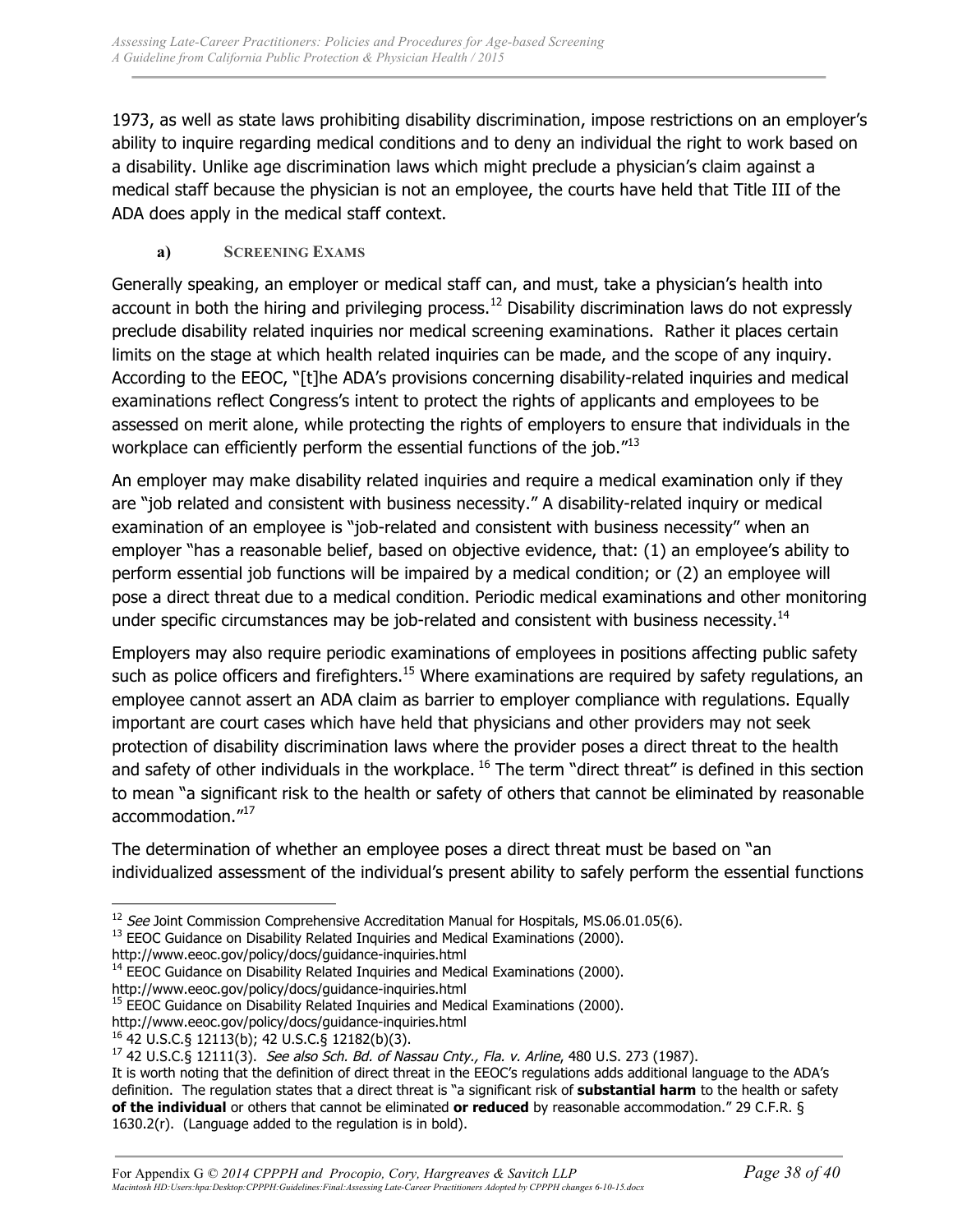of the job," which itself must be based on "a reasonable medical judgment that relies on the most current medical knowledge and/or on the best available objective evidence.<sup>"18</sup> This assessment should consider four factors: (1) the duration of the risk; (2) the nature and severity of the potential harm; (3) the likelihood that the potential harm will occur; and (4) the imminence of the potential harm.19

### **b) REASONABLE ACCOMMODATION**

The final question here relates to the actions which are available should a screening exam reveal some form of process causing or potentially contributing to an impairment. Under the ADA, an employer must make "reasonable accommodations" for disabled employees, unless such reasonable accommodations would cause an undue hardship to the employer. Disability is defined broadly under both federal and state disability discrimination laws. "In general, an accommodation is any change in the work environment or in the way things are customarily done that enables an individual with a disability to enjoy equal employment opportunities."<sup>20</sup> This includes making modifications and adjustments for disabled individuals so they can be considered for positions, perform their job functions and equally enjoy the benefits and privileges of employment.  $21$ 

In the context of late-career practitioners, if a hospital is concerned about the ability of a physician to safely practice medicine, it must undergo an interactive process with the physician aimed at finding a way to reasonably accommodate him or her to enable him or her to practice safely. If after a concerted effort to reasonably accommodate the physician, the hospital or physician group determines the physician still poses a public safety risk, it may then take action against the physician without violating the ADA. As with all matters involving discrimination, these cases are viewed on an individualized basis and it is imperative that caution be exercised to be sure that all necessary steps have been completed and documented before acting.

## **4. DEFENDING AGAINST A LEGAL CHALLENGE**

In order to defend a policy against a legal challenge, it is important that the screening required by the policy accurately assesses a physician's capacity to perform the privileges requested. See Appendix A: Review of the Evidence of Validity, Predictability, Reliability.

In order to defend a policy on patient-safety grounds, the age at which the policy goes into effect should have a direct connection to the age at which there is an increased risk of age-related impairments. As such, institutions should closely monitor the research related to age-related

 $\overline{a}$ 

<sup>18</sup> 29 C.F.R. § 1630.2(r).

<sup>19</sup> 29 C.F.R. § 1630.2(r).

<sup>20</sup> 29 C.F.R. § 1630.2(o).

<sup>&</sup>lt;sup>21</sup> 29 C.F.R. § 1630.2(o). The ADA regulations set forth three categories of reasonable accommodations: "(i) modifications or adjustments to a job application process that enable a qualified applicant with a disability to be considered for the position such qualified applicant desires; or (ii) modifications or adjustments to the work environment, or to the manner or circumstances under which the position held or desired is customarily performed, that enable a qualified individual with a disability to perform the essential functions of that position; or (iii) modifications or adjustments that enable a covered entity's employee with a disability to enjoy equal benefits and privileges of employment as are enjoyed by its other similarly situated employees without disabilities." 29 C.F.R. § 1630.2(o)(1)(i-iii).